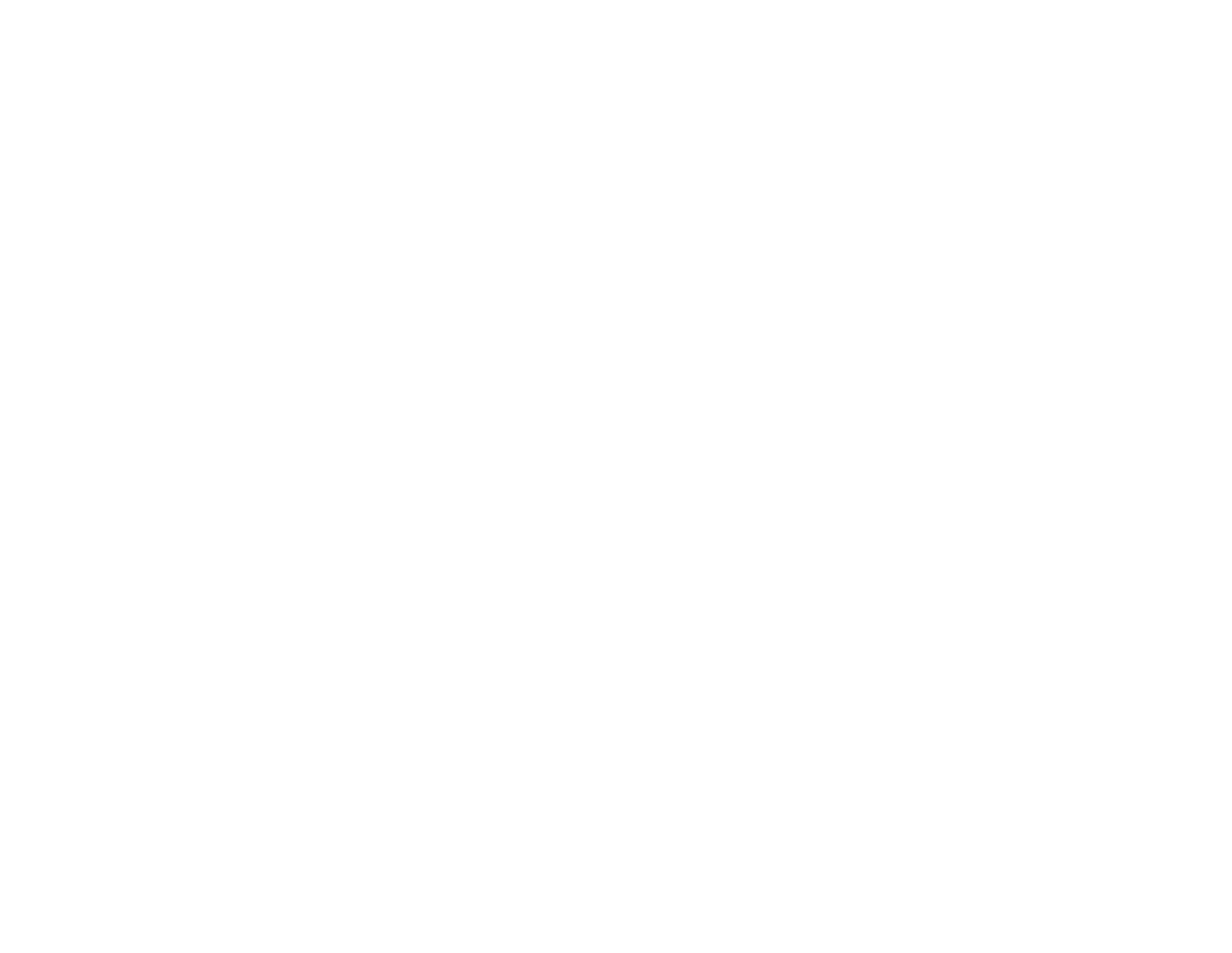| Group # DEPT |           | <b>DIVISION</b>                                | <b>BUSINESS UNIT</b>                           | <b>AMOUNT</b> | FTE | <b>ITEM DESCRIPTION</b>                                                                                 | <b>BUSINESS UNIT DESC</b>  | <b>OBJECT DESC</b>            |
|--------------|-----------|------------------------------------------------|------------------------------------------------|---------------|-----|---------------------------------------------------------------------------------------------------------|----------------------------|-------------------------------|
| <b>CD008</b> | CD        | <b>Building Development</b>                    | Bldg Dev Serv - Bill 124                       | 12,107        |     | Additional fleet charge for additional vehicle                                                          | <b>INSPECTION SERVICES</b> | INTERNAL FLEET CHARGE         |
|              |           | Services                                       |                                                |               |     |                                                                                                         |                            |                               |
| <b>CD008</b> | CD        | <b>Building Development</b>                    | Bldg Dev Serv - Bill 124                       | (10, 291)     |     | Revenue Volume adjustment for additional vehicle fleet charge 85%   INSPECTION SERVICES                 |                            | <b>BUILDING PERMITS</b>       |
|              |           | Services                                       |                                                |               |     | funded by Bill 124                                                                                      |                            |                               |
| <b>CD008</b> |           |                                                |                                                | 1,816         |     |                                                                                                         |                            |                               |
|              |           |                                                |                                                |               |     |                                                                                                         |                            |                               |
| CD009        | CD        | <b>Building Development</b><br><b>Services</b> | Bldg Dev Serv - Bill 124                       | 32,200        |     | Additional pickup purchase to increase fleet                                                            | <b>INSPECTION SERVICES</b> | EQUIPMENT NEW >5,000 PER UNIT |
| CD009        | <b>CD</b> | <b>Building Development</b><br><b>Services</b> | Bldg Dev Serv - Bill 124                       | (27, 370)     |     | Additional vehicle 80% Funded from Bill 124 - Building Code Act<br>Reserve Fund - 205                   | <b>INSPECTION SERVICES</b> | FR RES FUND-BUILDING CODE ACT |
| CD009        | <b>CD</b> | <b>Building Development</b><br><b>Services</b> | Bldg Dev Serv - Bill 124                       | (4,830)       |     | Fund additional vehicle purchase for Building Services, 15% funded<br>by Strategic Development Reserve. | <b>INSPECTION SERVICES</b> | FR RES-STRATEGIC DEVELOPMENT  |
| CD009        |           |                                                |                                                |               |     |                                                                                                         |                            |                               |
|              |           |                                                |                                                |               |     |                                                                                                         |                            |                               |
| CD010        | CD        | Community Attraction &<br>Promotion            | <b>Community Attraction &amp;</b><br>Promotion | (557)         |     | Cover Funding for Tourism Summer Students                                                               | CK TOURISM GENERAL & ADMIN | PROMOTIONAL EXPENSES          |
| CD010        | <b>CD</b> | Community Attraction &<br>Promotion            | <b>Community Attraction &amp;</b><br>Promotion | (200)         |     | Cover Funding for Tourism Summer Students                                                               | CK TOURISM GENERAL & ADMIN | <b>COURIER COSTS</b>          |
| CD010        | <b>CD</b> | Community Attraction &<br>Promotion            | <b>Community Attraction &amp;</b><br>Promotion | (500)         |     | Cover Funding for Tourism Summer Students                                                               | CK TOURISM GENERAL & ADMIN | MEETING EXPENSES              |
| CD010        | <b>CD</b> | Community Attraction &<br>Promotion            | <b>Community Attraction &amp;</b><br>Promotion | (300)         |     | Cover Funding for Tourism Summer Students                                                               | CK TOURISM GENERAL & ADMIN | <b>MEETING EXPENSES</b>       |
| CD010        | CD        | <b>Community Attraction &amp;</b><br>Promotion | <b>Community Attraction &amp;</b><br>Promotion | (2,500)       |     | Cover Funding for Tourism Summer Students                                                               | CK TOURISM GENERAL & ADMIN | <b>MARKETING</b>              |
| CD010        | CD        | <b>Community Attraction &amp;</b><br>Promotion | <b>Community Attraction &amp;</b><br>Promotion | (250)         |     | Cover Funding for Tourism Summer Students                                                               | CK TOURISM GENERAL & ADMIN | MEETING EXPENSES              |
| CD010        | CD        | <b>Community Attraction &amp;</b><br>Promotion | <b>Community Attraction &amp;</b><br>Promotion | (3,050)       |     | Cover Funding for Tourism Summer Students                                                               | CK TOURISM GENERAL & ADMIN | ADVERTISING                   |
| CD010        | CD        | Community Attraction &<br>Promotion            | Community Attraction &<br>Promotion            | (250)         |     | Cover Funding for Tourism Summer Students                                                               | CK TOURISM GENERAL & ADMIN | <b>MEETING EXPENSES</b>       |
| CD010        | CD        | Community Attraction &<br>Promotion            | <b>Community Attraction &amp;</b><br>Promotion | (1,750)       |     | Cover Funding for Tourism Summer Students                                                               | CK TOURISM GENERAL & ADMIN | <b>ADVERTISING</b>            |
| CD010        | CD        | Community Attraction &<br>Promotion            | Community Attraction &<br>Promotion            | (800)         |     | Cover Funding for Tourism Summer Students                                                               | CK TOURISM GENERAL & ADMIN | CATALOGUES - DESIGN/PRINTING  |
| CD010        | CD        | <b>Community Attraction &amp;</b><br>Promotion | <b>Community Attraction &amp;</b><br>Promotion | (250)         |     | Cover Funding for Tourism Summer Students                                                               | CK TOURISM GENERAL & ADMIN | <b>MEETING EXPENSES</b>       |
| CD010        | CD        | <b>Community Attraction &amp;</b><br>Promotion | <b>Community Attraction &amp;</b><br>Promotion | (2,050)       |     | Cover Funding for Tourism Summer Students                                                               | CK TOURISM GENERAL & ADMIN | <b>ADVERTISING</b>            |
| CD010        | CD        | <b>Community Attraction &amp;</b><br>Promotion | <b>Community Attraction &amp;</b><br>Promotion | (500)         |     | Cover Funding for Tourism Summer Students                                                               | CK TOURISM GENERAL & ADMIN | CATALOGUES - DESIGN/PRINTING  |
| CD010        | <b>CD</b> | Community Attraction &<br>Promotion            | <b>Community Attraction &amp;</b><br>Promotion | (250)         |     | Cover Funding for Tourism Summer Students                                                               | CK TOURISM GENERAL & ADMIN | <b>MEETING EXPENSES</b>       |
| CD010        | <b>CD</b> | Community Attraction &<br>Promotion            | <b>Community Attraction &amp;</b><br>Promotion | (1,050)       |     | Cover Funding for Tourism Summer Students                                                               | CK TOURISM GENERAL & ADMIN | <b>ADVERTISING</b>            |
| CD010        | <b>CD</b> | <b>Community Attraction &amp;</b><br>Promotion | <b>Community Attraction &amp;</b><br>Promotion | (1,000)       |     | Cover Funding for Tourism Summer Students                                                               | CK TOURISM GENERAL & ADMIN | CATALOGUES - DESIGN/PRINTING  |
| CD010        | CD        | <b>Community Attraction &amp;</b><br>Promotion | Community Attraction &<br>Promotion            | (2,300)       |     | Cover Funding for Tourism Summer Students                                                               | CK TOURISM GENERAL & ADMIN | SIGNAGE                       |
| CD010        | CD        | <b>Community Attraction &amp;</b><br>Promotion | <b>Community Attraction &amp;</b><br>Promotion | (1,000)       |     | Cover Funding for Tourism Summer Students                                                               | CK TOURISM GENERAL & ADMIN | CATALOGUES - DESIGN/PRINTING  |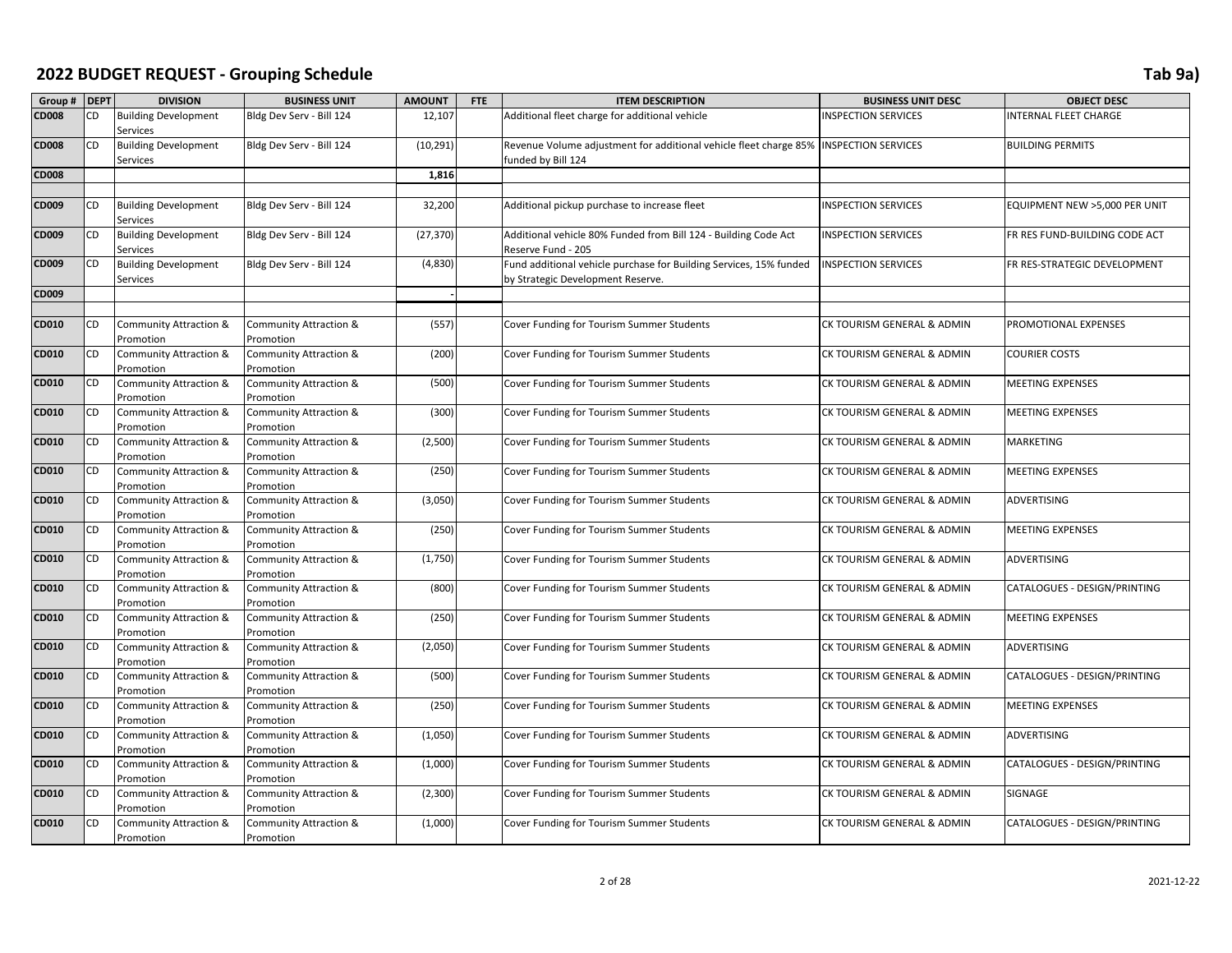| Group # DEPT |           | <b>DIVISION</b>                                | <b>BUSINESS UNIT</b>                      | <b>AMOUNT</b>        | <b>FTE</b> | <b>ITEM DESCRIPTION</b>                                                      | <b>BUSINESS UNIT DESC</b>              | <b>OBJECT DESC</b>            |
|--------------|-----------|------------------------------------------------|-------------------------------------------|----------------------|------------|------------------------------------------------------------------------------|----------------------------------------|-------------------------------|
| CD010        | CD.       | Community Attraction &                         | Community Attraction &                    | 15,524               |            | 0.5400 2 x Tourism Assistants (Grade 2B, 14 weeks)                           | CK TOURISM GENERAL & ADMIN             | WAGES - PT NON UNION          |
|              |           | Promotion                                      | Promotion                                 |                      |            |                                                                              |                                        |                               |
| CD010        | CD        | <b>Community Attraction &amp;</b>              | <b>Community Attraction &amp;</b>         | 1,941                |            | 2 x Tourism Assistants (Grade 2B, 14 weeks)                                  | CK TOURISM GENERAL & ADMIN             | <b>LABOUR BURDEN DIRECT</b>   |
|              |           | Promotion                                      | Promotion                                 |                      |            |                                                                              |                                        |                               |
| CD010        | CD        | Community Attraction &                         | Community Attraction &                    | 452                  |            | 2 x cell phones (rentals \$35 x 2 x 4months = \$280) (Phone plan             | CK TOURISM GENERAL & ADMIN             | TELEPHONE - CELL PHONES       |
|              |           | Promotion                                      | Promotion                                 |                      |            | $$21.53 x2 x 4 months = $172$ = \$452                                        |                                        |                               |
| CD010        | CD        | Community Attraction &                         | Community Attraction &                    | 640                  |            | 2 x laptop rental (\$80 pmth x 4 months x 2 students = \$640)                | CK TOURISM GENERAL & ADMIN             | IT ALLOCATION-EQUIP RENTAL    |
|              |           | Promotion                                      | Promotion                                 |                      |            |                                                                              |                                        |                               |
| CD010        |           |                                                |                                           |                      | 0.5400     |                                                                              |                                        |                               |
|              |           |                                                |                                           |                      |            |                                                                              |                                        |                               |
| <b>CD012</b> |           | <b>NON</b> Financial Expenses                  | Reserves & Contingencies                  | (2, 124)             |            | Economic Development re-org. 3 FTE Business Development Officer              | <b>FINANCIAL-RESERVE &amp; CONTING</b> | ALLOCATION FOR CONTINGENCIES  |
|              |           |                                                |                                           |                      |            | 1 (BDO) Grade 8.6 and 3 FTE BDO 2 Grade 6.6 changing to 5 BDO's              |                                        |                               |
| CD012        |           | <b>NON</b> Financial Expenses                  | Reserves & Contingencies                  | (7, 200)             |            | Grade 8.6<br>Economic Development re-org. 3 FTE Business Development Officer | FINANCIAL-RESERVE & CONTING            | ALLOCATION FOR CONTINGENCIES  |
|              |           |                                                |                                           |                      |            | 1 (BDO) Grade 8.6 and 3 FTE BDO 2 Grade 6.6 changing to 5 BDO's              |                                        |                               |
|              |           |                                                |                                           |                      |            | Grade 8.6                                                                    |                                        |                               |
| <b>CD012</b> | <b>CD</b> | <b>Economic Development</b>                    | <b>Business Retention &amp; Expansion</b> | 16,951               |            | Economic Development re-org. 3 FTE Business Development Officer              | <b>BUSINESS RETENTION</b>              | WAGES - FT NON UNION          |
|              |           | <b>Services</b>                                |                                           |                      |            | 1 (BDO) Grade 8.6 and 3 FTE BDO 2 Grade 6.6 changing to 5 BDO's              |                                        |                               |
|              |           |                                                |                                           |                      |            | Grade 8.6                                                                    |                                        |                               |
| CD012        | <b>CD</b> | Economic Development                           | <b>Business Retention &amp; Expansion</b> | 5,001                |            | Economic Development re-org. 3 FTE Business Development Officer              | <b>BUSINESS RETENTION</b>              | <b>LABOUR BURDEN DIRECT</b>   |
|              |           | Services                                       |                                           |                      |            | 1 (BDO) Grade 8.6 and 3 FTE BDO 2 Grade 6.6 changing to 5 BDO's              |                                        |                               |
|              |           |                                                |                                           |                      |            | Grade 8.6                                                                    |                                        |                               |
| CD012        | CD        | <b>Economic Development</b>                    | <b>Small Business Centre</b>              | (41, 547)            |            | (1.0000) Economic Development re-org. 3 FTE Business Development Officer     | CK BUSINESS ENTERPRISE CENTRE          | WAGES - FT NON UNION          |
|              |           | <b>Services</b>                                |                                           |                      |            | 1 (BDO) Grade 8.6 and 3 FTE BDO 2 Grade 6.6 changing to 5 BDO's              |                                        |                               |
|              |           |                                                |                                           |                      |            | Grade 8.6                                                                    |                                        |                               |
| <b>CD012</b> | <b>CD</b> | <b>Economic Development</b>                    | <b>Small Business Centre</b>              | (12, 256)            |            | Economic Development re-org. 3 FTE Business Development Officer              | CK BUSINESS ENTERPRISE CENTRE          | LABOUR BURDEN DIRECT          |
|              |           | Services                                       |                                           |                      |            | 1 (BDO) Grade 8.6 and 3 FTE BDO 2 Grade 6.6 changing to 5 BDO's              |                                        |                               |
| CD012        |           |                                                |                                           | $(41, 175)$ (1.0000) |            | Grade 8.6                                                                    |                                        |                               |
|              |           |                                                |                                           |                      |            |                                                                              |                                        |                               |
| CD015        | CD        | <b>Community Attraction &amp;</b>              | Community Attraction &                    | 145,672              |            | 2.0000 Tourism Dev Officer Pilot - Year 2 & 3 (Gr. 6.6)                      | CK TOURISM GENERAL & ADMIN             | WAGES - PT NON UNION          |
|              |           | Promotion                                      | Promotion                                 |                      |            |                                                                              |                                        |                               |
| CD015        | CD        | <b>Community Attraction &amp;</b>              | <b>Community Attraction &amp;</b>         | 18,209               |            | Tourism Dev Officer Pilot - Year 2 & 3 (Gr. 6.6)                             | CK TOURISM GENERAL & ADMIN             | <b>LABOUR BURDEN DIRECT</b>   |
|              |           | Promotion                                      | Promotion                                 |                      |            |                                                                              |                                        |                               |
| CD015        | CD        | <b>Community Attraction &amp;</b>              | Community Attraction &                    | 516                  |            | Tourism Dev Officer - cell phone for year 2 & 3                              | CK TOURISM GENERAL & ADMIN             | TELEPHONE - CELL PHONES       |
|              |           | Promotion                                      | Promotion                                 |                      |            |                                                                              |                                        |                               |
| CD015        | CD        | Community Attraction &                         | Community Attraction &                    | 900                  |            | Microsoft for year 2 and 3 for Tourism Development Officer                   | CK TOURISM GENERAL & ADMIN             | SOFTWARE SUPPORT/MTCE FEES    |
|              |           | Promotion                                      | Promotion                                 |                      |            |                                                                              |                                        |                               |
| CD015        | CD        | <b>Community Attraction &amp;</b>              | <b>Community Attraction &amp;</b>         | (165, 297)           |            | Tourism Reserve funding for Tourism Dev Officer Role Year 2 & 3              | CK TOURISM GENERAL & ADMIN             | FR RES-TOURISM                |
|              |           | Promotion                                      | Promotion                                 |                      |            |                                                                              |                                        |                               |
| CD015        |           |                                                |                                           |                      | 2.0000     |                                                                              |                                        |                               |
|              |           |                                                |                                           |                      |            |                                                                              |                                        |                               |
| <b>CD020</b> | CD        | <b>Community Attraction &amp;</b>              | Community Attraction &                    | 75,484               |            | 1.0000 LIP Project Coordinator (Gr 7) Phase 6, Year 3                        | LIP                                    | WAGES - PT NON UNION          |
| <b>CD020</b> | CD        | Promotion<br><b>Community Attraction &amp;</b> | Promotion<br>Community Attraction &       | 61,562               |            | 1.0000 LIP Project Assistant (Gr 5) Phase 6, Year 3                          | LIP                                    | WAGES - PT NON UNION          |
|              |           | Promotion                                      | Promotion                                 |                      |            |                                                                              |                                        |                               |
| <b>CD020</b> | CD        | <b>Community Attraction &amp;</b>              | <b>Community Attraction &amp;</b>         | 17,131               |            | LIP Project Assistant (Gr 5) Phase 6, Year 3                                 | LIP                                    | LABOUR BURDEN DIRECT          |
|              |           | Promotion                                      | Promotion                                 |                      |            |                                                                              |                                        |                               |
| <b>CD020</b> | CD        | <b>Community Attraction &amp;</b>              | <b>Community Attraction &amp;</b>         | 139                  |            | Local Immigration Partnership Phase 6, Year 3                                | LIP                                    | CAR ALLOWANCE & LOCAL MILEAGE |
|              |           | Promotion                                      | Promotion                                 |                      |            |                                                                              |                                        |                               |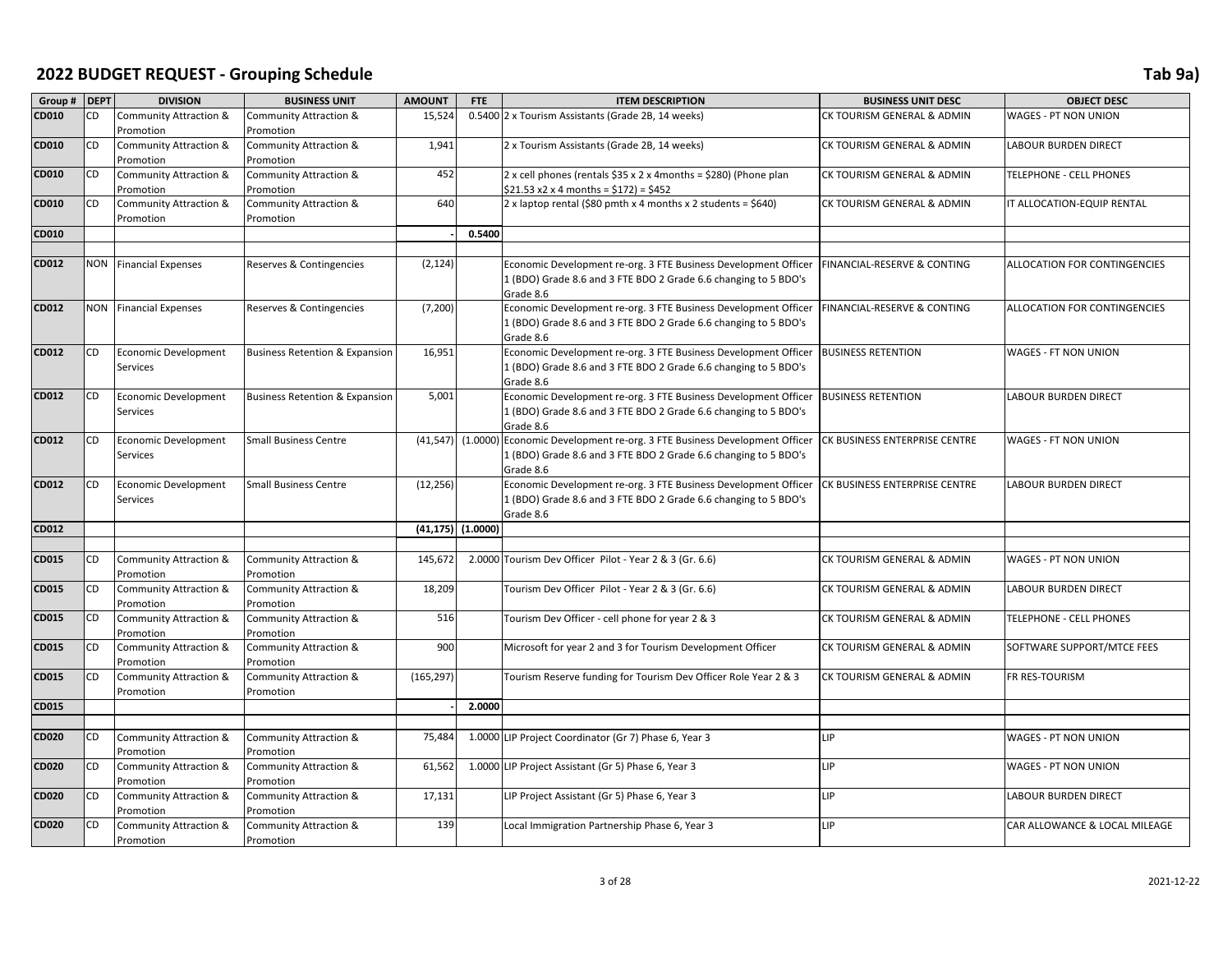| Group # DEPT  |            | <b>DIVISION</b>                                | <b>BUSINESS UNIT</b>                           | <b>AMOUNT</b>            | <b>FTE</b> | <b>ITEM DESCRIPTION</b>                                                                                    | <b>BUSINESS UNIT DESC</b>             | <b>OBJECT DESC</b>             |
|---------------|------------|------------------------------------------------|------------------------------------------------|--------------------------|------------|------------------------------------------------------------------------------------------------------------|---------------------------------------|--------------------------------|
| CD020         | CD         | <b>Community Attraction &amp;</b><br>Promotion | Community Attraction &<br>Promotion            | 5,411                    |            | Local Immigration Partnership Phase 6, Year 3                                                              | LIP                                   | <b>ADMINISTRATIVE CHARGES</b>  |
| <b>CD020</b>  | CD         | Community Attraction &<br>Promotion            | Community Attraction &<br>Promotion            | 10                       |            | Local Immigration Partnership Phase 6, Year 3                                                              | LIP                                   | ADVERTISING                    |
| <b>CD020</b>  | <b>CD</b>  | Community Attraction &<br>Promotion            | <b>Community Attraction &amp;</b><br>Promotion | 600                      |            | Local Immigration Partnership Phase 6, Year 3                                                              | <b>LIP</b>                            | MATERIALS                      |
| CD020         | CD         | Community Attraction &<br>Promotion            | Community Attraction &<br>Promotion            | 13                       |            | Budget for expected HST                                                                                    | LIP                                   | <b>MATERIALS</b>               |
| CD020         | CD         | Community Attraction &<br>Promotion            | Community Attraction &<br>Promotion            | (160, 350)               |            | Funded by Immigration, Refugees and Citizenship Canada                                                     | <b>LIP</b>                            | OTHER FEDERAL SUBSIDIES        |
| <b>CD020</b>  |            |                                                |                                                | $\overline{\phantom{a}}$ | 2.0000     |                                                                                                            |                                       |                                |
|               |            |                                                |                                                |                          |            |                                                                                                            |                                       |                                |
|               |            |                                                |                                                |                          |            |                                                                                                            |                                       |                                |
| CHS005        | CHS I      | Arts and Culture                               | <b>Cultural Centre</b>                         | (300)                    |            | adjustment based on actuals history                                                                        | GALLERY - ADMIN & PROGRAMS            | EQUIPMENT RENTAL - EXTERNAL    |
| CHS005        | CHS.       | Arts and Culture                               | Cultural Centre                                | (1,900)                  |            | adjustment based on actuals history (and master advertising<br>expenses in 12259)                          | <b>GALLERY - ADMIN &amp; PROGRAMS</b> | ADVERTISING                    |
| <b>CHS005</b> | <b>CHS</b> | <b>Arts and Culture</b>                        | <b>Cultural Centre</b>                         | (4,500)                  |            | majority now produced in-house                                                                             | GALLERY - ADMIN & PROGRAMS            | CATALOGUES - DESIGN/PRINTING   |
| <b>CHS005</b> | CHS        | Arts and Culture                               | <b>Cultural Centre</b>                         | (1,000)                  |            | majority now produced in-house                                                                             | GALLERY - ADMIN & PROGRAMS            | CATALOGUES - WRITING/EDIT/TRAN |
| <b>CHS005</b> | CHS I      | <b>Arts and Culture</b>                        | <b>Cultural Centre</b>                         | (500)                    |            | adjustment based on actuals history                                                                        | GALLERY - ADMIN & PROGRAMS            | CONSERVATION                   |
| CHS005        | CHS        | Arts and Culture                               | <b>Cultural Centre</b>                         | (50)                     |            | adjustment based on actuals history                                                                        | GALLERY - ADMIN & PROGRAMS            | COPIER CHARGES                 |
| CHS005        | CHS.       | Arts and Culture                               | <b>Cultural Centre</b>                         | 5,500                    |            | adjustment based on actuals history (exhibitions supported by grant GALLERY - ADMIN & PROGRAMS<br>funding) |                                       | EXHIBITIONS - INSTALLATION     |
| <b>CHS005</b> | CHS        | Arts and Culture                               | <b>Cultural Centre</b>                         | (200)                    |            | adjustment based on actuals history (exhibitions supported by grant GALLERY - ADMIN & PROGRAMS<br>funding) |                                       | EXHIBITIONS - OPENINGS         |
| <b>CHS005</b> | CHS.       | <b>Arts and Culture</b>                        | <b>Cultural Centre</b>                         | 5,000                    |            | adjustment based on actuals history (exhibitions supported by grant GALLERY - ADMIN & PROGRAMS<br>funding) |                                       | EXHIBITIONS - RENTAL FEES      |
| <b>CHS005</b> | CHS.       | <b>Arts and Culture</b>                        | Cultural Centre                                | 8,000                    |            | adjustment based on actuals history (exhibitions supported by grant GALLERY - ADMIN & PROGRAMS<br>funding) |                                       | EXHIBITIONS - SHIPPING COSTS   |
| <b>CHS005</b> | CHS.       | <b>Arts and Culture</b>                        | <b>Cultural Centre</b>                         | 500                      |            | adjustment based on actuals history (exhibitions supported by grant GALLERY - ADMIN & PROGRAMS<br>funding) |                                       | EXHIBITIONS - TRAVEL/GUEST CUR |
| <b>CHS005</b> | CHS.       | <b>Arts and Culture</b>                        | Cultural Centre                                | 7,897                    |            | adjustment based on actuals history (exhibitions supported by grant GALLERY - ADMIN & PROGRAMS<br>funding) |                                       | EXHIBITIONS - ARTIST'S FEES    |
| <b>CHS005</b> | CHS I      | <b>Arts and Culture</b>                        | <b>Cultural Centre</b>                         | 753                      |            | adjustment based on actuals history (exhibitions supported by grant GALLERY - ADMIN & PROGRAMS<br>funding) |                                       | HOSPITALITY                    |
| <b>CHS005</b> | CHS.       | Arts and Culture                               | <b>Cultural Centre</b>                         | (16,096)                 |            | adjustment based on actuals history (exhibitions supported by grant GALLERY - ADMIN & PROGRAMS<br>funding) |                                       | SUBSIDY - CANADAN COUNCIL      |
| <b>CHS005</b> | CHS I      | <b>Arts and Culture</b>                        | Cultural Centre                                | (10,000)                 |            | adjustment based on actuals history (exhibitions supported by grant GALLERY - ADMIN & PROGRAMS<br>funding) |                                       | SUBSIDY - OAC EXHIBITIONS      |
| <b>CHS005</b> | CHS.       | <b>Arts and Culture</b>                        | <b>Cultural Centre</b>                         | 6,896                    |            | adjustment based on actuals history (revenue from touring exhibits) GALLERY - ADMIN & PROGRAMS             |                                       | REVENUE - EXHIBITIONS          |
| <b>CHS005</b> |            |                                                |                                                |                          |            |                                                                                                            |                                       |                                |
|               |            |                                                |                                                |                          |            |                                                                                                            |                                       |                                |
| <b>CHS010</b> | CHS.       | Child Care, Recreation &<br>Early Years        | Child Care & Early Years                       | 202,694                  |            | Reduce Admin Allocation to max out at \$325,040                                                            | MINISTRY OF EDUCATION                 | SUBSIDY-MCSS-ADMIN             |
| <b>CHS010</b> | CHS.       | Child Care, Recreation &<br>Early Years        | Child Care & Early Years                       | 1,564                    |            | Reduce for max allocation from 10% to 5% with 50/50 cost share                                             | MINISTRY OF EDUCATION                 | SUBSIDY-MCSS                   |
| <b>CHS010</b> | CHS        | Child Care, Recreation &<br>Early Years        | Child Care & Early Years                       | 12,341                   |            | Reduce for max allocation from 10% to 5% with 50/50 cost share                                             | MINISTRY OF EDUCATION                 | SUBSIDY-MCSS-ADMIN             |
| <b>CHS010</b> | CHS        | Child Care, Recreation &<br>Early Years        | Child Care & Early Years                       | 24,682                   |            | Reduce for Max Admin expense from 10% to 5% with 50/50 cost<br>share                                       | CHILD CARE AND EARLY YRS ADMIN        | ALLOCATION-WITHIN DIVISION     |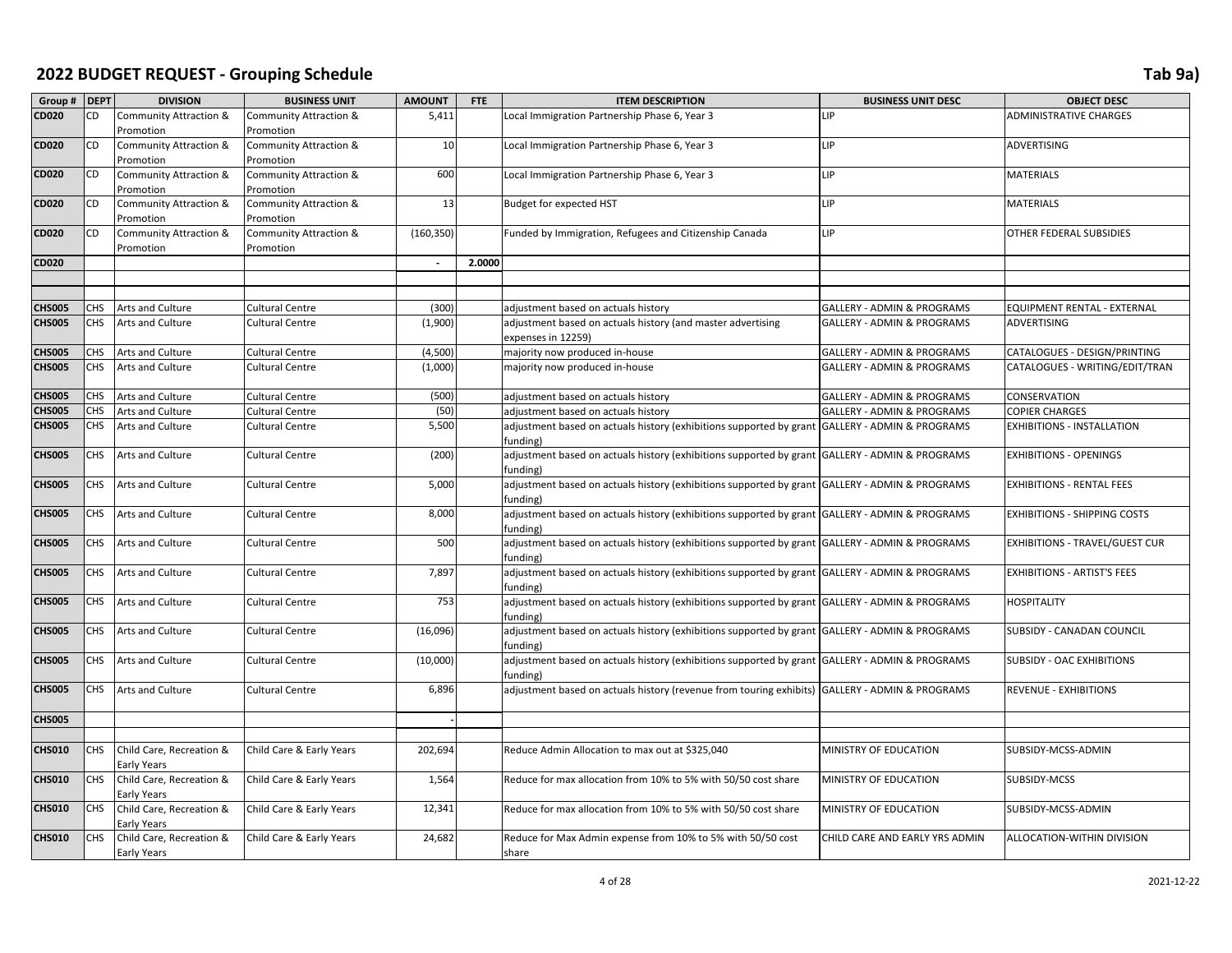| Group #       | <b>DEPT</b> | <b>DIVISION</b>              | <b>BUSINESS UNIT</b>           | <b>AMOUNT</b> | <b>FTE</b> | <b>ITEM DESCRIPTION</b>                                            | <b>BUSINESS UNIT DESC</b>         | <b>OBJECT DESC</b>             |
|---------------|-------------|------------------------------|--------------------------------|---------------|------------|--------------------------------------------------------------------|-----------------------------------|--------------------------------|
| <b>CHS010</b> | CHS         | Child Care, Recreation &     | Child Care & Early Years       | (24, 682)     |            | Reduce for max allocation from 10% to 5% with 50/50 cost share     | CHILD CARE AND EARLY YRS ADMIN    | ALLOCATION-WITHIN DIVISION     |
|               |             | Early Years                  |                                |               |            |                                                                    |                                   |                                |
| <b>CHS010</b> | <b>CHS</b>  | Child Care, Recreation &     | Child Care & Early Years       | (3, 127)      |            | Reduce for max allocation from 10% to 5% with 50/50 cost share     | TO BE ALLOCATED TO AGENCIES       | PURCHASE OF SERV-CHILDREN SERV |
|               |             | Early Years                  |                                |               |            |                                                                    |                                   |                                |
| <b>CHS010</b> |             |                              |                                | 213,472       |            |                                                                    |                                   |                                |
|               |             |                              |                                |               |            |                                                                    |                                   |                                |
| <b>CHS015</b> | <b>CHS</b>  |                              |                                | 34,000        |            |                                                                    |                                   |                                |
|               |             | Child Care, Recreation &     | <b>Recreation Services</b>     |               |            | Mayor's Golf Tournament Sponsorship Revenue to reserve to fund     | REC SERV - MAYOR YOUTH COUNCIL    | TO RES-RECREATION COMMUNITY PR |
|               |             | Early Years                  |                                |               |            | various programs, which will be presented to Council               |                                   |                                |
|               |             |                              |                                |               |            |                                                                    |                                   |                                |
| <b>CHS015</b> | CHS         | Child Care, Recreation &     | <b>Recreation Services</b>     | (26,000)      |            | Mayor's Golf Tournament Sponsorship Revenue                        | REC SERV - MAYOR YOUTH COUNCIL    | <b>SPONSORSHIP REVENUE</b>     |
|               | <b>CHS</b>  | Early Years                  |                                |               |            |                                                                    |                                   |                                |
| <b>CHS015</b> |             | Child Care, Recreation &     | <b>Recreation Services</b>     | (8,000)       |            | Mayor's Golf Tournament Sponsorship Revenue                        | REC SERV - MAYOR YOUTH COUNCIL    | <b>REGISTRATION FEES</b>       |
|               |             | <b>Early Years</b>           |                                |               |            |                                                                    |                                   |                                |
| <b>CHS015</b> |             |                              |                                |               |            |                                                                    |                                   |                                |
|               |             |                              |                                |               |            |                                                                    |                                   |                                |
| <b>CHS020</b> | <b>CHS</b>  | Child Care, Recreation &     | <b>Recreation Services</b>     | 9,825         |            | 0.3100 Inclusive Recreation Summer Team Leader - 100% efunded from | REC SERV -INCLUSIVE RECREATION    | <b>WAGES - PT NON UNION</b>    |
|               |             | Early Years                  |                                |               |            | Donations - Gr. 3 Step 3                                           |                                   |                                |
| <b>CHS020</b> | <b>CHS</b>  | Child Care, Recreation &     | <b>Recreation Services</b>     | 1,228         |            | Inclusive Recreation Summer Team Leader - 100% efunded from        | REC SERV -INCLUSIVE RECREATION    | <b>LABOUR BURDEN DIRECT</b>    |
|               |             | <b>Early Years</b>           |                                |               |            | Donations - Gr. 3 Step 3                                           |                                   |                                |
| <b>CHS020</b> | CHS         | Child Care, Recreation &     | <b>Recreation Services</b>     | (11,053)      |            | Inclusive Recreation Summer Team Leader - 100% efunded from        | REC SERV -INCLUSIVE RECREATION    | <b>DONATIONS</b>               |
|               |             | <b>Early Years</b>           |                                |               |            | Donations - Gr. 3 St. 3                                            |                                   |                                |
| <b>CHS020</b> |             |                              |                                |               | 0.3100     |                                                                    |                                   |                                |
|               |             |                              |                                |               |            |                                                                    |                                   |                                |
| <b>CHS025</b> | <b>CHS</b>  | Child Care, Recreation &     | <b>Recreation Services</b>     | 16,609        |            | Recruitment & Retention Package for Lifeguard/Instructors          | REC SERV - OUTDOOR POOLS          | <b>CLOTHING ALLOWANCE</b>      |
|               |             | Early Years                  |                                |               |            |                                                                    |                                   |                                |
| <b>CHS025</b> | <b>CHS</b>  | Child Care, Recreation &     | <b>Recreation Services</b>     | (16, 609)     |            | Allocated funding from SARS to fund uniforms for                   | REC SERV - OUTDOOR POOLS          | INTER ALLOC-HEALTH/RECPRG      |
|               |             | Early Years                  |                                |               |            | Lifeguard/Instructors                                              |                                   |                                |
| <b>CHS025</b> | <b>CHS</b>  | <b>Employment and Social</b> | Social Service Dept - Other    | (16, 609)     |            | Allocate SAR funding to Recreation Services to cover cost of       | NATIONAL CHILD BENEFIT/SAR        | NCB/SAR - REC PROG             |
|               |             | Services                     |                                |               |            | lifeguard and instructor uniforms - yr 3 of 3                      |                                   |                                |
| <b>CHS025</b> | <b>CHS</b>  | <b>Employment and Social</b> | Social Service Dept - Other    | 16,609        |            | Allocate SAR funding to Recreation Services to cover cost of       | NATIONAL CHILD BENEFIT/SAR        | INTER ALLOC-HEALTH/RECPRG      |
|               |             | Services                     |                                |               |            | lifeguard and instructor uniforms - yr 3 of 3                      |                                   |                                |
| <b>CHS025</b> |             |                              |                                |               |            |                                                                    |                                   |                                |
|               |             |                              |                                |               |            |                                                                    |                                   |                                |
| <b>CHS030</b> | CHS         | CK Public Library            | <b>Library Services</b>        | 7,014         | 0.1429     | Courier - additional 5 hrs/week                                    | SUPPORT SERVICES - LIBRARY        | WAGES - PT UNION - CUPE LIBR   |
| <b>CHS030</b> | CHS         | CK Public Library            | <b>Library Services</b>        | 877           |            | Courier - additional 5 hrs/week                                    | SUPPORT SERVICES - LIBRARY        | <b>LABOUR BURDEN DIRECT</b>    |
| <b>CHS030</b> | <b>NON</b>  | <b>Financial Expenses</b>    | Reserves & Contingencies       | (7, 891)      |            | Fund additional courier hours                                      | <b>SUPPORT SERVICES - LIBRARY</b> | ALLOCATION-BUDGET IMPLEMENT    |
| <b>CHS030</b> |             |                              |                                |               | 0.1429     |                                                                    |                                   |                                |
|               |             |                              |                                |               |            |                                                                    |                                   |                                |
| <b>CHS031</b> | <b>CHS</b>  | CK Public Library            | <b>Library Services</b>        | 3,800         |            | API Licensing for RFID (base increase)                             | IT SERVICES - LIBRARY             | SOFTWARE SUPPORT/MTCE FEES     |
| <b>CHS031</b> | NON         | <b>Financial Expenses</b>    | Reserves & Contingencies       | (3,800)       |            | Fund API Licensing for RFID                                        | IT SERVICES - LIBRARY             | ALLOCATION-BUDGET IMPLEMENT    |
| <b>CHS031</b> |             |                              |                                |               |            |                                                                    |                                   |                                |
|               |             |                              |                                |               |            |                                                                    |                                   |                                |
| <b>CHS032</b> | <b>CHS</b>  | CK Public Library            | <b>Library Services</b>        | 552           |            | Change 4 staff desktop computers to laptops for remote usage and   | CK LIBRARY GENERAL&ADMIN          | TO RES-LIFEAMP-ITT WKSTNS      |
|               |             |                              |                                |               |            | virtual programming                                                |                                   |                                |
| <b>CHS032</b> | NON         | <b>Financial Expenses</b>    | Reserves & Contingencies       | (552)         |            | Fund upgrade to laptops                                            | CK LIBRARY GENERAL&ADMIN          | ALLOCATION-BUDGET IMPLEMENT    |
| <b>CHS032</b> |             |                              |                                |               |            |                                                                    |                                   |                                |
|               |             |                              |                                |               |            |                                                                    |                                   |                                |
| <b>CHS035</b> | CHS         | <b>Employment and Social</b> | <b>Homelessness Prevention</b> | 150,904       |            | 2.0000 2 Shelter Leads Grade 8.6 FTNU Chatham-Kent Emergency Rapid | HOMELESS SHELTER TEMPORARY        | <b>WAGES - FT NON UNION</b>    |
|               |             | Services                     | Programs                       |               |            | <b>Rehousing Program</b>                                           |                                   |                                |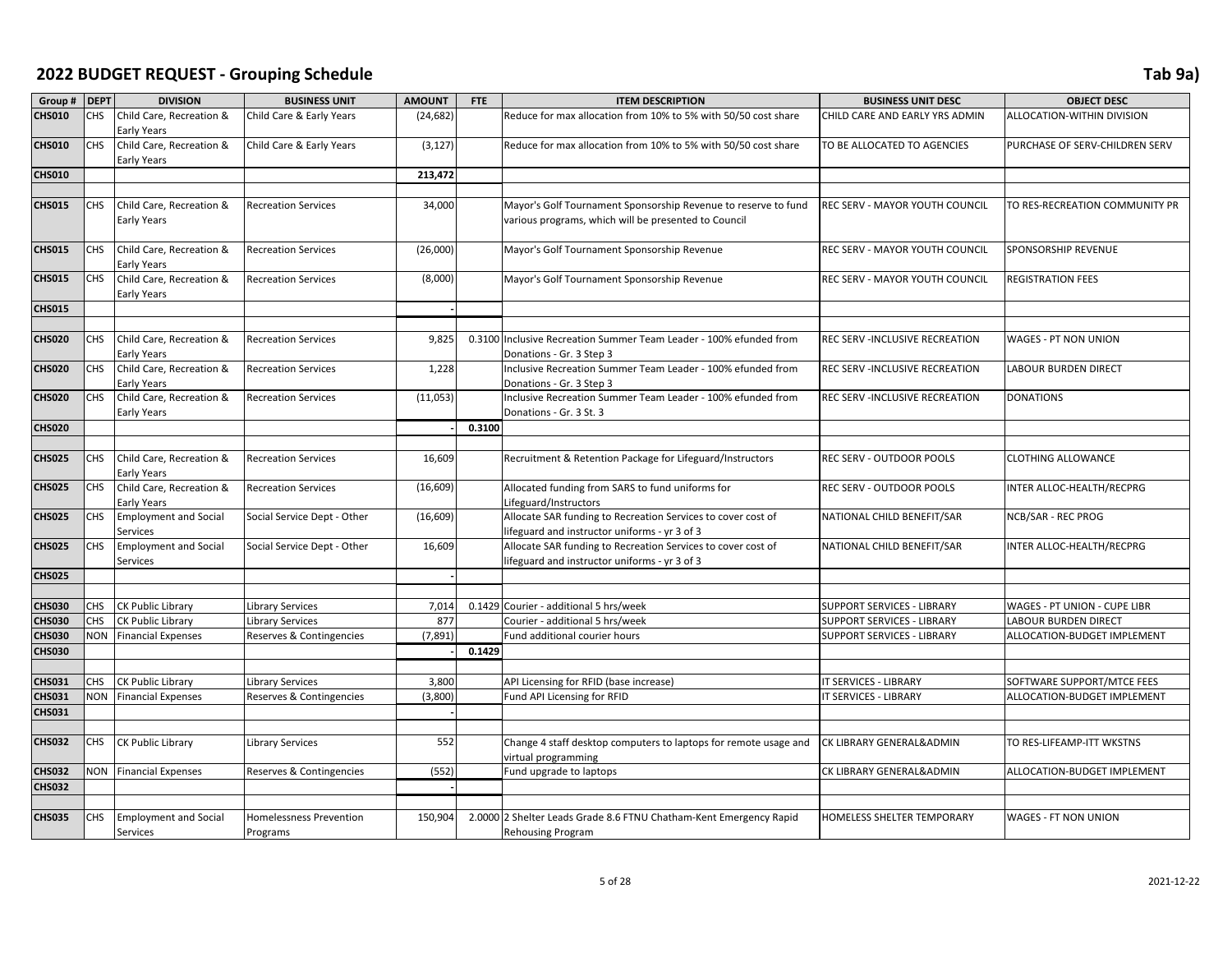| Group #       | <b>DEPT</b> | <b>DIVISION</b>                          | <b>BUSINESS UNIT</b>                | <b>AMOUNT</b> | FTE     | <b>ITEM DESCRIPTION</b>                                                                 | <b>BUSINESS UNIT DESC</b>     | <b>OBJECT DESC</b>                 |
|---------------|-------------|------------------------------------------|-------------------------------------|---------------|---------|-----------------------------------------------------------------------------------------|-------------------------------|------------------------------------|
| <b>CHS035</b> | CHS         | <b>Employment and Social</b>             | Homelessness Prevention             | 360,962       |         | 4.0000 Shelter Leads Grade 8.6 FT, 4 FTEs on contract 4% vac, 15% in lieu               | HOMELESS SHELTER TEMPORARY    | WAGES - PT NON UNION               |
|               |             | Services                                 | Programs                            |               |         |                                                                                         |                               |                                    |
| <b>CHS035</b> | CHS         | <b>Employment and Social</b>             | Homelessness Prevention             | 460,879       |         | 7.0000 Shelter Support Grade 5.6 FT, 7 FTEs on contract 4% vac, 15% in lieu             | HOMELESS SHELTER TEMPORARY    | <b>WAGES - PT NON UNION</b>        |
|               |             | Services                                 | Programs                            |               |         |                                                                                         |                               |                                    |
| <b>CHS035</b> | CHS         | <b>Employment and Social</b>             | <b>Homelessness Prevention</b>      | 338,417       |         | 5.1429 Shelter Support Grade 5.6 FT, 5.14 FTEs on contract 4% vac, 15% in               | HOMELESS SHELTER TEMPORARY    | <b>WAGES - PT NON UNION</b>        |
|               |             | Services                                 | Programs                            |               |         | ieu                                                                                     |                               |                                    |
| <b>CHS035</b> | CHS         | <b>Employment and Social</b>             | <b>Homelessness Prevention</b>      | 189,549       |         | Labour Burden                                                                           | HOMELESS SHELTER TEMPORARY    | LABOUR BURDEN DIRECT               |
|               |             | Services                                 | Programs                            |               |         |                                                                                         |                               |                                    |
| <b>CHS035</b> | CHS         | <b>Employment and Social</b>             | Homelessness Prevention             | 940,788       |         | Chatham-Kent Emergency Rapid Rehousing Program - Funded OW                              | HOMELESS SHELTER TEMPORARY    | <b>BUILDING RENTAL</b>             |
|               |             | Services                                 | Programs                            |               |         | Economic Downturn Reserve                                                               |                               |                                    |
| <b>CHS035</b> | CHS.        | <b>Employment and Social</b>             | <b>Homelessness Prevention</b>      | 3,627         |         | Chatham-Kent Emergency Rapid Rehousing Program - Funded OW                              | HOMELESS SHELTER TEMPORARY    | PURCHASE OF SERVICE                |
|               |             | Services                                 | Programs                            |               |         | Economic Downturn Reserve                                                               |                               |                                    |
| <b>CHS035</b> | CHS         | <b>Employment and Social</b>             | Homelessness Prevention             | 261,696       |         | Chatham-Kent Emergency Rapid Rehousing Program - Funded OW                              | HOMELESS SHELTER TEMPORARY    | <b>SECURITY</b>                    |
|               |             | Services                                 | Programs                            | 3,072         |         | Economic Downturn Reserve                                                               |                               |                                    |
| <b>CHS035</b> | CHS         | <b>Employment and Social</b><br>Services | Homelessness Prevention<br>Programs |               |         | Chatham-Kent Emergency Rapid Rehousing Program - Funded OW<br>Economic Downturn Reserve | HOMELESS SHELTER TEMPORARY    | TELEPHONE - CELL PHONES            |
| <b>CHS035</b> | CHS         | <b>Employment and Social</b>             | <b>Homelessness Prevention</b>      | 18,000        |         | Chatham-Kent Emergency Rapid Rehousing Program - Funded OW                              | HOMELESS SHELTER TEMPORARY    | <b>TRANSPORTATION OF CLIENTS</b>   |
|               |             | Services                                 | Programs                            |               |         | Economic Downturn Reserve                                                               |                               |                                    |
| <b>CHS035</b> | CHS         | <b>Employment and Social</b>             | <b>Homelessness Prevention</b>      | 1,200         |         | Chatham-Kent Emergency Rapid Rehousing Program - Funded OW                              | HOMELESS SHELTER TEMPORARY    | <b>INTERNET ACCESS</b>             |
|               |             | Services                                 | Programs                            |               |         | Economic Downturn Reserve                                                               |                               |                                    |
| <b>CHS035</b> | CHS         | <b>Employment and Social</b>             | <b>Homelessness Prevention</b>      | 180,000       |         | Chatham-Kent Emergency Rapid Rehousing Program - Funded OW                              | HOMELESS SHELTER TEMPORARY    | <b>FOOD - GENERAL</b>              |
|               |             | Services                                 | Programs                            |               |         | Economic Downturn Reserve                                                               |                               |                                    |
| <b>CHS035</b> | CHS         | <b>Employment and Social</b>             | Homelessness Prevention             | 36,000        |         | Chatham-Kent Emergency Rapid Rehousing Program - Funded OW                              | HOMELESS SHELTER TEMPORARY    | <b>LAUNDRY COSTS</b>               |
|               |             | Services                                 | Programs                            |               |         | Economic Downturn Reserve                                                               |                               |                                    |
| <b>CHS035</b> | CHS         | <b>Employment and Social</b>             | <b>Homelessness Prevention</b>      | 24,000        |         | Chatham-Kent Emergency Rapid Rehousing Program - Funded OW                              | HOMELESS SHELTER TEMPORARY    | <b>SAFETY SUPPLIES</b>             |
|               |             | Services                                 | Programs                            |               |         | Economic Downturn Reserve                                                               |                               |                                    |
| <b>CHS035</b> | CHS         | <b>Employment and Social</b>             | <b>Homelessness Prevention</b>      | 120,000       |         | Chatham-Kent Emergency Rapid Rehousing Program - Funded OW                              | HOMELESS SHELTER TEMPORARY    | HOMELESS-CRISIS/EMERG SHELTER      |
|               |             | Services                                 | Programs                            |               |         | Economic Downturn Reserve                                                               |                               |                                    |
| <b>CHS035</b> | CHS         | <b>Employment and Social</b>             | <b>Homelessness Prevention</b>      | 4,800         |         | Chatham-Kent Emergency Rapid Rehousing Program - Funded OW                              | HOMELESS SHELTER TEMPORARY    | IT ALLOCATION-EQUIP RENTAL         |
|               |             | Services                                 | Programs                            |               |         | Economic Downturn Reserve                                                               |                               |                                    |
| <b>CHS035</b> | CHS.        | <b>Employment and Social</b>             | Homelessness Prevention             | (1,788,096)   |         | Chatham-Kent Emergency Rapid Rehousing Program - Funded OW                              | HOMELESS SHELTER TEMPORARY    | FR RES-OW-FUTURE ECON DWNTURN      |
|               |             | Services                                 | Programs                            |               |         | <b>Economic Downturn Reserve</b>                                                        |                               |                                    |
| <b>CHS035</b> | CHS         | <b>Employment and Social</b>             | <b>Homelessness Prevention</b>      | (1,305,798)   |         | Chatham-Kent Emergency Rapid Rehousing Program - Social                                 | HOMELESS SHELTER TEMPORARY    | OTHER PROVINCIAL SUBSIDIES         |
| <b>CHS035</b> |             | Services                                 | Programs                            |               | 18.1429 | Services Relief Funding                                                                 |                               |                                    |
|               |             |                                          |                                     |               |         |                                                                                         |                               |                                    |
| <b>CHS040</b> | CHS         | <b>Employment and Social</b>             | <b>Homelessness Prevention</b>      | 50,000        |         | Chatham-Kent Renovates Program Efunded - Ontario Works                                  | <b>CHATHAM-KENT RENOVATES</b> | <b>CONTRACTS</b>                   |
|               |             | Services                                 | Programs                            |               |         | Corporate Initiatives Reserve                                                           | PROGRAM                       |                                    |
| <b>CHS040</b> | CHS         | <b>Employment and Social</b>             | <b>Homelessness Prevention</b>      | 35,000        |         | Chatham-Kent Renovates Program Efunded - Ontario Works                                  | CHATHAM-KENT RENOVATES        | <b>EMERGENCY BENEFITS - GRANTS</b> |
|               |             | Services                                 | Programs                            |               |         | Corporate Initiatives Reserve                                                           | PROGRAM                       |                                    |
| <b>CHS040</b> | CHS         | <b>Employment and Social</b>             | Homelessness Prevention             | 15,000        |         | Chatham-Kent Renovates Program Efunded - Ontario Works                                  | <b>CHATHAM-KENT RENOVATES</b> | <b>EMERGENCY BENEFITS - LOANS</b>  |
|               |             | Services                                 | Programs                            |               |         | Corporate Initiatives Reserve                                                           | PROGRAM                       |                                    |
| <b>CHS040</b> | CHS         | <b>Employment and Social</b>             | <b>Homelessness Prevention</b>      | (100,000)     |         | Chatham-Kent Renovates Program Efunded - Ontario Works                                  | <b>CHATHAM-KENT RENOVATES</b> | FR RES-OW-CORP INITIATIVES         |
|               |             | Services                                 | Programs                            |               |         | Corporate Initiatives Reserve                                                           | PROGRAM                       |                                    |
| <b>CHS040</b> |             |                                          |                                     |               |         |                                                                                         |                               |                                    |
|               |             |                                          |                                     |               |         |                                                                                         |                               |                                    |
| <b>CHS045</b> | CHS         | <b>Housing Services</b>                  | <b>Ontario Community Housing</b>    | 7,085         |         | (RTC - TPA for COCHI OPHI - June 24, 2019) Per MMAH Phase 4                             | ONT COMMUNITY HOUSING RENEWAL | TO RES-CK AFFORDABLE HOUSING       |
|               |             |                                          | Renewal program                     |               |         | allocation letter additional Canada-Ontario Community Housing                           |                               |                                    |
|               |             |                                          |                                     |               |         | Initiative (COCHI) Year 3 (21/22) Admin Funding capped @ 5%                             |                               |                                    |
|               |             |                                          |                                     |               |         |                                                                                         |                               |                                    |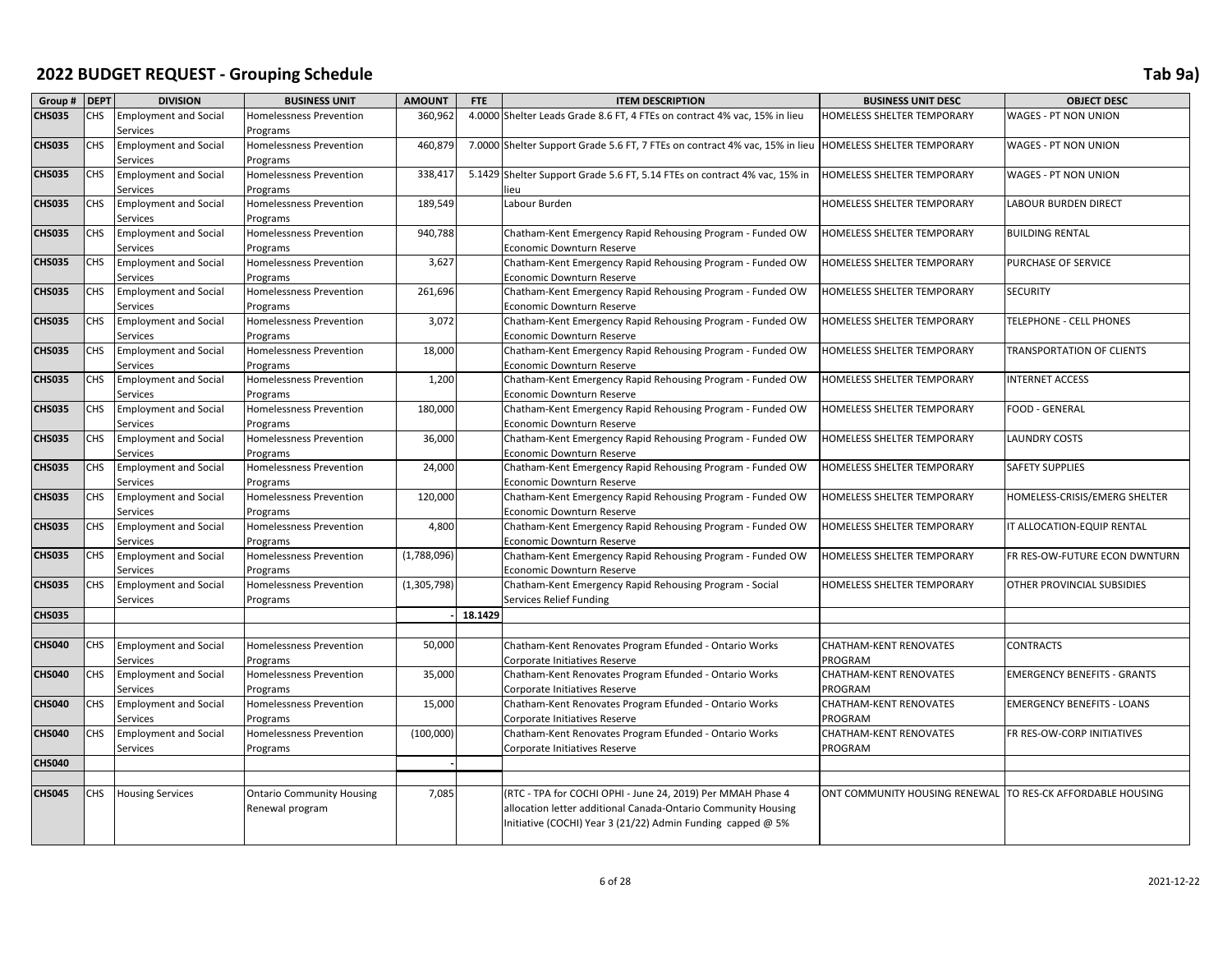| Group #       | <b>DEPT</b> | <b>DIVISION</b>         | <b>BUSINESS UNIT</b>                                | <b>AMOUNT</b> | <b>FTE</b> | <b>ITEM DESCRIPTION</b>                                                                                                              | <b>BUSINESS UNIT DESC</b>                                | <b>OBJECT DESC</b>                |
|---------------|-------------|-------------------------|-----------------------------------------------------|---------------|------------|--------------------------------------------------------------------------------------------------------------------------------------|----------------------------------------------------------|-----------------------------------|
| <b>CHS045</b> | <b>CHS</b>  | <b>Housing Services</b> | <b>Ontario Community Housing</b>                    | (7,085)       |            | (RTC - TPA for COCHI OPHI - June 24, 2019) Per MMAH Phase 4                                                                          | ONT COMMUNITY HOUSING RENEWAL                            | OTHER PROVINCIAL SUBSIDIES        |
|               |             |                         | Renewal program                                     |               |            | allocation letter additional Canada-Ontario Community Housing                                                                        |                                                          |                                   |
|               |             |                         |                                                     |               |            | Initiative (COCHI) Year 3 (21/22) Admin Funding capped @ 5%                                                                          |                                                          |                                   |
|               |             |                         |                                                     |               |            |                                                                                                                                      |                                                          |                                   |
| <b>CHS045</b> | <b>CHS</b>  | <b>Housing Services</b> | <b>Ontario Community Housing</b>                    | 134,615       |            | (RTC - TPA for COCHI OPHI - June 24, 2019) Per MMAH Phase 4                                                                          | ONT COMMUNITY HOUSING RENEWAL                            | INTER ALLOC-DAW/HOUSING           |
|               |             |                         | Renewal program                                     |               |            | allocation letter additional Canada-Ontario Community Housing                                                                        |                                                          |                                   |
|               |             |                         |                                                     |               |            | Initiative (COCHI) Year 3 (21/22) Funding T/T IES Housing                                                                            |                                                          |                                   |
|               |             |                         |                                                     |               |            |                                                                                                                                      |                                                          |                                   |
| <b>CHS045</b> | CHS         | <b>Housing Services</b> | <b>Ontario Community Housing</b>                    | (134, 615)    |            | (RTC - TPA for COCHI OPHI - June 24, 2019) Per MMAH Phase 4                                                                          | ONT COMMUNITY HOUSING RENEWAL                            | OTHER PROVINCIAL SUBSIDIES        |
|               |             |                         | Renewal program                                     |               |            | allocation letter additional Canada-Ontario Community Housing                                                                        |                                                          |                                   |
| <b>CHS045</b> |             |                         |                                                     |               |            | Initiative (COCHI) Year 3 (21/22) Funding                                                                                            |                                                          |                                   |
|               |             |                         |                                                     |               |            |                                                                                                                                      |                                                          |                                   |
| <b>CHS050</b> | <b>CHS</b>  | <b>Housing Services</b> | <b>Ontario Community Housing</b>                    | 28,658        |            | (RTC - TPA for COCHI OPHI - June 24, 2019) Per MMAH Year 4                                                                           | ONT COMMUNITY HOUSING RENEWAL                            | TO RES-CK AFFORDABLE HOUSING      |
|               |             |                         | Renewal program                                     |               |            | planned allocation letter Canada-Ontario Community Housing                                                                           |                                                          |                                   |
|               |             |                         |                                                     |               |            | Initiative Yr 4 (22/23) Admin Funding capped @ 5%                                                                                    |                                                          |                                   |
| <b>CHS050</b> | <b>CHS</b>  | <b>Housing Services</b> | <b>Ontario Community Housing</b>                    | (28, 658)     |            | (RTC - TPA for COCHI OPHI - June 24, 2019) Per MMAH Year 4                                                                           | ONT COMMUNITY HOUSING RENEWAL OTHER PROVINCIAL SUBSIDIES |                                   |
|               |             |                         | Renewal program                                     |               |            | planned allocation letter Canada-Ontario Community Housing                                                                           |                                                          |                                   |
|               |             |                         |                                                     |               |            | Initiative Yr 4 (22/23) Admin Funding capped @ 5%                                                                                    |                                                          |                                   |
| <b>CHS050</b> | <b>CHS</b>  | <b>Housing Services</b> | <b>Ontario Community Housing</b>                    | 544,512       |            | (RTC - TPA for COCHI OPHI - June 24, 2019) Per MMAH Year 4                                                                           | ONT COMMUNITY HOUSING RENEWAL                            | <b>CONTRACTS</b>                  |
|               |             |                         | Renewal program                                     |               |            | planned allocation letter Canada-Ontario Community Housing                                                                           |                                                          |                                   |
|               |             |                         |                                                     |               |            | Initiative Year 4 (22/23) Funding New Build - Rental & Supportive                                                                    |                                                          |                                   |
|               |             |                         |                                                     |               |            |                                                                                                                                      |                                                          |                                   |
| <b>CHS050</b> | <b>CHS</b>  | <b>Housing Services</b> | <b>Ontario Community Housing</b>                    | (544, 512)    |            | (RTC - TPA for COCHI OPHI - June 24, 2019) Per MMAH Year 4                                                                           | ONT COMMUNITY HOUSING RENEWAL                            | <b>OTHER PROVINCIAL SUBSIDIES</b> |
|               |             |                         | Renewal program                                     |               |            | planned allocation letter Canada-Ontario Community Housing                                                                           |                                                          |                                   |
|               |             |                         |                                                     |               |            | Initiative Year 4 (22/23) Funding                                                                                                    |                                                          |                                   |
| <b>CHS050</b> |             |                         |                                                     |               |            |                                                                                                                                      |                                                          |                                   |
|               |             |                         |                                                     |               |            |                                                                                                                                      |                                                          |                                   |
| <b>CHS055</b> | <b>CHS</b>  | <b>Housing Services</b> | <b>Ontario Community Housing</b><br>Renewal program | 29,100        |            | (RTC - TPA for COCHI OPHI - June 24, 2019) Per MMAH Year 4<br>planned allocation letter Ontario Priorities Housing Initiative Year 4 | ONT COMMUNITY HOUSING RENEWAL                            | TO RES-CK AFFORDABLE HOUSING      |
|               |             |                         |                                                     |               |            | (22/23) Admin Funding capped @ 5%                                                                                                    |                                                          |                                   |
| <b>CHS055</b> | CHS         | <b>Housing Services</b> | <b>Ontario Community Housing</b>                    | (29, 100)     |            | (RTC - TPA for COCHI OPHI - June 24, 2019) Per MMAH Year 4                                                                           | ONT COMMUNITY HOUSING RENEWAL                            | <b>OTHER PROVINCIAL SUBSIDIES</b> |
|               |             |                         | Renewal program                                     |               |            | planned allocation letter Ontario Priorities Housing Initiative Year 4                                                               |                                                          |                                   |
|               |             |                         |                                                     |               |            | (22/23) Admin Funding capped @ 5%                                                                                                    |                                                          |                                   |
| <b>CHS055</b> | <b>CHS</b>  | <b>Housing Services</b> | <b>Ontario Community Housing</b>                    | 552,900       |            | (RTC - TPA for COCHI OPHI - June 24, 2019) Per MMAH Year 4                                                                           | ONT COMMUNITY HOUSING RENEWAL                            | <b>CONTRACTS</b>                  |
|               |             |                         | Renewal program                                     |               |            | planned allocation letter Ontario Priorities Housing Initiative Year 4                                                               |                                                          |                                   |
|               |             |                         |                                                     |               |            | (22/23) - New Build - Rental & Supportive                                                                                            |                                                          |                                   |
| <b>CHS055</b> | CHS         | <b>Housing Services</b> | <b>Ontario Community Housing</b>                    | (552,900)     |            | (RTC - TPA for COCHI OPHI - June 24, 2019) Per MMAH Year 4                                                                           | ONT COMMUNITY HOUSING RENEWAL                            | OTHER PROVINCIAL SUBSIDIES        |
|               |             |                         | Renewal program                                     |               |            | planned allocation letter Ontario Priorities Housing Initiative Year 4                                                               |                                                          |                                   |
|               |             |                         |                                                     |               |            | (22/23) Funding - Rental & Supportive                                                                                                |                                                          |                                   |
| <b>CHS055</b> |             |                         |                                                     |               |            |                                                                                                                                      |                                                          |                                   |
|               |             |                         |                                                     |               |            |                                                                                                                                      |                                                          |                                   |
| <b>CHS060</b> | CHS         | <b>Housing Services</b> | Private Non-Profit & co-                            | 4,483         |            | Legislated Capital Reserve Contribution Index @ 3.71%                                                                                | PNP-CHATHAM HOPE NON-PROFIT                              | CONTRACT-CRF CONTRIBUTION         |
|               |             |                         | op(stage2)                                          |               |            |                                                                                                                                      |                                                          |                                   |
| <b>CHS060</b> | <b>CHS</b>  | <b>Housing Services</b> | Private Non-Profit & co-                            | 874           |            | Legislated Capital Reserve Contribution Index @ 3.71%                                                                                | PNP-CHRISTIAN SR HOME-CH                                 | CONTRACT-CRF CONTRIBUTION         |
| <b>CHS060</b> | <b>CHS</b>  | <b>Housing Services</b> | op(stage2)<br>Private Non-Profit & co-              | 1,691         |            | Legislated Capital Reserve Contribution Index @ 3.71%                                                                                | PNP-CLAIRVUE HOUSING CO-OP INC                           | <b>CONTRACT-CRF CONTRIBUTION</b>  |
|               |             |                         | op(stage2)                                          |               |            |                                                                                                                                      |                                                          |                                   |
| <b>CHS060</b> | <b>CHS</b>  | <b>Housing Services</b> | Private Non-Profit & co-                            | 4,558         |            | Legislated Capital Reserve Contribution Index @ 3.71%                                                                                | PNP-COLUMBUS ESTATES OF CHAT                             | CONTRACT-CRF CONTRIBUTION         |
|               |             |                         | op(stage2)                                          |               |            |                                                                                                                                      |                                                          |                                   |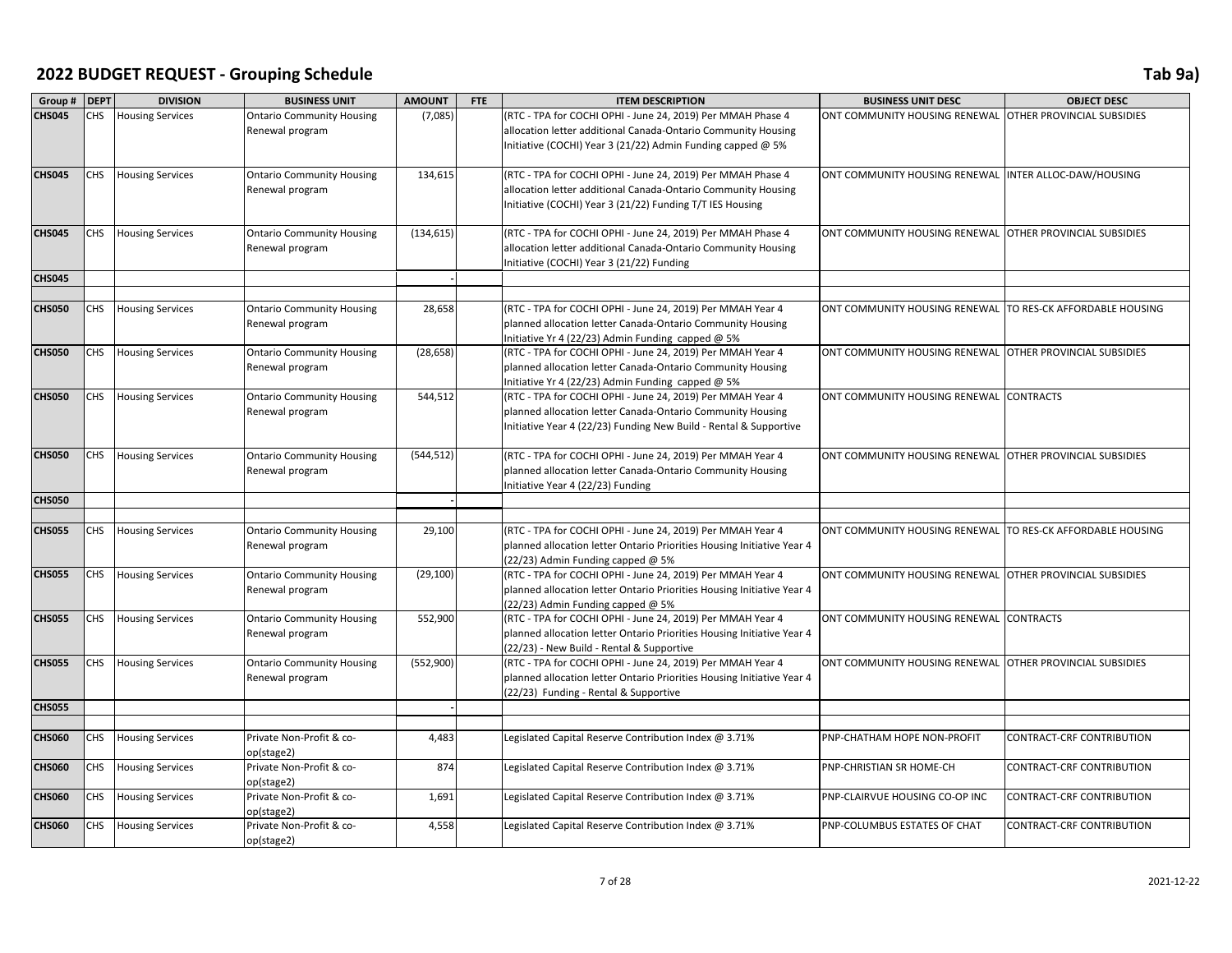| Group #       | <b>DEPT</b> | <b>DIVISION</b>         | <b>BUSINESS UNIT</b>                   | <b>AMOUNT</b> | FTE | <b>ITEM DESCRIPTION</b>                                                     | <b>BUSINESS UNIT DESC</b>      | <b>OBJECT DESC</b>            |
|---------------|-------------|-------------------------|----------------------------------------|---------------|-----|-----------------------------------------------------------------------------|--------------------------------|-------------------------------|
| <b>CHS060</b> | CHS         | <b>Housing Services</b> | Private Non-Profit & co-               | 401           |     | Legislated Capital Reserve Contribution Index @ 3.71%                       | PNP-CHATHAM EVANGEL SR CITIZEN | CONTRACT-CRF CONTRIBUTION     |
|               |             |                         | op(stage2)                             |               |     |                                                                             |                                |                               |
| <b>CHS060</b> | <b>CHS</b>  | <b>Housing Services</b> | Private Non-Profit & co-               | 811           |     | Legislated Capital Reserve Contribution Index @ 3.71%                       | PNP-W'BURG KINS CRT NON-PROFIT | CONTRACT-CRF CONTRIBUTION     |
|               |             |                         | op(stage2)                             |               |     |                                                                             |                                |                               |
| <b>CHS060</b> | <b>CHS</b>  | <b>Housing Services</b> | Private Non-Profit & co-               | 1,277         |     | Legislated Capital Reserve Contribution Index @ 3.71%                       | PNP-LABOURVIEW CO-OP HOMES INC | CONTRACT-CRF CONTRIBUTION     |
|               |             |                         | op(stage2)                             |               |     |                                                                             |                                |                               |
| <b>CHS060</b> | CHS         | <b>Housing Services</b> | Private Non-Profit & co-               | 1,148         |     | Legislated Capital Reserve Contribution Index @ 3.71%                       | PNP-CORP.H.MINER VC SR CORP    | CONTRACT-CRF CONTRIBUTION     |
|               |             |                         | op(stage2)                             |               |     |                                                                             |                                |                               |
| <b>CHS060</b> | CHS         | <b>Housing Services</b> | Private Non-Profit & co-               | 1,808         |     | Legislated Capital Reserve Contribution Index @ 3.71%                       | PNP-NEW BEGINNINGS HOUSING     | CONTRACT-CRF CONTRIBUTION     |
|               |             |                         | op(stage2)                             |               |     |                                                                             |                                |                               |
| <b>CHS060</b> | <b>CHS</b>  | <b>Housing Services</b> | Private Non-Profit & co-               | 845           |     | Legislated Capital Reserve Contribution Index @ 3.71%                       | PNP-RIDGE COMM ESTATES INC     | CONTRACT-CRF CONTRIBUTION     |
| <b>CHS060</b> | CHS         |                         | op(stage2)<br>Private Non-Profit & co- | 1,637         |     |                                                                             |                                |                               |
|               |             | <b>Housing Services</b> | op(stage2)                             |               |     | Legislated Capital Reserve Contribution Index @ 3.71%                       | PNP-RIVERWAY NON-PROFIT        | CONTRACT-CRF CONTRIBUTION     |
| <b>CHS060</b> | <b>CHS</b>  | <b>Housing Services</b> | Private Non-Profit & co-               | 1,464         |     | Legislated Capital Reserve Contribution Index @ 3.71%                       | PNP-PARK ST UNITED CHURCH NP   | CONTRACT-CRF CONTRIBUTION     |
|               |             |                         | op(stage2)                             |               |     |                                                                             |                                |                               |
| <b>CHS060</b> |             |                         |                                        | 20,997        |     |                                                                             |                                |                               |
|               |             |                         |                                        |               |     |                                                                             |                                |                               |
| <b>CHS065</b> | CHS         | <b>Housing Services</b> | Private Non-Profit & co-               | (58, 555)     |     | RGI Subsidy Adjustment to 2022 Approved Private Non-Profit                  | PNP-CHATHAM HOPE NON-PROFIT    | PURCHASE OF SERV -OTHER (SH)  |
|               |             |                         | op(stage2)                             |               |     | <b>Budget</b>                                                               |                                |                               |
| <b>CHS065</b> | <b>CHS</b>  | <b>Housing Services</b> | Private Non-Profit & co-               | 3,798         |     | RGI Subsidy Adjustment to 2022 Approved Private Non-Profit                  | PNP-CHRISTIAN SR HOME-CH       | PURCHASE OF SERV -OTHER (SH)  |
|               |             |                         | op(stage2)                             |               |     | <b>Budget</b>                                                               |                                |                               |
| <b>CHS065</b> | CHS         | <b>Housing Services</b> | Private Non-Profit & co-               | 3,000         |     | RGI Subsidy Adjustment to 2022 Approved Private Non-Profit                  | PNP-CLAIRVUE HOUSING CO-OP INC | PURCHASE OF SERV -OTHER (SH)  |
|               |             |                         | op(stage2)                             |               |     | <b>Budget</b>                                                               |                                |                               |
| <b>CHS065</b> | CHS         | <b>Housing Services</b> | Private Non-Profit & co-               | (267)         |     | RGI Subsidy Adjustment to 2022 Approved Private Non-Profit                  | PNP-COLUMBUS ESTATES OF CHAT   | PURCHASE OF SERV -OTHER (SH)  |
|               |             |                         | op(stage2)                             |               |     | <b>Budget</b>                                                               |                                |                               |
| <b>CHS065</b> | CHS         | <b>Housing Services</b> | Private Non-Profit & co-               | (3,969)       |     | RGI Subsidy Adjustment to 2022 Approved Private Non-Profit                  | PNP-CHATHAM EVANGEL SR CITIZEN | PURCHASE OF SERV -OTHER (SH)  |
|               |             |                         | op(stage2)                             |               |     | <b>Budget</b>                                                               |                                |                               |
| <b>CHS065</b> | CHS         | <b>Housing Services</b> | Private Non-Profit & co-               | (6, 747)      |     | RGI Subsidy Adjustment to 2022 Approved Private Non-Profit                  | PNP-W'BURG KINS CRT NON-PROFIT | PURCHASE OF SERV -OTHER (SH)  |
|               |             |                         | op(stage2)                             |               |     | Budget                                                                      |                                |                               |
| <b>CHS065</b> | CHS         | <b>Housing Services</b> | Private Non-Profit & co-               | 1,305         |     | RGI Subsidy Adjustment to 2022 Approved Private Non-Profit                  | PNP-LABOURVIEW CO-OP HOMES INC | PURCHASE OF SERV -OTHER (SH)  |
|               |             |                         | op(stage2)                             |               |     | <b>Budget</b>                                                               |                                |                               |
| <b>CHS065</b> | CHS         | <b>Housing Services</b> | Private Non-Profit & co-               | 649           |     | RGI Subsidy Adjustment to 2022 Approved Private Non-Profit                  | PNP-CORP.H.MINER VC SR CORP    | PURCHASE OF SERV -OTHER (SH)  |
| <b>CHS065</b> | CHS         | <b>Housing Services</b> | op(stage2)<br>Private Non-Profit & co- |               |     | <b>Budget</b><br>RGI Subsidy Adjustment to 2022 Approved Private Non-Profit | PNP-NEW BEGINNINGS HOUSING     | PURCHASE OF SERV -OTHER (SH)  |
|               |             |                         | op(stage2)                             | (14, 814)     |     | <b>Budget</b>                                                               |                                |                               |
| <b>CHS065</b> | CHS         | <b>Housing Services</b> | Private Non-Profit & co-               | (5,802)       |     | RGI Subsidy Adjustment to 2022 Approved Private Non-Profit                  | PNP-RIDGE COMM ESTATES INC     | PURCHASE OF SERV -OTHER (SH)  |
|               |             |                         | op(stage2)                             |               |     | <b>Budget</b>                                                               |                                |                               |
| <b>CHS065</b> | <b>CHS</b>  | <b>Housing Services</b> | Private Non-Profit & co-               | (4,066)       |     | RGI Subsidy Adjustment to 2022 Approved Private Non-Profit                  | PNP-RIVERWAY NON-PROFIT        | PURCHASE OF SERV -OTHER (SH)  |
|               |             |                         | op(stage2)                             |               |     | <b>Budget</b>                                                               |                                |                               |
| <b>CHS065</b> | CHS         | <b>Housing Services</b> | Private Non-Profit & co-               | 20,890        |     | RGI Subsidy Adjustment to 2022 Approved Private Non-Profit                  | PNP-PARK ST UNITED CHURCH NP   | PURCHASE OF SERV -OTHER (SH)  |
|               |             |                         | op(stage2)                             |               |     | <b>Budget</b>                                                               |                                |                               |
| <b>CHS065</b> |             |                         |                                        | (64, 578)     |     |                                                                             |                                |                               |
|               |             |                         |                                        |               |     |                                                                             |                                |                               |
| <b>CHS070</b> | CHS         | <b>Housing Services</b> | Private Non-Profit & co-               | 8,742         |     | Property Tax Subsidy Adjustment to 2022 Approved PNP Budgets                | PNP-CHATHAM HOPE NON-PROFIT    | PURCHASE OF SERV-PROPERTY TAX |
|               |             |                         | op(stage2)                             |               |     |                                                                             |                                |                               |
| <b>CHS070</b> | CHS         | <b>Housing Services</b> | Private Non-Profit & co-               | 2,768         |     | Property Tax Subsidy Adjustment to 2022 Approved PNP Budgets                | PNP-CHRISTIAN SR HOME-CH       | PURCHASE OF SERV-PROPERTY TAX |
|               |             |                         | op(stage2)                             |               |     |                                                                             |                                |                               |
| <b>CHS070</b> | <b>CHS</b>  | <b>Housing Services</b> | Private Non-Profit & co-               | 2,015         |     | Property Tax Subsidy Adjustment to 2022 Approved PNP Budgets                | PNP-CLAIRVUE HOUSING CO-OP INC | PURCHASE OF SERV-PROPERTY TAX |
|               |             |                         | op(stage2)                             |               |     |                                                                             |                                |                               |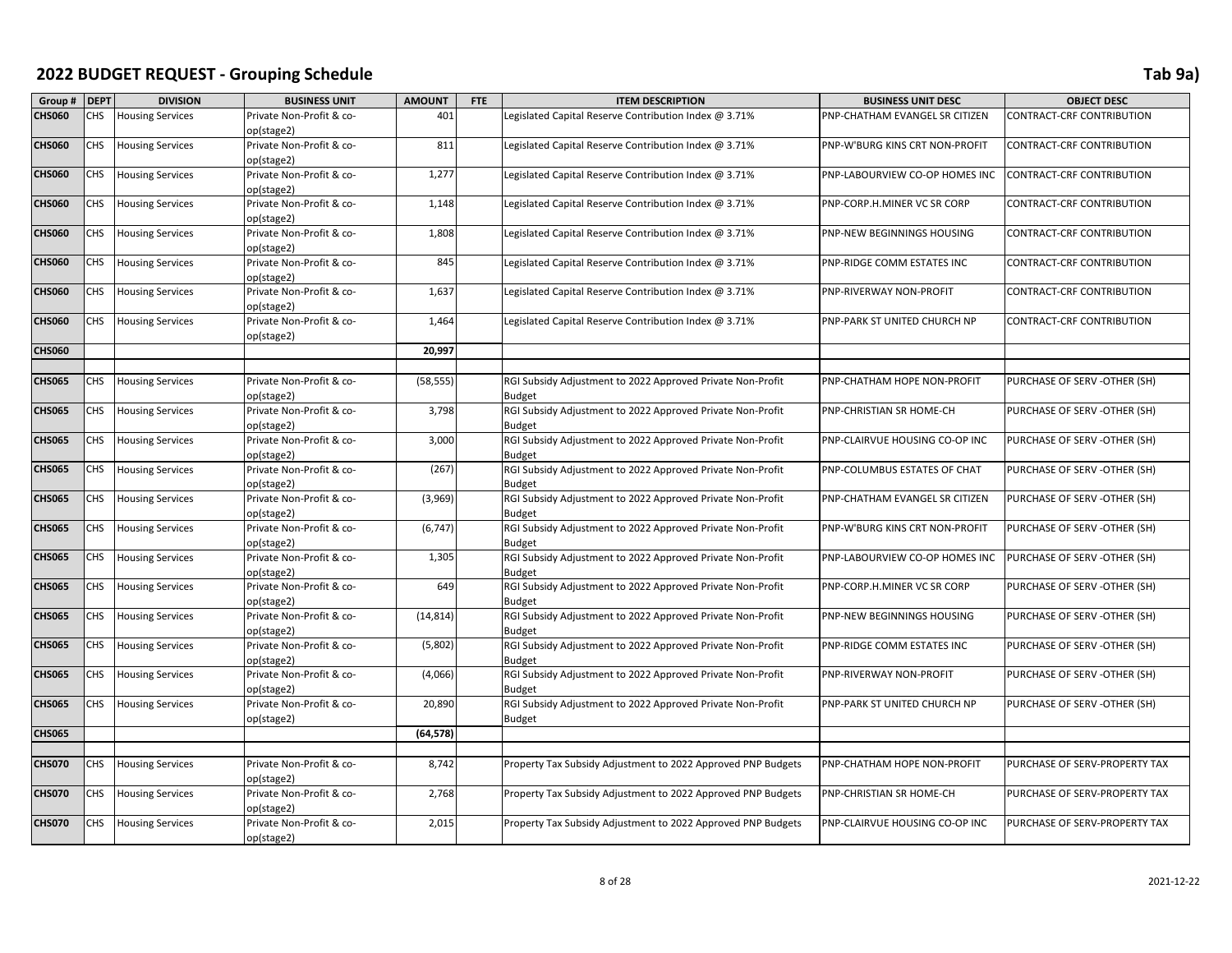| Group #       | <b>DEPT</b> | <b>DIVISION</b>         | <b>BUSINESS UNIT</b>                   | <b>AMOUNT</b> | <b>FTE</b> | <b>ITEM DESCRIPTION</b>                                                     | <b>BUSINESS UNIT DESC</b>      | <b>OBJECT DESC</b>             |
|---------------|-------------|-------------------------|----------------------------------------|---------------|------------|-----------------------------------------------------------------------------|--------------------------------|--------------------------------|
| <b>CHS070</b> | CHS         | <b>Housing Services</b> | Private Non-Profit & co-               | 8,913         |            | Property Tax Subsidy Adjustment to 2022 Approved PNP Budgets                | PNP-COLUMBUS ESTATES OF CHAT   | PURCHASE OF SERV-PROPERTY TAX  |
|               |             |                         | op(stage2)                             |               |            |                                                                             |                                |                                |
| <b>CHS070</b> | CHS         | <b>Housing Services</b> | Private Non-Profit & co-<br>op(stage2) | 863           |            | Property Tax Subsidy Adjustment to 2022 Approved PNP Budgets                | PNP-CHATHAM EVANGEL SR CITIZEN | PURCHASE OF SERV-PROPERTY TAX  |
| <b>CHS070</b> | CHS         | <b>Housing Services</b> | Private Non-Profit & co-               | 1,570         |            | Property Tax Subsidy Adjustment to 2022 Approved PNP Budgets                | PNP-W'BURG KINS CRT NON-PROFIT | PURCHASE OF SERV-PROPERTY TAX  |
|               |             |                         | op(stage2)                             |               |            |                                                                             |                                |                                |
| <b>CHS070</b> | <b>CHS</b>  | <b>Housing Services</b> | Private Non-Profit & co-               | 1,523         |            | Property Tax Subsidy Adjustment to 2022 Approved PNP Budgets                | PNP-LABOURVIEW CO-OP HOMES INC | PURCHASE OF SERV-PROPERTY TAX  |
|               |             |                         | op(stage2)                             |               |            |                                                                             |                                |                                |
| <b>CHS070</b> | CHS         | <b>Housing Services</b> | Private Non-Profit & co-               | 1,287         |            | Property Tax Subsidy Adjustment to 2022 Approved PNP Budgets                | PNP-CORP.H.MINER VC SR CORP    | PURCHASE OF SERV-PROPERTY TAX  |
|               |             |                         | op(stage2)                             |               |            |                                                                             |                                |                                |
| <b>CHS070</b> | CHS         | <b>Housing Services</b> | Private Non-Profit & co-               | 1,584         |            | Property Tax Subsidy Adjustment to 2022 Approved PNP Budgets                | PNP-NEW BEGINNINGS HOUSING     | PURCHASE OF SERV-PROPERTY TAX  |
|               |             |                         | op(stage2)                             |               |            |                                                                             |                                |                                |
| <b>CHS070</b> | CHS         | <b>Housing Services</b> | Private Non-Profit & co-               | 1,533         |            | Property Tax Subsidy Adjustment to 2022 Approved PNP Budgets                | PNP-RIDGE COMM ESTATES INC     | PURCHASE OF SERV-PROPERTY TAX  |
|               |             |                         | op(stage2)                             |               |            |                                                                             |                                |                                |
| <b>CHS070</b> | <b>CHS</b>  | <b>Housing Services</b> | Private Non-Profit & co-               | 3,283         |            | Property Tax Subsidy Adjustment to 2022 Approved PNP Budgets                | PNP-RIVERWAY NON-PROFIT        | PURCHASE OF SERV-PROPERTY TAX  |
|               |             |                         | op(stage2)                             |               |            |                                                                             |                                |                                |
| <b>CHS070</b> | <b>CHS</b>  | <b>Housing Services</b> | Private Non-Profit & co-               | 3,178         |            | Property Tax Subsidy Adjustment to 2022 Approved PNP Budgets                | PNP-PARK ST UNITED CHURCH NP   | PURCHASE OF SERV-PROPERTY TAX  |
|               |             |                         | op(stage2)                             |               |            |                                                                             |                                |                                |
|               |             |                         |                                        | 37,259        |            |                                                                             |                                |                                |
|               |             |                         |                                        |               |            |                                                                             |                                |                                |
| <b>CHS075</b> | CHS         | <b>Housing Services</b> | Private Non-Profit & co-               | 32,440        |            | Wallaceburg Kinsmen Court Non-Profit Housing Corporation (WKC)              | PNP - REVENUE - FEDERAL        | OTHER FEDERAL SUBSIDIES        |
|               |             |                         | op(stage2)                             |               |            | Project F00699 Pay Out                                                      |                                |                                |
| <b>CHS075</b> | CHS         | <b>Housing Services</b> | Private Non-Profit & co-               | 29,631        |            | Chatham Evangel Senior Citizens Villa Community Incorporated                | PNP - REVENUE - FEDERAL        | OTHER FEDERAL SUBSIDIES        |
|               |             |                         | op(stage2)                             |               |            | (CEV) Project F00700 Pay Out                                                |                                |                                |
| <b>CHS075</b> |             |                         |                                        | 62,071        |            |                                                                             |                                |                                |
|               |             |                         |                                        |               |            |                                                                             |                                |                                |
| <b>CHS080</b> | CHS         | <b>Housing Services</b> | Private Non-Profit & co-               | 29,510        |            | Columbus Estates I Northside Project SW2083 first of two year pay           | PNP - REVENUE - PROVINCIAL     | OTHER FEDERAL SUBSIDIES        |
|               |             |                         | op(stage2)                             |               |            | out (2022 first - \$29,510 and 2023 second - \$147,540)                     |                                |                                |
| <b>CHS080</b> | CHS.        | <b>Housing Services</b> | Private Non-Profit & co-               | 15,688        |            | Clairvue Housing Co-Operative Project SW2081 first of two year pay          | PNP - REVENUE - PROVINCIAL     | OTHER FEDERAL SUBSIDIES        |
|               |             |                         | op(stage2)                             |               |            | out (2022 first - \$15,688 and 2023 second - \$78,444)                      |                                |                                |
| <b>CHS080</b> |             |                         |                                        | 45,198        |            |                                                                             |                                |                                |
|               |             |                         |                                        |               |            |                                                                             |                                |                                |
| <b>CHS085</b> | CHS.        | <b>Housing Services</b> | Private Non-Profit & co-               | 20,105        |            | Legislated Op/Mortgage PNP Subsidy Adjustment Per Various                   | PNP-CHATHAM HOPE NON-PROFIT    | PURCHASE OF SERV -SOC HOUSING  |
|               |             |                         | op(stage2)                             |               |            | <b>Indices</b>                                                              |                                |                                |
| <b>CHS085</b> | CHS         | <b>Housing Services</b> | Private Non-Profit & co-               | 15,566        |            | Legislated Op/Mortgage PNP Subsidy Adjustment Per Various<br><b>Indices</b> | PNP-CHRISTIAN SR HOME-CH       | PURCHASE OF SERV -SOC HOUSING  |
| <b>CHS085</b> | CHS         | <b>Housing Services</b> | op(stage2)<br>Private Non-Profit & co- | (62, 366)     |            | Legislated Op/Mortgage PNP Subsidy Adjustment Per Various                   | PNP-CLAIRVUE HOUSING CO-OP INC | PURCHASE OF SERV - SOC HOUSING |
|               |             |                         | op(stage2)                             |               |            | Indices                                                                     |                                |                                |
| <b>CHS085</b> | <b>CHS</b>  | <b>Housing Services</b> | Private Non-Profit & co-               | (42, 331)     |            | Legislated Op/Mortgage PNP Subsidy Adjustment Per Various                   | PNP-COLUMBUS ESTATES OF CHAT   | PURCHASE OF SERV - SOC HOUSING |
|               |             |                         | op(stage2)                             |               |            | <b>Indices</b>                                                              |                                |                                |
| <b>CHS085</b> | CHS         | <b>Housing Services</b> | Private Non-Profit & co-               | (56, 777)     |            | Legislated Op/Mortgage PNP Subsidy Adjustment Per Various                   | PNP-CHATHAM EVANGEL SR CITIZEN | PURCHASE OF SERV -SOC HOUSING  |
|               |             |                         | op(stage2)                             |               |            | Indices                                                                     |                                |                                |
| <b>CHS085</b> | CHS         | <b>Housing Services</b> | Private Non-Profit & co-               | (103, 909)    |            | Legislated Op/Mortgage PNP Subsidy Adjustment Per Various                   | PNP-W'BURG KINS CRT NON-PROFIT | PURCHASE OF SERV -SOC HOUSING  |
|               |             |                         | op(stage2)                             |               |            | Indices                                                                     |                                |                                |
| <b>CHS085</b> | <b>CHS</b>  | <b>Housing Services</b> | Private Non-Profit & co-               | 11,264        |            | Legislated Op/Mortgage PNP Subsidy Adjustment Per Various                   | PNP-LABOURVIEW CO-OP HOMES INC | PURCHASE OF SERV -SOC HOUSING  |
|               |             |                         | op(stage2)                             |               |            | Indices                                                                     |                                |                                |
| <b>CHS085</b> | CHS         | <b>Housing Services</b> | Private Non-Profit & co-               | 4,517         |            | Legislated Op/Mortgage PNP Subsidy Adjustment Per Various                   | PNP-CORP.H.MINER VC SR CORP    | PURCHASE OF SERV -SOC HOUSING  |
|               |             |                         | op(stage2)                             |               |            | Indices                                                                     |                                |                                |
| <b>CHS085</b> | CHS         | <b>Housing Services</b> | Private Non-Profit & co-               | 13,642        |            | Legislated Op/Mortgage PNP Subsidy Adjustment Per Various                   | PNP-NEW BEGINNINGS HOUSING     | PURCHASE OF SERV -SOC HOUSING  |
|               |             |                         | op(stage2)                             |               |            | Indices                                                                     |                                |                                |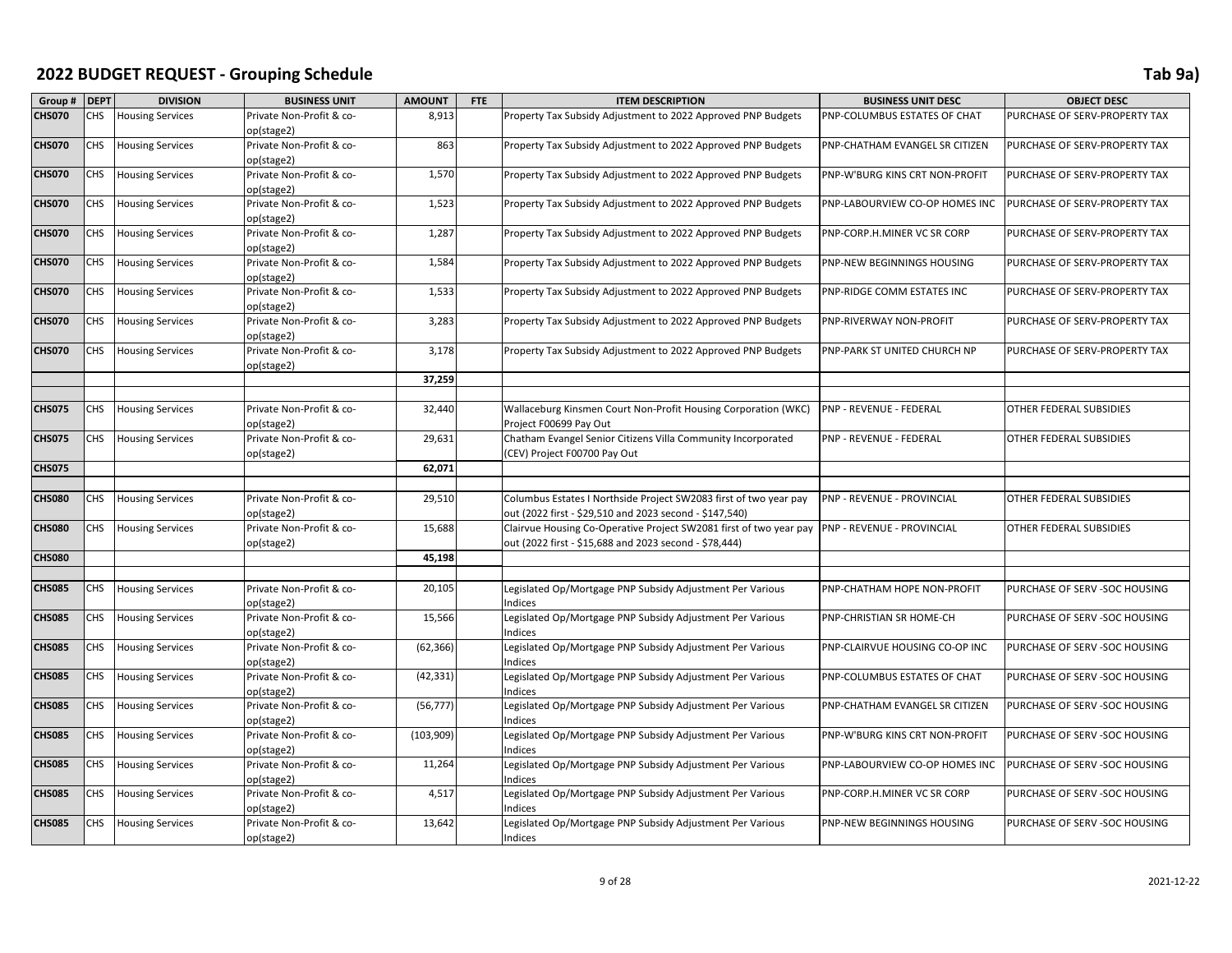| Group #       | <b>DEPT</b> | <b>DIVISION</b>         | <b>BUSINESS UNIT</b>                   | <b>AMOUNT</b> | <b>FTE</b> | <b>ITEM DESCRIPTION</b>                                                                                                                                                                                                                                                                                                                                                                                                                         | <b>BUSINESS UNIT DESC</b>      | <b>OBJECT DESC</b>             |
|---------------|-------------|-------------------------|----------------------------------------|---------------|------------|-------------------------------------------------------------------------------------------------------------------------------------------------------------------------------------------------------------------------------------------------------------------------------------------------------------------------------------------------------------------------------------------------------------------------------------------------|--------------------------------|--------------------------------|
| <b>CHS085</b> | CHS         | <b>Housing Services</b> | Private Non-Profit & co-<br>op(stage2) | 2,835         |            | Legislated Op/Mortgage PNP Subsidy Adjustment Per Various<br>Indices                                                                                                                                                                                                                                                                                                                                                                            | PNP-RIDGE COMM ESTATES INC     | PURCHASE OF SERV -SOC HOUSING  |
| <b>CHS085</b> | CHS         | <b>Housing Services</b> | Private Non-Profit & co-<br>op(stage2) | 10,769        |            | Legislated Op/Mortgage PNP Subsidy Adjustment Per Various<br>ndices                                                                                                                                                                                                                                                                                                                                                                             | PNP-RIVERWAY NON-PROFIT        | PURCHASE OF SERV -SOC HOUSING  |
| <b>CHS085</b> | CHS         | <b>Housing Services</b> | Private Non-Profit & co-<br>op(stage2) | 6,257         |            | Legislated Op/Mortgage PNP Subsidy Adjustment Per Various<br>ndices                                                                                                                                                                                                                                                                                                                                                                             | PNP-PARK ST UNITED CHURCH NP   | PURCHASE OF SERV -SOC HOUSING  |
| <b>CHS085</b> | CHS         | <b>Housing Services</b> | Public Housing (stage1)                | 63,171        |            | Adjustment to lifecycle funding for public housing buildings                                                                                                                                                                                                                                                                                                                                                                                    | PUBLIC HOUSING - GENERAL ADMIN | LIFECYCLE - CONTR BCA/CRF(SH)  |
| <b>CHS085</b> |             |                         |                                        | (117, 257)    |            |                                                                                                                                                                                                                                                                                                                                                                                                                                                 |                                |                                |
|               |             |                         |                                        |               |            |                                                                                                                                                                                                                                                                                                                                                                                                                                                 |                                |                                |
| <b>CHS087</b> | CHS         | <b>Housing Services</b> | Public Housing (stage1)                | (2, 210)      |            | CK Intensive Case Management - reserve funding for 7 additional<br>rent supp units - from sale of 770 Wallace St - year 5 - per RTC Sep<br>26/14 re sale of 770 Wallace St and Ministerial consent; approved<br>by council Oct 6/14 and subsequent RTC Nov 17/16 re RFP R16-268<br>CK Intensive Case Management for Homelessness approved Dec<br>12/16 re 22 ICM rent supp units (15 in base and 7 additional funded<br>by Wallace St reserve). | PUBLIC HOUSING - GENERAL ADMIN | FR RES-SH MIN FINANCE PLAN-WAL |
| <b>CHS087</b> | CHS         | <b>Housing Services</b> | Public Housing (stage1)                | 2,210         |            | CK Intensive Case Management - 7 additional rent supp units<br>funded from reserve - from sale of 770 Wallace St - year 5 - per RTC<br>Sep 26/14 re sale of 770 Wallace St and Ministerial consent;<br>approved by council Oct 6/14 and subsequent RTC Nov 17/16 re RFP<br>R16-268 CK Intensive Case Management for Homelessness approved<br>Dec 12/16 re 22 ICM rent supp units (15 in base and 7 additional<br>funded by Wallace St reserve). | PUBLIC HOUSING - GENERAL ADMIN | <b>CONTRACTS</b>               |
| <b>CHS087</b> |             |                         |                                        |               |            |                                                                                                                                                                                                                                                                                                                                                                                                                                                 |                                |                                |
|               |             |                         |                                        |               |            |                                                                                                                                                                                                                                                                                                                                                                                                                                                 |                                |                                |
| <b>CHS090</b> | CHS         | <b>Housing Services</b> | Public Housing (stage1)                | 60,900        |            | 1.0000 1 CKNUFG Housing Claims Analyst (Grade 6.6)                                                                                                                                                                                                                                                                                                                                                                                              | ONT COMMUNITY HOUSING RENEWAL  | <b>WAGES - FT NON UNION</b>    |
| <b>CHS090</b> | CHS         | <b>Housing Services</b> | Public Housing (stage1)                | 17,966        |            | Labour Burden                                                                                                                                                                                                                                                                                                                                                                                                                                   | ONT COMMUNITY HOUSING RENEWAL  | <b>LABOUR BURDEN DIRECT</b>    |
| <b>CHS090</b> | CHS         | <b>Housing Services</b> | Public Housing (stage1)                | (78, 866)     |            | Fund Housing Claims Analyst (Grade 6.6) from the CK Affordable<br>Housing Reserve (17315)                                                                                                                                                                                                                                                                                                                                                       | ONT COMMUNITY HOUSING RENEWAL  | FR RES-CK AFFORDABLE HOUSING   |
| <b>CHS090</b> |             |                         |                                        |               | 1.0000     |                                                                                                                                                                                                                                                                                                                                                                                                                                                 |                                |                                |
| <b>CHS095</b> | CHS         | <b>Housing Services</b> | Public Housing (stage1)                | (965)         |            | (RTC - CLW Service Agreement - June 24, 2019) Delete Building<br>Attendant Wages during Community Living Wallaceburg Pilot of<br>Purchase of services                                                                                                                                                                                                                                                                                           | PUBLIC HOUSING-BUILDING MGMT   | WAGES - PT NON UNION           |
| <b>CHS095</b> | CHS         | <b>Housing Services</b> | Public Housing (stage1)                | (1,884)       |            | (RTC - CLW Service Agreement - June 24, 2019) Delete Building<br>Attendant Rental Unit Benefit during Community Living Wallaceburg<br>Pilot of Purchase of services                                                                                                                                                                                                                                                                             | PUBLIC HOUSING-BUILDING MGMT   | HOUSING SERV-SECURITY TENANTS  |
| <b>CHS095</b> | CHS         | <b>Housing Services</b> | Public Housing (stage1)                | (121)         |            | (RTC - CLW Service Agreement - June 24, 2019) Delete Building<br>Attendant Rental Unit Benefit during Community Living Wallaceburg<br>Pilot of Purchase of services                                                                                                                                                                                                                                                                             | PUBLIC HOUSING-BUILDING MGMT   | <b>LABOUR BURDEN DIRECT</b>    |
| <b>CHS095</b> | CHS         | <b>Housing Services</b> | Public Housing (stage1)                | (660)         |            | (RTC - CLW Service Agreement - June 24, 2019) Delete Building<br>Attendant Phone Exp during Community Living Wallaceburg Pilot of<br>Purchase of services                                                                                                                                                                                                                                                                                       | PUBLIC HOUSING-BUILDING MGMT   | <b>TELEPHONE</b>               |
| <b>CHS095</b> | CHS         | <b>Housing Services</b> | Public Housing (stage1)                | 3,869         |            | (RTC - CLW Service Agreement - June 24, 2019) Establish Supp<br>Budget for Community Living Wallaceburg Agreement for Building<br><b>Attendant Services</b>                                                                                                                                                                                                                                                                                     | PUBLIC HOUSING-BUILDING MGMT   | PURCHASE OF SERV -SOC HOUSING  |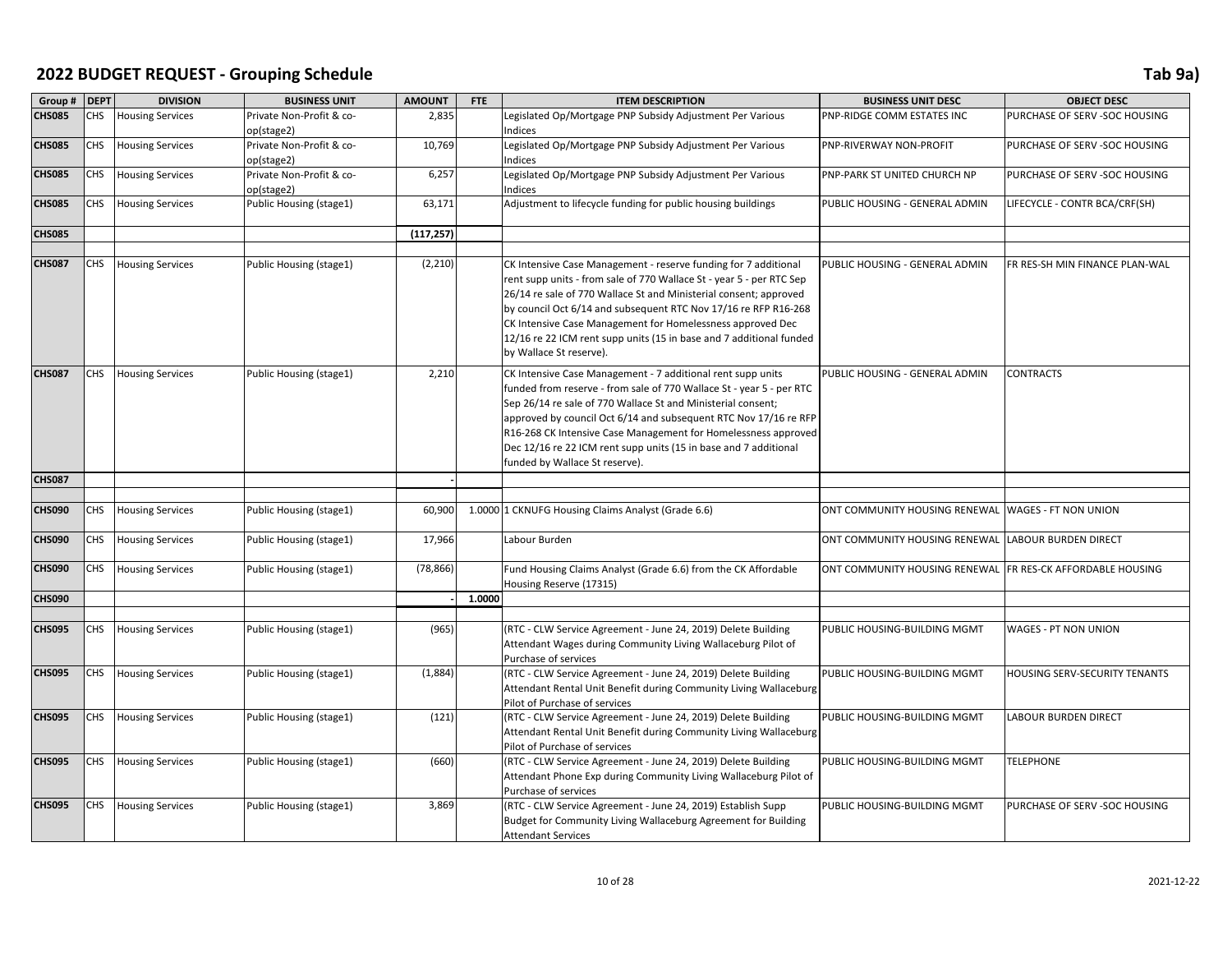| Group#        | <b>DEPT</b> | <b>DIVISION</b>         | <b>BUSINESS UNIT</b>        | <b>AMOUNT</b> | FTE | <b>ITEM DESCRIPTION</b>                                                                                                                                                                                | <b>BUSINESS UNIT DESC</b>      | <b>OBJECT DESC</b>                   |
|---------------|-------------|-------------------------|-----------------------------|---------------|-----|--------------------------------------------------------------------------------------------------------------------------------------------------------------------------------------------------------|--------------------------------|--------------------------------------|
| <b>CHS095</b> | CHS         | <b>Housing Services</b> | Public Housing (stage1)     | (1, 285)      |     | (RTC - CLW Service Agreement - June 24, 2019) Delete Building<br>Attendant Wages during Community Living Wallaceburg Pilot of                                                                          | PUBLIC HOUSING-BUILDING MGMT   | WAGES - PT NON UNION                 |
| <b>CHS095</b> | CHS         | <b>Housing Services</b> | Public Housing (stage1)     | (1,884)       |     | Purchase of services<br>(RTC - CLW Service Agreement - June 24, 2019) Delete Building<br>Attendant Rental Unit Benefit during Community Living Wallaceburg<br>Pilot of Purchase of services            | PUBLIC HOUSING-BUILDING MGMT   | <b>HOUSING SERV-SECURITY TENANTS</b> |
| <b>CHS095</b> | CHS.        | <b>Housing Services</b> | Public Housing (stage1)     | (161)         |     | (RTC - CLW Service Agreement - June 24, 2019) Delete Building<br>Attendant Rental Unit Benefit during Community Living Wallaceburg<br>Pilot of Purchase of services                                    | PUBLIC HOUSING-BUILDING MGMT   | <b>LABOUR BURDEN DIRECT</b>          |
| <b>CHS095</b> | CHS         | <b>Housing Services</b> | Public Housing (stage1)     | (660)         |     | (RTC - CLW Service Agreement - June 24, 2019) Delete Building<br>Attendant Phone Exp during Community Living Wallaceburg Pilot of<br>Purchase of services                                              | PUBLIC HOUSING-BUILDING MGMT   | <b>TELEPHONE</b>                     |
| <b>CHS095</b> | CHS         | <b>Housing Services</b> | Public Housing (stage1)     | 3,870         |     | (RTC - CLW Service Agreement - June 24, 2019) Establish Supp<br>Budget for Community Living Wallaceburg Agreement for Building<br><b>Attendant Services</b>                                            | PUBLIC HOUSING-BUILDING MGMT   | PURCHASE OF SERV - SOC HOUSING       |
| <b>CHS095</b> | CHS         | <b>Housing Services</b> | Public Housing (stage1)     | (1, 284)      |     | (RTC - CLW Service Agreement - June 24, 2019) Delete Building<br>Attendant Wages during Community Living Wallaceburg Pilot of<br>Purchase of services                                                  | PUBLIC HOUSING-BUILDING MGMT   | <b>WAGES - PT NON UNION</b>          |
| <b>CHS095</b> | CHS         | <b>Housing Services</b> | Public Housing (stage1)     | (1,884)       |     | (RTC - CLW Service Agreement - June 24, 2019) Delete Building<br>Attendant Rental Unit Benefit during Community Living Wallaceburg<br>Pilot of Purchase of services                                    | PUBLIC HOUSING-BUILDING MGMT   | HOUSING SERV-SECURITY TENANTS        |
| <b>CHS095</b> | CHS         | <b>Housing Services</b> | Public Housing (stage1)     | (161)         |     | (RTC - CLW Service Agreement - June 24, 2019) Delete Building<br>Attendant Rental Unit Benefit during Community Living Wallaceburg<br>Pilot of Purchase of services                                    | PUBLIC HOUSING-BUILDING MGMT   | LABOUR BURDEN DIRECT                 |
| <b>CHS095</b> | CHS         | <b>Housing Services</b> | Public Housing (stage1)     | (660)         |     | (RTC - CLW Service Agreement - June 24, 2019) Delete Building<br>Attendant Phone Exp during Community Living Wallaceburg Pilot of<br>Purchase of services                                              | PUBLIC HOUSING-BUILDING MGMT   | <b>TELEPHONE</b>                     |
| <b>CHS095</b> | CHS.        | <b>Housing Services</b> | Public Housing (stage1)     | 3,870         |     | (RTC - CLW Service Agreement - June 24, 2019) Establish Supp<br>Budget for Community Living Wallaceburg Agreement for Building<br><b>Attendant Services</b>                                            | PUBLIC HOUSING-BUILDING MGMT   | PURCHASE OF SERV - SOC HOUSING       |
| <b>CHS095</b> |             |                         |                             |               |     |                                                                                                                                                                                                        |                                |                                      |
| <b>CHS097</b> | CHS         | <b>Housing Services</b> | Public Housing (stage1)     | 5,072         |     | Establish Base Budget for Project and Visio subscription chargebacks PUBLIC HOUSING - GENERAL ADMIN<br>and increase base budget for increase in software fees (e.g. Rent<br>Café and Arrears Database) |                                | SOFTWARE SUPPORT/MTCE FEES           |
| <b>CHS097</b> | CHS         | <b>Housing Services</b> | Public Housing (stage1)     | [5,072]       |     | Funded from within existing budgets                                                                                                                                                                    | PUBLIC HOUSING - GENERAL ADMIN | ALLOCATION-BUDGET IMPLEMENT          |
| <b>CHS097</b> |             |                         |                             |               |     |                                                                                                                                                                                                        |                                |                                      |
| <b>CHS100</b> | CHS         | <b>Housing Services</b> | Affordable Housing Programs | 358,646       |     | Transfer Cda-Ont Social Housing Agreement Untargeted Funding for<br>2022 to Mun Affordable Housing Reserve Fund                                                                                        | <b>MAHP ADMIN</b>              | TO RES-CK AFFORDABLE HOUSING         |
| <b>CHS100</b> | CHS         | <b>Housing Services</b> | Public Housing (stage1)     | (358, 646)    |     | Cda-Ont Social Housing Agreement Untargeted Funding for 2022                                                                                                                                           | PUBLIC HOUSING - GENERAL ADMIN | OTHER FEDERAL SUBSIDIES              |
| <b>CHS100</b> |             |                         |                             |               |     |                                                                                                                                                                                                        |                                |                                      |
| <b>CHS105</b> | CHS         | <b>Housing Services</b> | Public Housing (stage1)     | 8,316         |     | 0.2900 CKNUSG - 2nd Summer Student - Clerical Assistant Housing Gr.2.3                                                                                                                                 | PUBLIC HOUSING - GENERAL ADMIN | WAGES - PT NON UNION                 |
| <b>CHS105</b> | CHS.        | <b>Housing Services</b> | Public Housing (stage1)     | 1,040         |     | Labour Burden                                                                                                                                                                                          | PUBLIC HOUSING - GENERAL ADMIN | <b>LABOUR BURDEN DIRECT</b>          |
| <b>CHS105</b> | CHS         | <b>Housing Services</b> | Public Housing (stage1)     | (9, 356)      |     | CKNUSG - 2nd Summer Student - Clerical Assisstant Housing - From<br>Reserve                                                                                                                            | PUBLIC HOUSING - GENERAL ADMIN | FR RES-SOC HOUSING OPERATIONS        |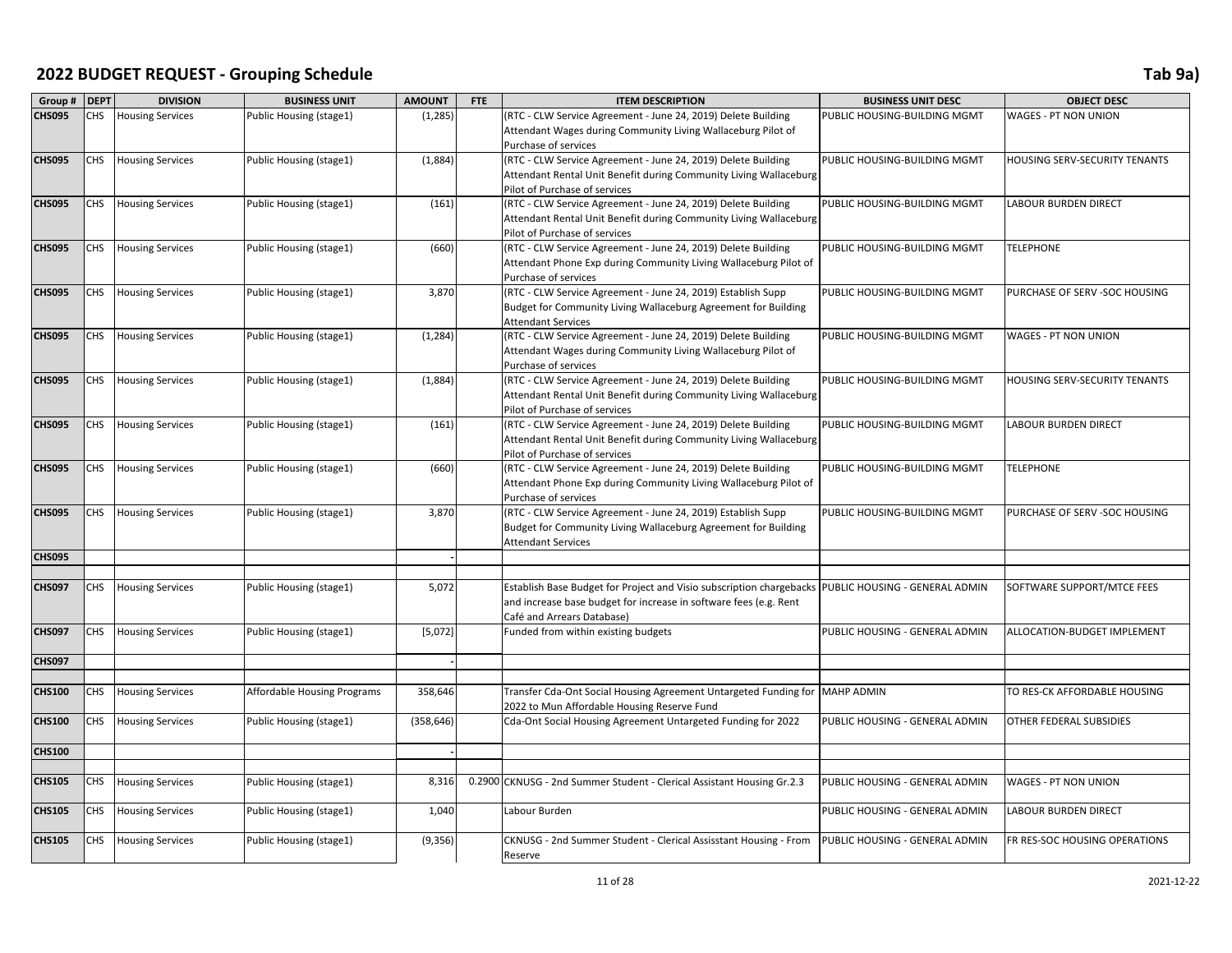| Group #       | <b>DEPT</b> | <b>DIVISION</b>         | <b>BUSINESS UNIT</b>     | <b>AMOUNT</b> | FTE           | <b>ITEM DESCRIPTION</b>                                                                       | <b>BUSINESS UNIT DESC</b>                 | <b>OBJECT DESC</b>            |
|---------------|-------------|-------------------------|--------------------------|---------------|---------------|-----------------------------------------------------------------------------------------------|-------------------------------------------|-------------------------------|
| <b>CHS105</b> |             |                         |                          |               | 0.2900        |                                                                                               |                                           |                               |
|               |             |                         |                          |               |               |                                                                                               |                                           |                               |
| <b>CHS110</b> | <b>CHS</b>  | <b>Public Health</b>    | Mandatory                | (185, 719)    |               | (3.1000) Change to meet service delivery levels                                               | MANDATORY PROGRAMS (COST-<br>SHARE        | WAGES                         |
| <b>CHS110</b> | <b>CHS</b>  | Public Health           | Mandatory                | (52, 389)     |               | Change to meet service delivery levels                                                        | MANDATORY PROGRAMS (COST-<br>SHARE        | LABOUR BURDEN DIRECT          |
| <b>CHS110</b> | CHS         | Public Health           | Mandatory                | 215,589       |               | Change to meet service delivery levels                                                        | MANDATORY PROGRAMS (COST-<br>SHARE        | PROJECT COSTS                 |
| <b>CHS110</b> | CHS         | Public Health           | Mandatory                | (900)         |               | Change to meet service delivery levels                                                        | MANDATORY PROGRAMS (COST-<br>SHARE        | SOFTWARE SUPPORT/MTCE FEES    |
| <b>CHS110</b> | <b>CHS</b>  | Public Health           | Mandatory                | 25,000        |               | Change to meet service delivery levels                                                        | MANDATORY PROGRAMS (COST-<br><b>SHARE</b> | INTER ALLOC-CAO/HFS           |
| <b>CHS110</b> | <b>CHS</b>  | Public Health           | Mandatory                | (1, 581)      |               | Change to meet service delivery levels                                                        | MANDATORY PROGRAMS (COST-<br>SHARE        | TO RES-LIFEAMP-ITS WKSTNS     |
| <b>CHS110</b> |             |                         |                          |               | (3.1000)      |                                                                                               |                                           |                               |
|               |             |                         |                          |               |               |                                                                                               |                                           |                               |
| <b>CHS115</b> | CHS         | Public Health           | Mandatory                | 185,719       |               | 3.1000 Change to meet service delivery levels                                                 | MANDATORY PROGRAMS (COST-<br>SHARE        | WAGES                         |
| <b>CHS115</b> | <b>CHS</b>  | Public Health           | Mandatory                | 52,389        |               | Change to meet service delivery levels                                                        | MANDATORY PROGRAMS (COST-<br>SHARE        | LABOUR BURDEN DIRECT          |
| <b>CHS115</b> | <b>CHS</b>  | Public Health           | Mandatory                | 900           |               | Change to meet service delivery levels                                                        | MANDATORY PROGRAMS (COST-<br>SHARE        | SOFTWARE SUPPORT/MTCE FEES    |
| <b>CHS115</b> | CHS         | <b>Public Health</b>    | Mandatory                | (25,000)      |               | Change to meet service delivery levels                                                        | MANDATORY PROGRAMS (COST-<br>SHARE        | INTER ALLOC-CAO/HFS           |
| <b>CHS115</b> | <b>CHS</b>  | <b>Public Health</b>    | Mandatory                | 1,581         |               | Change to meet service delivery levels                                                        | MANDATORY PROGRAMS (COST-<br>SHARE        | TO RES-LIFEAMP-ITS WKSTNS     |
| <b>CHS115</b> | <b>CHS</b>  | Public Health           | Mandatory                | (215, 589)    |               | Change to meet service delivery levels                                                        | MANDATORY PROGRAMS (COST-<br>SHARE        | PROV SUBSIDY-ONE TIME FUNDING |
| <b>CHS115</b> |             |                         |                          |               | 3.1000        |                                                                                               |                                           |                               |
|               |             |                         |                          |               |               |                                                                                               |                                           |                               |
| <b>CHS120</b> | CHS         | Seniors Services        | <b>Riverview Gardens</b> | 4,500         |               | Kronos Software Annual Licence for Increase in Staffing (45 staff)                            | RVG - GENERAL AND ADMIN                   | SOFTWARE SUPPORT/MTCE FEES    |
| <b>CHS120</b> | <b>CHS</b>  | Seniors Services        | <b>Riverview Gardens</b> | 140,604       |               | 1.2600 1.26 FTE for RN, funded from new MOH funding - Staffing<br>Supplement                  | RVG-NURSING & PERSONAL CARE RN            | WAGES - PT UNION - ONA RVG    |
| <b>CHS120</b> | CHS         | Seniors Services        | <b>Riverview Gardens</b> | 17,576        |               | Labour Burden                                                                                 | RVG-NURSING & PERSONAL CARE RN            | <b>LABOUR BURDEN DIRECT</b>   |
| <b>CHS120</b> | CHS         | Seniors Services        | <b>Riverview Gardens</b> | 521,421       |               | 7.1100 7.11 FTE part-time RPN, funded from New MOH funding - Staffing<br>Supplement           | RVG-NURSING & PERSONL CARE RPN            | WAGES - PT UNION - UNIFOR RVG |
| <b>CHS120</b> | CHS         | Seniors Services        | <b>Riverview Gardens</b> | 65,178        |               | Labour Burden                                                                                 | RVG-NURSING & PERSONL CARE RPN            | <b>LABOUR BURDEN DIRECT</b>   |
| <b>CHS120</b> | <b>CHS</b>  | Seniors Services        | <b>Riverview Gardens</b> |               |               | 1,383,841 21.1400 21.14 FTE part-time PSW, funded by new MOH Funding - Staffing<br>Supplement | RVG-NURS & PERS CARE NON REG              | WAGES - PT UNION - UNIFOR RVG |
| <b>CHS120</b> | CHS         | Seniors Services        | <b>Riverview Gardens</b> | 172,980       |               | Labour Burden                                                                                 | RVG-NURS & PERS CARE NON REG              | LABOUR BURDEN DIRECT          |
| <b>CHS120</b> | <b>CHS</b>  | Seniors Services        | <b>Riverview Gardens</b> | (2,301,600)   |               | Ministry Funding for Increase Level of Care per Resident - Staffing<br>Supplement             | <b>RVG - REVENUE</b>                      | SUBSIDY-MOH-STAFF SUPPLEMENT  |
| <b>CHS120</b> |             |                         |                          |               | 4,500 29.5100 |                                                                                               |                                           |                               |
|               |             |                         |                          |               |               |                                                                                               |                                           |                               |
| <b>CHS125</b> | <b>CHS</b>  | Seniors Services        | <b>Riverview Gardens</b> | 177,212       |               | 2.0000 2 year Supp for Coordinator Recruitment and Retention, 1 FTE<br>Grade 9.6              | RVG - GENERAL AND ADMIN                   | WAGES - FT NON UNION          |
| <b>CHS125</b> | <b>CHS</b>  | <b>Seniors Services</b> | <b>Riverview Gardens</b> | 52,987        |               | Labour Burden                                                                                 | RVG - GENERAL AND ADMIN                   | <b>LABOUR BURDEN DIRECT</b>   |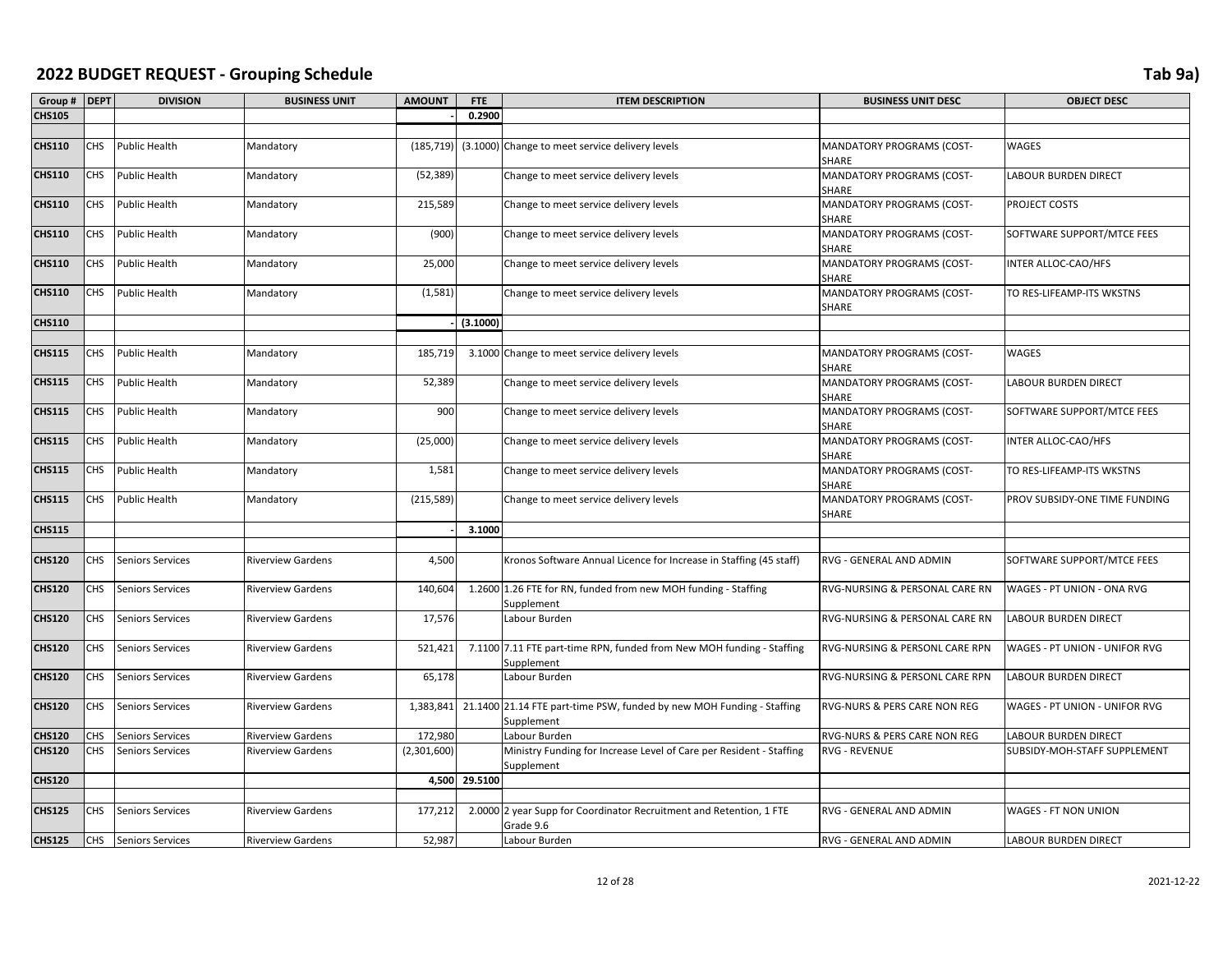| Group #       | <b>DEPT</b> | <b>DIVISION</b>         | <b>BUSINESS UNIT</b>     | <b>AMOUNT</b> | FTE    | <b>ITEM DESCRIPTION</b>                                                                                          | <b>BUSINESS UNIT DESC</b>      | <b>OBJECT DESC</b>              |
|---------------|-------------|-------------------------|--------------------------|---------------|--------|------------------------------------------------------------------------------------------------------------------|--------------------------------|---------------------------------|
| <b>CHS125</b> | CHS         | Seniors Services        | <b>Riverview Gardens</b> | 200           |        | 2 year Supp for Kronos Software licence for Coordinator                                                          | RVG - GENERAL AND ADMIN        | SOFTWARE SUPPORT/MTCE FEES      |
|               |             |                         |                          |               |        | Recruitment and Retention position                                                                               |                                |                                 |
| <b>CHS125</b> | CHS         | Seniors Services        | <b>Riverview Gardens</b> | 1,400         |        | 2 year Supp for Coordinator Recruitment and Retention position                                                   | RVG - GENERAL AND ADMIN        | TELEPHONE - CELL PHONES         |
| <b>CHS125</b> | CHS         | Seniors Services        | <b>Riverview Gardens</b> | 1,920         |        | 2 year Supp for Laptop Rental and Microsoft for the Coordinator<br>Recruitment and Retention position            | RVG - GENERAL AND ADMIN        | IT ALLOCATION-EQUIP RENTAL      |
| <b>CHS125</b> | CHS         | Seniors Services        | <b>Riverview Gardens</b> | [233, 719]    |        | 2 year Supp fund Coordinator Recruitment and Retention position<br>by Senior Services Operations Reserve (17306) | RVG - GENERAL AND ADMIN        | FR RES-SENIOR SERV OPERATIONAL  |
| <b>CHS125</b> |             |                         |                          |               | 2.0000 |                                                                                                                  |                                |                                 |
|               |             |                         |                          |               |        |                                                                                                                  |                                |                                 |
| <b>CHS130</b> | CHS         | Seniors Services        | <b>Riverview Gardens</b> | 6,143         |        | Vendor agreement                                                                                                 | RVG - PROGRAMS & SUPPORT       | DIETARY CONSULTANT              |
| <b>CHS130</b> | CHS         | Seniors Services        | <b>Riverview Gardens</b> | 158           |        | Vendor agreement                                                                                                 | <b>RVG - DIETARY</b>           | PURCHASE OF SERVICE             |
| <b>CHS130</b> | CHS         | Seniors Services        | <b>Riverview Gardens</b> | 2,401         |        | Vendor agreement                                                                                                 | RVG - DIETARY                  | <b>SUPPLIES</b>                 |
| <b>CHS130</b> |             |                         |                          | 8,702         |        |                                                                                                                  |                                |                                 |
|               |             |                         |                          |               |        |                                                                                                                  |                                |                                 |
| <b>CHS135</b> | CHS         | Seniors Services        | <b>Riverview Gardens</b> | 9,700         |        | Adjust for 2022 room rates                                                                                       | RVG - GENERAL AND ADMIN        | OTHER WRITE OFFS                |
| <b>CHS135</b> | CHS         | Seniors Services        | <b>Riverview Gardens</b> | (4, 850)      |        | Adjust for 2022 room rates                                                                                       | RVG - GENERAL AND ADMIN        | OTHER PROVINCIAL SUBSIDIES      |
| <b>CHS135</b> | CHS         | Seniors Services        | <b>Riverview Gardens</b> | 47,390        |        | Adjust for 2022 room rates                                                                                       | <b>RVG - REVENUE</b>           | <b>HOMES - BASIC</b>            |
| <b>CHS135</b> | CHS         | Seniors Services        | <b>Riverview Gardens</b> | (187, 427)    |        | Adjust for 2022 room rates                                                                                       | <b>RVG - REVENUE</b>           | <b>HOMES - PRIVATE</b>          |
| <b>CHS135</b> | CHS         | Seniors Services        | <b>Riverview Gardens</b> | (3,010)       |        | Adjust for 2022 room rates                                                                                       | <b>RVG - REVENUE</b>           | HOMES - SEMI PRIVATE            |
| <b>CHS135</b> |             |                         |                          | (138, 197)    |        |                                                                                                                  |                                |                                 |
|               |             |                         |                          |               |        |                                                                                                                  |                                |                                 |
| <b>CHS140</b> | CHS         | Seniors Services        | <b>Riverview Gardens</b> | 1,016         |        | Adjust 2022 funding levels                                                                                       | RVG-NURSING & PERS CARE-ADMIN  | PHYSICIAN SERVICES              |
| <b>CHS140</b> | CHS         | Seniors Services        | <b>Riverview Gardens</b> | 7,000         |        | Adjust mkt rate-vacation                                                                                         | RVG-NURSING & PERS CARE-ADMIN  | PHYSICIAN SERVICES              |
| <b>CHS140</b> | CHS         | Seniors Services        | <b>Riverview Gardens</b> | (1,016)       |        | Adjust 2022 funding levels                                                                                       | <b>RVG - REVENUE</b>           | OTHER PROVINCIAL SUBSIDIES      |
| <b>CHS140</b> |             |                         |                          | 7,000         |        |                                                                                                                  |                                |                                 |
|               |             |                         |                          |               |        |                                                                                                                  |                                |                                 |
| <b>CHS145</b> | CHS.        | Seniors Services        | <b>Riverview Gardens</b> | 164,039       |        | Adjust 2022 funding levels                                                                                       | <b>RVG - REVENUE</b>           | SUBSIDY - MOH - NURSING         |
| <b>CHS145</b> | CHS         | Seniors Services        | <b>Riverview Gardens</b> | (777, 525)    |        | Adjust 2022 funding levels                                                                                       | <b>RVG - REVENUE</b>           | SUBSIDY - MOH - GLOBAL ADJUST   |
| <b>CHS145</b> | CHS         | Seniors Services        | <b>Riverview Gardens</b> | (21, 505)     |        | Adjust 2022 funding levels                                                                                       | <b>RVG - REVENUE</b>           | SUBSIDY - MOH-OTHER             |
| <b>CHS145</b> |             |                         |                          | (634,991)     |        |                                                                                                                  |                                |                                 |
|               |             |                         |                          |               |        |                                                                                                                  |                                |                                 |
| <b>CHS150</b> | CHS         | Seniors Services        | <b>Riverview Gardens</b> | 75            |        | Vendor agreement                                                                                                 | RVG-NURSING & PERSONAL CARE RN | <b>MEAL ALLOWANCE</b>           |
| <b>CHS150</b> | CHS         | Seniors Services        | <b>Riverview Gardens</b> | 11,882        |        | Base budget true up                                                                                              | <b>RVG - DIETARY</b>           | MAINTENANCE - EQUIPMENT         |
| <b>CHS150</b> | CHS         | Seniors Services        | <b>Riverview Gardens</b> | 6,000         |        | Base budget true up                                                                                              | RVG-NURSING & PERS CARE-ADMIN  | <b>SERVICE CONTRACT - OTHER</b> |
| <b>CHS150</b> | CHS         | Seniors Services        | <b>Riverview Gardens</b> | 25,000        |        | Base budget true up                                                                                              | RVG-NURSING & PERS CARE-ADMIN  | EQUIPMENT - REPLACEMENT         |
| <b>CHS150</b> | CHS         | Seniors Services        | <b>Riverview Gardens</b> | 2,599         |        | Base budget true up                                                                                              | <b>RVG - DIETARY</b>           | <b>SUPPLIES</b>                 |
| <b>CHS150</b> |             |                         |                          | 45,556        |        |                                                                                                                  |                                |                                 |
|               |             |                         |                          |               |        |                                                                                                                  |                                |                                 |
| <b>CHS155</b> | CHS         | <b>Seniors Services</b> | <b>Riverview Gardens</b> | 110,235       |        | 1.0000 Manager of Long-Term Care, Grade 10.6                                                                     | RVG - GENERAL AND ADMIN        | WAGES - FT NON UNION            |
| <b>CHS155</b> | CHS         | Seniors Services        | <b>Riverview Gardens</b> | 32,960        |        | Labour Burden                                                                                                    | RVG - GENERAL AND ADMIN        | <b>LABOUR BURDEN DIRECT</b>     |
| <b>CHS155</b> | CHS         | Seniors Services        | <b>Riverview Gardens</b> | 450           |        | Microsoft Annual Cost for Manager of Long Term Care                                                              | RVG - GENERAL AND ADMIN        | SOFTWARE SUPPORT/MTCE FEES      |
| <b>CHS155</b> | CHS         | Seniors Services        | <b>Riverview Gardens</b> | 100           |        | Kronos Software Annual Licence                                                                                   | RVG - GENERAL AND ADMIN        | SOFTWARE SUPPORT/MTCE FEES      |
| <b>CHS155</b> | CHS         | Seniors Services        | <b>Riverview Gardens</b> | 700           |        | Cell Phone for Manager of Long Tem Care                                                                          | RVG - GENERAL AND ADMIN        | TELEPHONE - CELL PHONES         |
| <b>CHS155</b> | CHS         | Seniors Services        | <b>Riverview Gardens</b> | 438           |        | Laptop Workstation Lifecycle for Manager of Long Term Care                                                       | RVG - GENERAL AND ADMIN        | TO RES-LIFEAMP-ITT WKSTNS       |
| <b>CHS155</b> | CHS         | <b>Seniors Services</b> | <b>Riverview Gardens</b> |               |        | (73,272) (1.0000) Fund part of postion from within existing base budgets                                         | RVG - GENERAL AND ADMIN        | ALLOCATION-BUDGET IMPLEMENT     |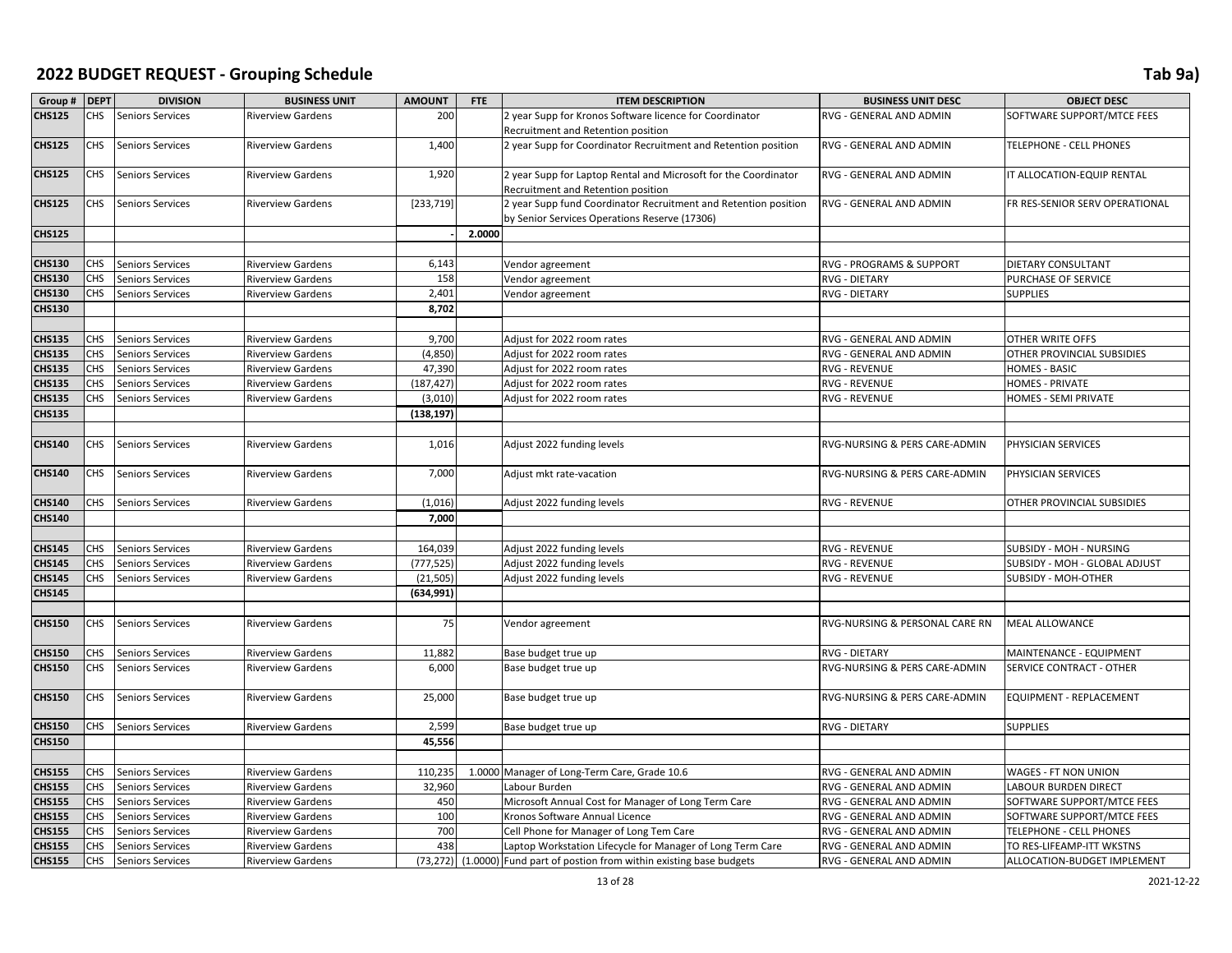| Group #       | <b>DEPT</b> | <b>DIVISION</b>                                            | <b>BUSINESS UNIT</b>     | <b>AMOUNT</b> | FTE    | <b>ITEM DESCRIPTION</b>                                                                                           | <b>BUSINESS UNIT DESC</b>     | <b>OBJECT DESC</b>             |
|---------------|-------------|------------------------------------------------------------|--------------------------|---------------|--------|-------------------------------------------------------------------------------------------------------------------|-------------------------------|--------------------------------|
| <b>CHS155</b> | <b>CHS</b>  | <b>Seniors Services</b>                                    | <b>Riverview Gardens</b> | (71, 611)     |        | Adjust 2022 funding levels                                                                                        | RVG - REVENUE                 | SUBSIDY - MOH - GLOBAL ADJUST  |
| <b>CHS155</b> |             |                                                            |                          |               |        |                                                                                                                   |                               |                                |
|               |             |                                                            |                          |               |        |                                                                                                                   |                               |                                |
| <b>CHS160</b> | <b>CHS</b>  | <b>Seniors Services</b>                                    | <b>Riverview Gardens</b> | 100,000       |        | RVG Technology Strategy Supp                                                                                      | RVG - GENERAL AND ADMIN       | PURCHASE OF SERVICE            |
| <b>CHS160</b> | <b>CHS</b>  | Seniors Services                                           | <b>Riverview Gardens</b> | (100,000)     |        | Fund RVG Technology Strategy Supp                                                                                 | RVG - GENERAL AND ADMIN       | FR RES-SENIOR SERV OPERATIONAL |
| <b>CHS160</b> |             |                                                            |                          |               |        |                                                                                                                   |                               |                                |
|               |             |                                                            |                          |               |        |                                                                                                                   |                               |                                |
| <b>CHS165</b> | CHS         | <b>Seniors Services</b>                                    | <b>Riverview Gardens</b> | 1,752         |        | Laptop Purchase for Manager of Long Term Care                                                                     | RVG - GENERAL AND ADMIN       | COMPUTER HARDWARE NEW          |
| <b>CHS165</b> | <b>CHS</b>  | <b>Seniors Services</b>                                    | <b>Riverview Gardens</b> | (1,752)       |        | Fund Laptop Purchase for Manager of Long-Term Care from Senior<br><b>Services Operations Reserve</b>              | RVG - GENERAL AND ADMIN       | FR RES-SENIOR SERV OPERATIONAL |
| <b>CHS165</b> |             |                                                            |                          |               |        |                                                                                                                   |                               |                                |
|               |             |                                                            |                          |               |        |                                                                                                                   |                               |                                |
| <b>CS005</b>  | <b>CS</b>   | Human Resources and Org Occupational Safety<br>Development |                          | 74,000        |        | PAP 2021 Budget Process - WSIB Schedule 2 - on-going claims                                                       | SCHEDULE 2 ADMIN COSTS        | WSIB - ADMIN COSTS             |
| <b>CS005</b>  | <b>CS</b>   | Human Resources and Org Occupational Safety<br>Development |                          | 15,450        |        | PAP 2021 Budget Process - WSIB Schedule 2 - on-going claims                                                       | <b>SCHEDULE 2 ADMIN COSTS</b> | <b>WSIB - PENSION</b>          |
| <b>CS005</b>  | <b>CS</b>   | Human Resources and Org Occupational Safety<br>Development |                          | 25,500        |        | PAP 2021 Budget Process - WSIB Schedule 2 - on-going claims                                                       | <b>SCHEDULE 2 ADMIN COSTS</b> | WSIB-HEALTH CARE               |
| <b>CS005</b>  | <b>CS</b>   | Human Resources and Org Occupational Safety<br>Development |                          | 164,580       |        | PAP 2021 Budget Process - WSIB Schedule 2 - on-going claims                                                       | SCHEDULE 2 ADMIN COSTS        | WSIB-LOST TIME ADV             |
| <b>CS005</b>  | <b>CS</b>   | Human Resources and Org Occupational Safety<br>Development |                          | (121, 930)    |        | PAP 2021 Budget Process - WSIB Schedule 2 - on-going claims                                                       | SCHEDULE 2 ADMIN COSTS        | FR RES-WORKERS COMP MUNICIPAL  |
| <b>CS005</b>  | <b>CS</b>   | Human Resources and Org Occupational Safety<br>Development |                          | (157,600)     |        | PAP 2021 Budget Process - WSIB Schedule 2 - on-going claims                                                       | <b>SCHEDULE 2 ADMIN COSTS</b> | <b>INSURANCE RECOVERY</b>      |
| <b>CS005</b>  |             |                                                            |                          |               |        |                                                                                                                   |                               |                                |
|               |             |                                                            |                          |               |        |                                                                                                                   |                               |                                |
| <b>CS010</b>  | <b>CS</b>   | Human Resources and Org Payroll<br>Development             |                          | 45,120        |        | 0.5000 Integrated Human Resource Information System (HRIS) - 0.5 FTE<br><b>Business Solutions Analyst Gr 8.6</b>  | PAYROLL/EMPLOYEE BENEFITS     | WAGES - PT NON UNION           |
| <b>CS010</b>  | <b>CS</b>   | Human Resources and Org Payroll<br>Development             |                          | 25,116        |        | 0.2500 Integrated Human Resource Information System (HRIS) - 0.25 FTE<br>Applications Administrator Gr 8.5 MAG    | PAYROLL/EMPLOYEE BENEFITS     | WAGES - PT NON UNION           |
| <b>CS010</b>  | <b>CS</b>   | Human Resources and Org Payroll<br>Development             |                          | 25,116        |        | 0.2500 Integrated Human Resource Information System (HRIS) - 0.25 FTE<br>Cloud & Systems Administrator Gr 8.5 MAG | PAYROLL/EMPLOYEE BENEFITS     | WAGES - PT NON UNION           |
| <b>CS010</b>  | lcs         | Human Resources and Org Payroll<br>Development             |                          | 11,919        |        |                                                                                                                   | PAYROLL/EMPLOYEE BENEFITS     | <b>LABOUR BURDEN DIRECT</b>    |
| <b>CS010</b>  |             |                                                            |                          | 107,271       | 1.0000 |                                                                                                                   |                               |                                |
|               |             |                                                            |                          |               |        |                                                                                                                   |                               |                                |
|               |             |                                                            |                          |               |        |                                                                                                                   |                               |                                |
| <b>CS015</b>  | CS          | Human Resources and Org Payroll<br>Development             |                          | 6,500         |        | Integrated Human Resource Information System (HRIS)                                                               | PAYROLL/EMPLOYEE BENEFITS     | COMPUTER SOFTWARE NEW          |
| <b>CS015</b>  | <b>CS</b>   | Human Resources and Org Payroll<br>Development             |                          | 1,752         |        | Integrated Human Resource Information System (HRIS)                                                               | PAYROLL/EMPLOYEE BENEFITS     | COMPUTER HARDWARE NEW          |
| <b>CS015</b>  | <b>CS</b>   | Human Resources and Org Payroll<br>Development             |                          | 620,000       |        | Integrated Human Resource Information System (HRIS)                                                               | PAYROLL/EMPLOYEE BENEFITS     | COMPUTER HARDWARE NEW          |
| <b>CS015</b>  | <b>CS</b>   | Human Resources and Org Payroll<br>Development             |                          | 880,000       |        | Integrated Human Resource Information System (HRIS)                                                               | PAYROLL/EMPLOYEE BENEFITS     | OTHER PROFESSIONAL FEES        |
| <b>CS015</b>  | <b>CS</b>   | Human Resources and Org Payroll<br>Development             |                          | 90,241        |        | 1.0000 Integrated Human Resource Information System (HRIS) - 1 FTE<br><b>Business Solutions Analyst Gr 8.6</b>    | PAYROLL/EMPLOYEE BENEFITS     | WAGES - PT NON UNION           |
| <b>CS015</b>  | <b>CS</b>   | Human Resources and Org Payroll<br>Development             |                          | 50,232        |        | 0.5000 Integrated Human Resource Information System (HRIS) - 0.5 FTE<br>Applications Administrator Gr 8.5 MAG     | PAYROLL/EMPLOYEE BENEFITS     | WAGES - PT NON UNION           |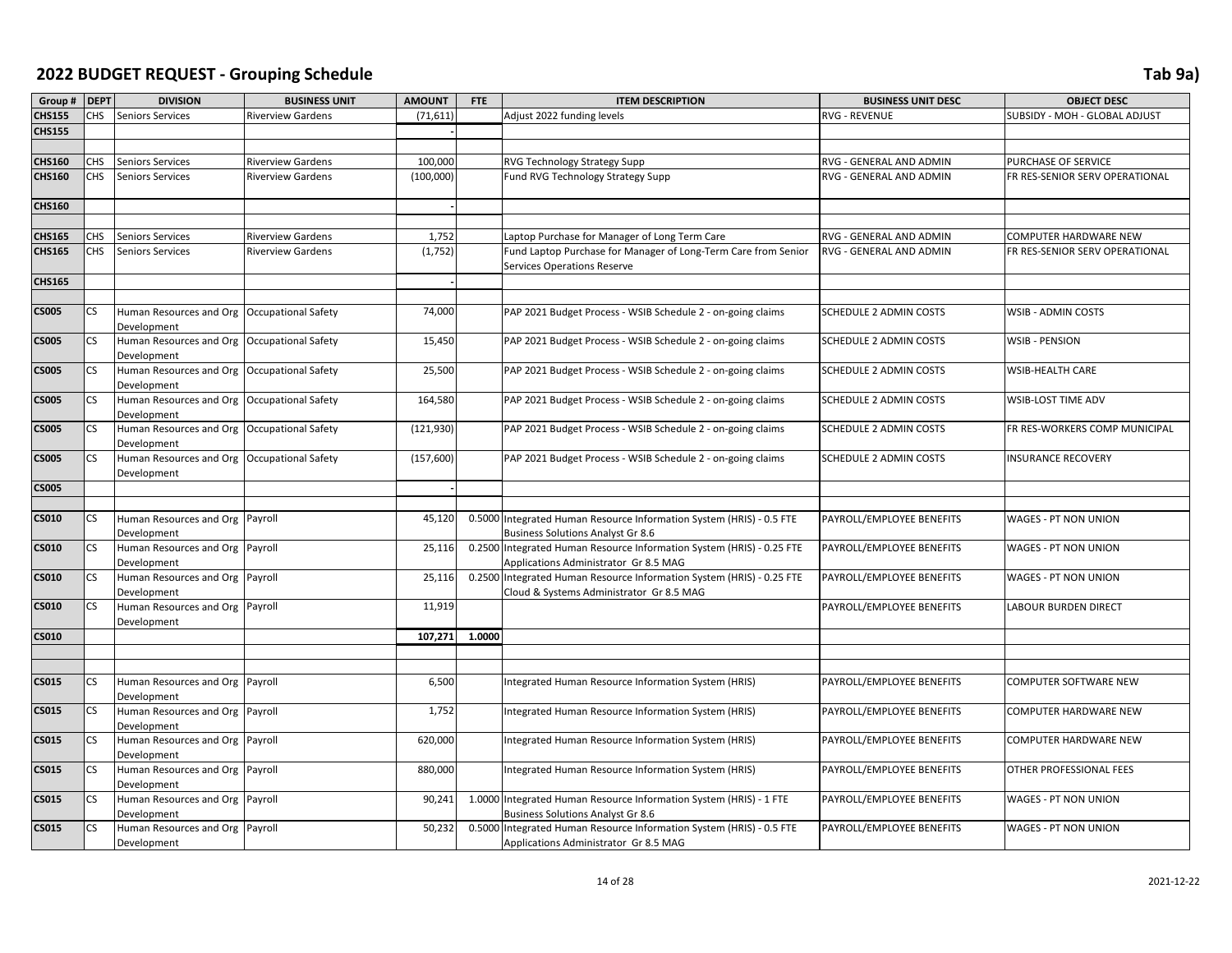| Group # DEPT |                          | <b>DIVISION</b>                                 | <b>BUSINESS UNIT</b>     | <b>AMOUNT</b> | <b>FTE</b> | <b>ITEM DESCRIPTION</b>                                              | <b>BUSINESS UNIT DESC</b>          | <b>OBJECT DESC</b>                 |
|--------------|--------------------------|-------------------------------------------------|--------------------------|---------------|------------|----------------------------------------------------------------------|------------------------------------|------------------------------------|
| <b>CS015</b> | <b>CS</b>                | Human Resources and Org Payroll                 |                          | 50,232        | 0.5000     | Integrated Human Resource Information System (HRIS) - 0.5 FTE        | PAYROLL/EMPLOYEE BENEFITS          | WAGES - PT NON UNION               |
|              |                          | Development                                     |                          |               |            | Database Administrator (Data Migration - Gr 8.5 MAG                  |                                    |                                    |
| <b>CS015</b> | CS                       | Human Resources and Org Payroll                 |                          | 45,120        |            | 0.5000 Integrated Human Resource Information System (HRIS) - 0.5 FTE | PAYROLL/EMPLOYEE BENEFITS          | WAGES - PT NON UNION               |
|              |                          | Development                                     |                          |               |            | Integrations Specialist Gr 8.6                                       |                                    |                                    |
| <b>CS015</b> | <b>CS</b>                | Human Resources and Org Payroll                 |                          | 50,232        |            | 0.5000 Integrated Human Resource Information System (HRIS) - 0.5 FTE | PAYROLL/EMPLOYEE BENEFITS          | WAGES - PT NON UNION               |
|              |                          | Development                                     |                          |               |            | Cloud & Systems Administrator Gr 8.5 MAG                             |                                    |                                    |
| <b>CS015</b> | CS                       | Human Resources and Org Payroll                 |                          | 35,757        |            |                                                                      | PAYROLL/EMPLOYEE BENEFITS          | LABOUR BURDEN DIRECT               |
|              |                          | Development                                     |                          |               |            |                                                                      |                                    |                                    |
| <b>CS015</b> | <b>CS</b>                | Human Resources and Org Payroll                 |                          | 2,880         |            | 0 Integrated Human Resource Information System (HRIS) - 1 - 12       | PAYROLL/EMPLOYEE BENEFITS          | IT ALLOCATION-EQUIP RENTAL         |
|              |                          | Development                                     |                          |               |            | Month laptop rental and 4 - 6 moths rentals                          |                                    |                                    |
| <b>CS015</b> | <b>CS</b>                | Human Resources and Org Payroll                 |                          | [1,832,946]   |            | 0 Funding Integrated Human Resources Information System Supp         | PAYROLL/EMPLOYEE BENEFITS          | FR RES-CLOSED EMPL AND LAB REL     |
|              |                          | Development                                     |                          |               |            |                                                                      |                                    |                                    |
| <b>CS015</b> |                          |                                                 |                          |               | 3.0000     |                                                                      |                                    |                                    |
|              |                          |                                                 |                          |               |            |                                                                      |                                    |                                    |
| <b>CS020</b> | CS                       | Human Resources and Org Compensation & Benefits |                          | 50,000        |            | Additional funding requirement for Mental Health Initiatives.        | COMPENSATION & BENEFITS            | <b>EMPLOYEE ASSISTANCE PROGRAM</b> |
|              |                          | Development                                     |                          |               |            | Recommend expense be covered through Corporate Sick Leave            |                                    |                                    |
|              |                          |                                                 |                          |               |            | Provision Reserve.                                                   |                                    |                                    |
| <b>CS020</b> |                          | <b>NON</b> Financial Expenses                   | Reserves & Contingencies | [50,000]      |            | 0 Additional funding requirement for Mental Health Initiatives.      | FINANCIAL-RESERVE & CONTING        | TO RES-CLOSED CORP SICK PROVSN     |
|              |                          |                                                 |                          |               |            | Recommend expense be covered through Corporate Sick Leave            |                                    |                                    |
|              |                          |                                                 |                          |               |            | Provision Reserve.                                                   |                                    |                                    |
| <b>CS020</b> |                          |                                                 |                          |               |            |                                                                      |                                    |                                    |
|              |                          |                                                 |                          |               |            |                                                                      |                                    |                                    |
| <b>CS025</b> | <b>CS</b>                | Human Resources and Org Compensation & Benefits |                          | 100,000       |            | Purchase of new Job Evaluation Tool. Recommend expense to be         | <b>COMPENSATION &amp; BENEFITS</b> | <b>COMPENSATION SPECIALISTS</b>    |
|              |                          | Development                                     |                          |               |            | covered through Employee & Labour Relations Reserve.                 |                                    |                                    |
|              |                          |                                                 |                          |               |            |                                                                      |                                    |                                    |
| <b>CS025</b> | CS                       | Human Resources and Org Compensation & Benefits |                          | (100,000)     |            | Purchase of new Job Evaluation Tool. Recommend expense to be         | <b>COMPENSATION &amp; BENEFITS</b> | FR RES-CLOSED EMPL AND LAB REL     |
|              |                          | Development                                     |                          |               |            | covered through Employee & Labour Relations Reserve.                 |                                    |                                    |
|              |                          |                                                 |                          |               |            |                                                                      |                                    |                                    |
| <b>CS025</b> |                          |                                                 |                          |               |            |                                                                      |                                    |                                    |
|              |                          |                                                 |                          |               |            |                                                                      |                                    |                                    |
| <b>CS030</b> | <b>CS</b>                | Human Resources and Org HR-Admin                |                          | 211,946       |            | 2.0000 2 yr Diversity Coordinator Gr 9.6                             | HR - GEN & ADMIN                   | WAGES - PT NON UNION               |
|              |                          | Development                                     |                          |               |            |                                                                      |                                    |                                    |
| <b>CS030</b> | CS                       | Human Resources and Org HR-Admin                |                          | 26,493        |            | LABOUR BURDEN DIRECT                                                 | HR - GEN & ADMIN                   | LABOUR BURDEN DIRECT               |
|              |                          | Development                                     |                          |               |            |                                                                      |                                    |                                    |
| <b>CS030</b> | $\mathsf{CS}\phantom{0}$ | Human Resources and Org   HR-Admin              |                          | 3,000         |            | 2 yr Diversity Coordinator Gr 9.6                                    | HR - GEN & ADMIN                   | CONF/SEMINARS/TRAIN-DEVELOPMT      |
|              |                          | Development                                     |                          |               |            |                                                                      |                                    |                                    |
| <b>CS030</b> | CS                       | Human Resources and Org   HR-Admin              |                          | 80,000        |            | 2 yr Diversity Coordinator Gr 9.6                                    | HR - GEN & ADMIN                   | CORPORATE TRAINING-DEVELOPMTAL     |
|              |                          | Development                                     |                          |               |            |                                                                      |                                    |                                    |
| <b>CS030</b> | <b>CS</b>                | Human Resources and Org HR-Admin                |                          | 50,000        |            | 2 yr Diversity Coordinator Gr 9.6 - Consultant                       | HR - GEN & ADMIN                   | OTHER PROFESSIONAL FEES            |
|              |                          | Development                                     |                          |               |            |                                                                      |                                    |                                    |
| <b>CS030</b> | <b>CS</b>                | Human Resources and Org   HR-Admin              |                          | 60,000        |            | 2 yr Diversity Coordinator Gr 9.6 - Survey & Analysis (\$30,000 per  | HR - GEN & ADMIN                   | OTHER PROFESSIONAL FEES            |
|              |                          | Development                                     |                          |               |            | year)                                                                |                                    |                                    |
| <b>CS030</b> | <b>CS</b>                | Human Resources and Org   HR-Admin              |                          | 2,000         |            | 2 yr Diversity Coordinator Gr 9.6                                    | HR - GEN & ADMIN                   | SOFTWARE SUPPORT/MTCE FEES         |
|              |                          | Development                                     |                          |               |            |                                                                      |                                    |                                    |
| <b>CS030</b> | <b>CS</b>                | Human Resources and Org   HR-Admin              |                          | 1,000         |            | 2 yr Diversity Coordinator Gr 9.6                                    | HR - GEN & ADMIN                   | MEMBERSHIP/AFFILIATION FEES        |
|              |                          | Development                                     |                          |               |            |                                                                      |                                    |                                    |
| <b>CS030</b> | <b>CS</b>                | Human Resources and Org   HR-Admin              |                          | 2,400         |            | 2 yr Diversity Coordinator Gr 9.6                                    | HR - GEN & ADMIN                   | IT ALLOCATION-EQUIP RENTAL         |
|              |                          | Development                                     |                          |               |            |                                                                      |                                    |                                    |
| <b>CS030</b> | <b>CS</b>                | Human Resources and Org   HR-Admin              |                          | (436, 839)    |            | 2 yr Diversity Coordinator Gr 9.6                                    | HR - GEN & ADMIN                   | FR RES-OW-CORP INITIATIVES         |
|              |                          | Development                                     |                          |               |            |                                                                      |                                    |                                    |
| <b>CS030</b> |                          |                                                 |                          |               | 2.0000     |                                                                      |                                    |                                    |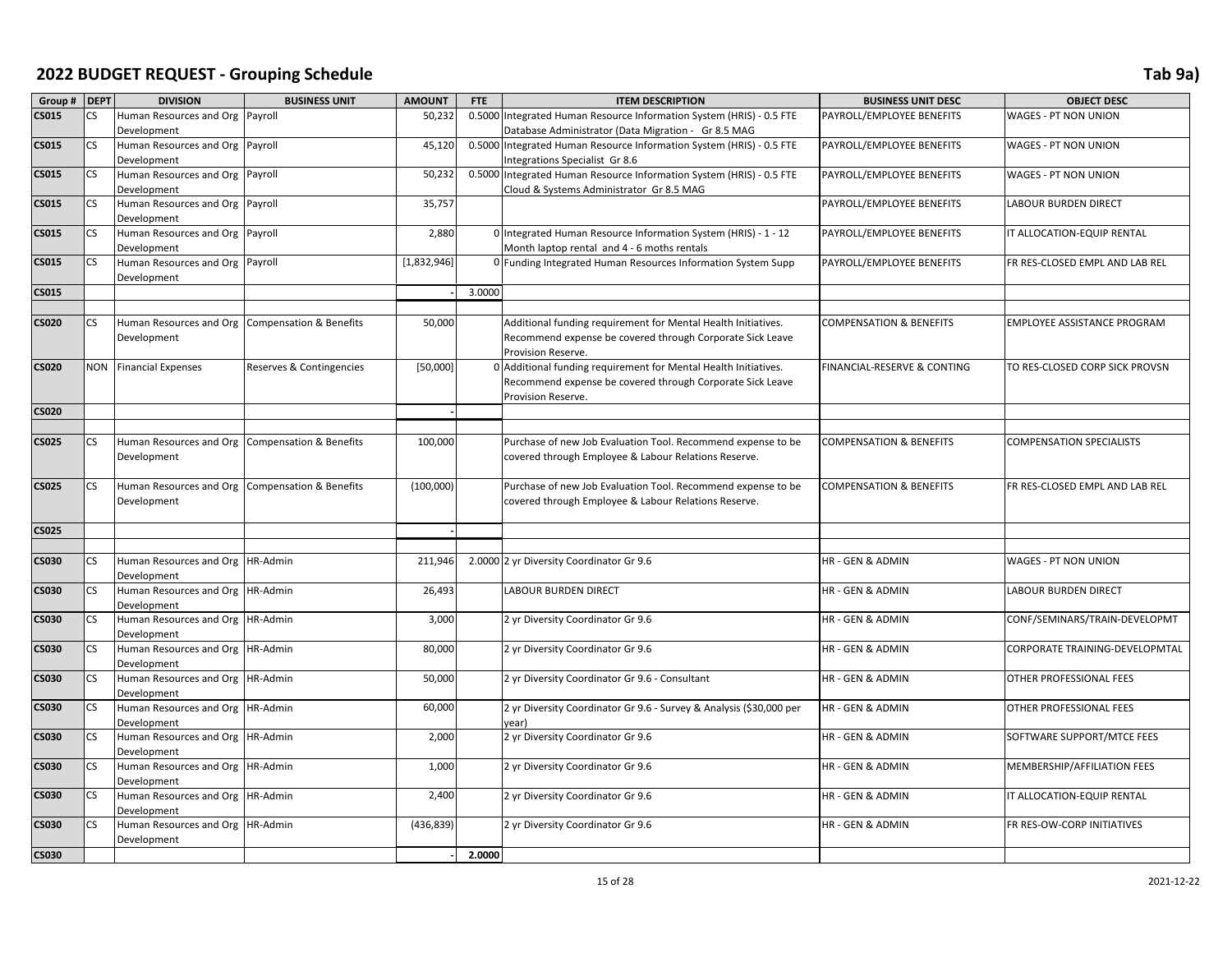| Group # DEPT    |              | <b>DIVISION</b>                             | <b>BUSINESS UNIT</b>             | <b>AMOUNT</b> | <b>FTE</b> | <b>ITEM DESCRIPTION</b>                                                                     | <b>BUSINESS UNIT DESC</b>                               | <b>OBJECT DESC</b>            |
|-----------------|--------------|---------------------------------------------|----------------------------------|---------------|------------|---------------------------------------------------------------------------------------------|---------------------------------------------------------|-------------------------------|
|                 |              |                                             |                                  |               |            |                                                                                             |                                                         |                               |
| <b>CS035</b>    | CS           | <b>Municipal Governance</b>                 | Provincial Offences Court        | 88,606        |            | 1.0000 Increasing existing prosecutor role from 0.58 to 1.00.                               | <b>PROSECUTIONS</b>                                     | WAGES - FT NON UNION          |
| <b>CS035</b>    | CS           | <b>Municipal Governance</b>                 | <b>Provincial Offences Court</b> | (61, 464)     |            | (0.5800) Increasing prosecutor to full time from 0.58. This amount will offset PROSECUTIONS |                                                         | WAGES - PT NON UNION          |
|                 |              |                                             |                                  |               |            | 11313-20021.                                                                                |                                                         |                               |
| <b>CS035</b>    | CS.          | Municipal Governance                        | <b>Provincial Offences Court</b> | 26,139        |            | LABOUR BURDEN DIRECT                                                                        | <b>PROSECUTIONS</b>                                     | LABOUR BURDEN DIRECT          |
| <b>CS035</b>    | CS           | Municipal Governance                        | <b>Provincial Offences Court</b> | (7,683)       |            | LABOUR BURDEN DIRECT                                                                        | <b>PROSECUTIONS</b>                                     | LABOUR BURDEN DIRECT          |
| <b>CS035</b>    |              |                                             |                                  | 45,598        | 0.4200     |                                                                                             |                                                         |                               |
|                 |              |                                             |                                  |               |            |                                                                                             |                                                         |                               |
| <b>CS040</b>    | CS.          | Municipal Governance                        | Municipal Governance Admin       | 110,23        | 1.0000     | Electronic Records Management System - Manager, Privacy and<br>Information - Grade 10.6     | RECORDS MANAGEMENT GEN&ADMIN                            | <b>WAGES - FT NON UNION</b>   |
| <b>CS040</b>    | CS.          | <b>Municipal Governance</b>                 | Municipal Governance Admin       | 88,606        | 1.0000     | Electronic Records Management System - Information<br>Specialist/Analyst - Grade 9.6        | RECORDS MANAGEMENT GEN&ADMIN                            | WAGES - FT NON UNION          |
| <b>CS040</b>    | CS           | <b>Municipal Governance</b>                 | Municipal Governance Admin       | 58,658        |            | Electronic Records Management System                                                        | RECORDS MANAGEMENT GEN&ADMIN                            | <b>LABOUR BURDEN DIRECT</b>   |
| <b>CS040</b>    | CS.          | <b>Municipal Governance</b>                 | Municipal Governance Admin       | 5,000         |            | 0 Electronic Records Management System                                                      | RECORDS MANAGEMENT GEN&ADMIN                            | CONF/SEMINARS/TRAIN-DEVELOPMT |
| CS040           | CS.          | <b>Municipal Governance</b>                 | Municipal Governance Admin       | 700           |            | 0 Electronic Records Management System                                                      | RECORDS MANAGEMENT GEN&ADMIN TELEPHONE - CELL PHONES    |                               |
| CS040           | CS           | <b>Municipal Governance</b>                 | Municipal Governance Admin       | 1,980         |            | 0 Electronic Records Management System                                                      | RECORDS MANAGEMENT GEN&ADMIN SOFTWARE SUPPORT/MTCE FEES |                               |
| <b>CS040</b>    | CS           | <b>Municipal Governance</b>                 | Municipal Governance Admin       | 876           |            | 0 Electronic Records Management System                                                      | RECORDS MANAGEMENT GEN&ADMIN TO RES-LIFEAMP-ITS WKSTNS  |                               |
| <b>CS040</b>    |              |                                             |                                  | 266,055       | 2.0000     |                                                                                             |                                                         |                               |
|                 |              |                                             |                                  |               |            |                                                                                             |                                                         |                               |
| FBITT005        | FBITT        | Information Tech &<br>Transformation        | <b>ITT Corporate Programs</b>    | 105,973       |            | 1.0000 PROJECT MGR GRADE 9 FTNU 1 YEAR                                                      | ITS SPECIAL PROJECTS                                    | WAGES - PT NON UNION          |
| <b>FBITT005</b> | FBITT        | Information Tech &<br>Transformation        | <b>ITT Corporate Programs</b>    | 80,917        |            | 1.0000 SYSTEMS ANALYST GRADE 7 FTNU 1 YEAR                                                  | ITS SPECIAL PROJECTS                                    | WAGES - PT NON UNION          |
| FBITT005        | FBITT        | Information Tech &<br>Transformation        | <b>ITT Corporate Programs</b>    | 89,999        |            | 1.0000 BUSINESS SOLUTIONS ANALYST GRADE 8 FTNU 1 YEAR                                       | ITS SPECIAL PROJECTS                                    | WAGES - PT NON UNION          |
| <b>FBITT005</b> | <b>FBITT</b> | Information Tech &<br>Transformation        | <b>ITT Corporate Programs</b>    | 34,611        |            | BUSINESS SOLUTIONS ANALYST GRADE 8 FTNU 1 YEAR                                              | ITS SPECIAL PROJECTS                                    | LABOUR BURDEN DIRECT          |
| <b>FBITT005</b> | <b>FBITT</b> | Information Tech &<br><b>Transformation</b> | <b>ITT Corporate Programs</b>    | 800           |            | PROJECT MANAGER CELL PHONE PURCHASE                                                         | <b>ITS SPECIAL PROJECTS</b>                             | COMPUTER HARDWARE NEW         |
| <b>FBITT005</b> | <b>FBITT</b> | Information Tech &<br>Transformation        | <b>ITT Corporate Programs</b>    | 270,000       |            | MIGRATION TO M365 TEAMS TELECOM CONSULTING SERVICES                                         | ITS SPECIAL PROJECTS                                    | PURCHASE OF SERVICE           |
| FBITT005        | FBITT        | Information Tech &<br>Transformation        | <b>ITT Corporate Programs</b>    | 700           |            | PROJECT MANAGER CELL PHONE                                                                  | ITS SPECIAL PROJECTS                                    | TELEPHONE - CELL PHONES       |
| <b>FBITT005</b> | FBITT        | Information Tech &<br>Transformation        | <b>ITT Corporate Programs</b>    | 2,880         |            | ONE YEAR COMPUTER RENTAL FOR 3 TEMP STAFF                                                   | ITS SPECIAL PROJECTS                                    | IT ALLOCATION-EQUIP RENTAL    |
| FBITT005        | FBITT        | Information Tech &<br>Transformation        | <b>ITT Corporate Programs</b>    | (270,000)     |            | MIGRATION TO M365 TEAMS TELECOM CONSULTING SERVICES                                         | ITS SPECIAL PROJECTS                                    | FR RES-LIFECYCLE-ITS TELECOMM |
| <b>FBITT005</b> | <b>FBITT</b> | Information Tech &<br>Transformation        | <b>ITT Corporate Programs</b>    | (4, 380)      |            | COMPUTER RENTAL FOR 3 TEMP STAFF 1 YR; CELL PHONE 1 YEAR                                    | ITS SPECIAL PROJECTS                                    | FR RES-LIFECYCLE-ITS TELECOMM |
| <b>FBITT005</b> | <b>FBITT</b> | Information Tech &<br>Transformation        | <b>ITT Corporate Programs</b>    | (276, 889)    |            | 1 YR CONTRACT PROJECT MANAGER, SYSTEMS ANALYST AND<br><b>BUSINESS SOLUTIONS ANALYST</b>     | ITS SPECIAL PROJECTS                                    | FR RES-LIFECYCLE-ITS TELECOMM |
| FBITT005        | FBITT        | Information Tech &<br>Transformation        | <b>ITT Corporate Programs</b>    | (34, 611)     |            | <b>LABOUR BURDEN</b>                                                                        | ITS SPECIAL PROJECTS                                    | FR RES-LIFECYCLE-ITS TELECOMM |
| FBITT005        |              |                                             |                                  |               | 3.0000     |                                                                                             |                                                         |                               |
|                 |              |                                             |                                  |               |            |                                                                                             |                                                         |                               |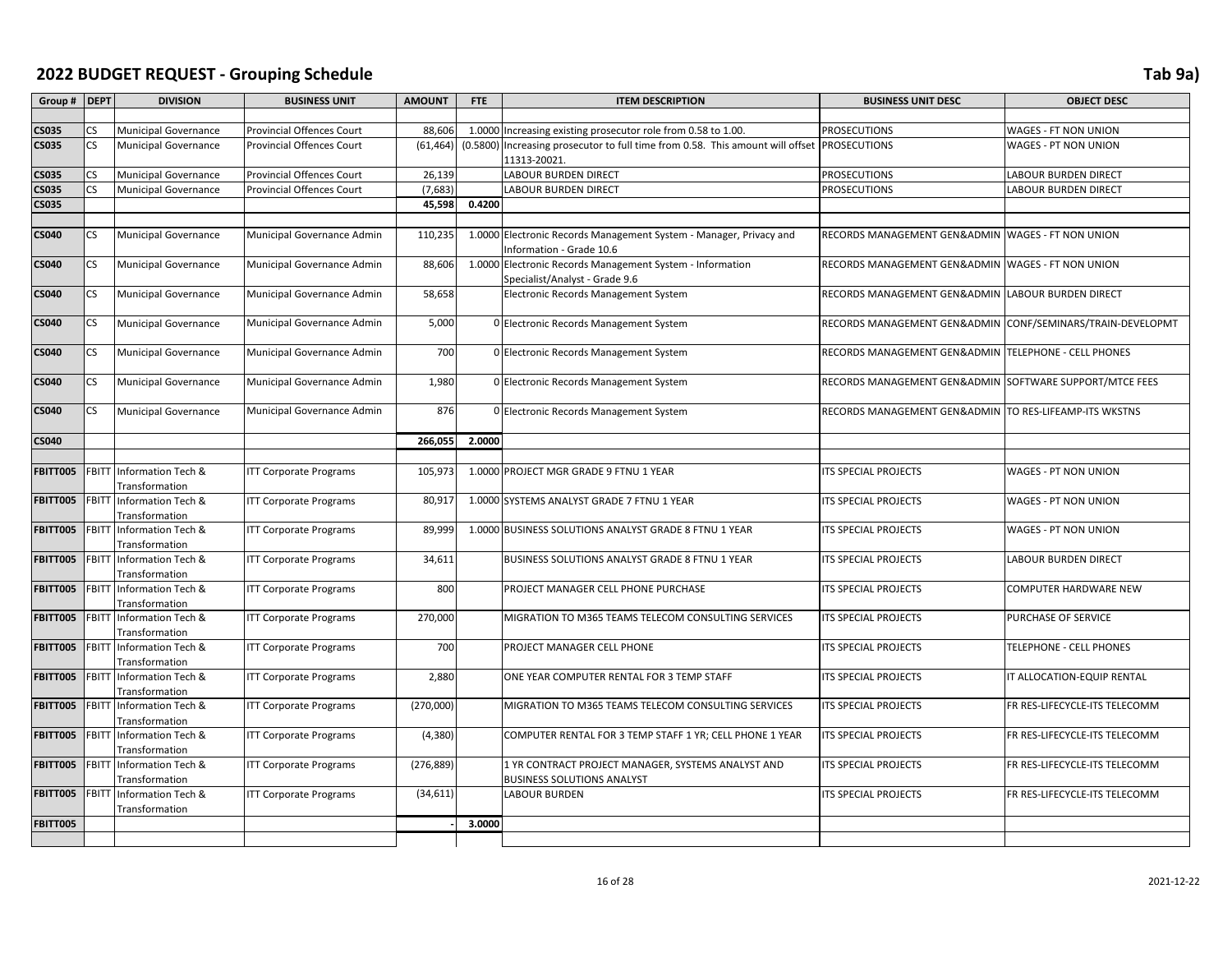| Group # DEPT    |              | <b>DIVISION</b>          | <b>BUSINESS UNIT</b>          | <b>AMOUNT</b> | <b>FTE</b> | <b>ITEM DESCRIPTION</b>                                         | <b>BUSINESS UNIT DESC</b>   | <b>OBJECT DESC</b>         |
|-----------------|--------------|--------------------------|-------------------------------|---------------|------------|-----------------------------------------------------------------|-----------------------------|----------------------------|
| FBITT010        | <b>FBITT</b> | Information Tech &       | <b>ITT Corporate Programs</b> | 146,254       |            | 1.2500 PROJECT MANAGER GRADE 9 MAG FTNU 1.25 YEARS              | ITS SPECIAL PROJECTS        | WAGES - PT NON UNION       |
|                 |              | Transformation           |                               |               |            |                                                                 |                             |                            |
| <b>FBITT010</b> | <b>FBITT</b> | Information Tech &       | <b>ITT Corporate Programs</b> | 190,703       |            | 2.0000 NETWORK ADMINISTRATOR AND CLOUD & SYSTEMS                | ITS SPECIAL PROJECTS        | WAGES - PT NON UNION       |
|                 |              | Transformation           |                               |               |            | ADMINISTRATOR GRADE 8 FTNU 1 YEAR                               |                             |                            |
| <b>FBITT010</b> | FBITT        | Information Tech &       | <b>ITT Corporate Programs</b> | 42,120        |            | <b>LABOUR BURDEN</b>                                            | ITS SPECIAL PROJECTS        | LABOUR BURDEN DIRECT       |
|                 |              | Transformation           |                               |               |            |                                                                 |                             |                            |
| <b>FBITT010</b> | <b>FBITT</b> | Information Tech &       | <b>ITT Corporate Programs</b> | 150,000       |            | CONSULTING FOR LIFECYCLE PROJECTS                               | ITS SPECIAL PROJECTS        | PURCHASE OF SERVICE        |
|                 |              | Transformation           |                               |               |            |                                                                 |                             |                            |
| <b>FBITT010</b> | <b>FBITT</b> | Information Tech &       | <b>ITT Corporate Programs</b> | 3,120         |            | 39 MONTH LAPTOP RENTAL                                          | ITS SPECIAL PROJECTS        | IT ALLOCATION-EQUIP RENTAL |
|                 |              | Transformation           |                               |               |            |                                                                 |                             |                            |
| <b>FBITT010</b> |              | FBITT Information Tech & | <b>ITT Corporate Programs</b> | (150,000)     |            | CONSULTING FOR LIFECYCLE PROJECTS                               | ITS SPECIAL PROJECTS        | FR RES-LIFEAMP-ITS NETWORK |
|                 |              | Transformation           |                               |               |            |                                                                 |                             |                            |
| <b>FBITT010</b> | FBITT        | Information Tech &       | <b>ITT Corporate Programs</b> | (336, 957)    |            | 1.25 PROJECT MGR GRADE 9 FTNU MAG; 1 NETWORK                    | ITS SPECIAL PROJECTS        | FR RES-LIFEAMP-ITS NETWORK |
|                 |              | Transformation           |                               |               |            | ADMINISTRATOR GRADE 8 FTNU AND 1 CLOUD & SYSTEMS                |                             |                            |
|                 |              |                          |                               |               |            | ADMINISTRATOR GRADE 8 FTNU                                      |                             |                            |
| <b>FBITT010</b> | <b>FBITT</b> | Information Tech &       | <b>ITT Corporate Programs</b> | (3, 120)      |            | LAPTOP RENTALS                                                  | <b>ITS SPECIAL PROJECTS</b> | FR RES-LIFEAMP-ITS NETWORK |
|                 |              | Transformation           |                               |               |            |                                                                 |                             |                            |
| <b>FBITT010</b> | <b>FBITT</b> | Information Tech &       | <b>ITT Corporate Programs</b> | (42, 120)     |            | LABOUR BURDEN 1.25 PROJECT MANAGER, 1 NETWORK                   | ITS SPECIAL PROJECTS        | FR RES-LIFEAMP-ITS NETWORK |
|                 |              | Transformation           |                               |               |            | ADMINISTRATOR AND 1 CLOUD & SYSTEMS ADMINISTRATOR               |                             |                            |
| <b>FBITT010</b> |              |                          |                               |               | 3.2500     |                                                                 |                             |                            |
|                 |              |                          |                               |               |            |                                                                 |                             |                            |
| <b>FBITT015</b> |              | FBITT Information Tech & | <b>ITT Corporate Programs</b> | 100,000       |            | PUBLIC WEBSITE INFRASTRUCTURE UPGRADE                           | <b>ITS SPECIAL PROJECTS</b> | PURCHASE OF SERVICE        |
|                 |              | Transformation           |                               |               |            |                                                                 |                             |                            |
| FBITT015        | <b>FBITT</b> | Information Tech &       | <b>ITT Corporate Programs</b> | (100,000)     |            | PUBLIC WEBSITE INFRASTRUCTURE UPGRADE                           | ITS SPECIAL PROJECTS        | FR RES-LIFECYCLE-ITS WEB   |
|                 |              | Transformation           |                               |               |            |                                                                 |                             |                            |
| <b>FBITT015</b> |              |                          |                               |               |            |                                                                 |                             |                            |
|                 |              |                          |                               |               |            |                                                                 |                             |                            |
| FBITT020        | <b>FBITT</b> | Information Tech &       | <b>ITT Corporate Programs</b> | 25,116        |            | 0.2500 APPLICATION ADMINISTRATOR GRADE 8 MAG 0.25 YEARS         | ITS SPECIAL PROJECTS        | WAGES - PT NON UNION       |
|                 |              | Transformation           |                               |               |            |                                                                 |                             |                            |
| FBITT020        | <b>FBITT</b> | Information Tech &       | <b>ITT Corporate Programs</b> | 22,560        |            | 0.2500 BUSINESS SOLUTIONS ANALYST (GIS) GRADE 8 FTNU 0.25 YEARS | ITS SPECIAL PROJECTS        | WAGES - PT NON UNION       |
|                 |              | Transformation           |                               |               |            |                                                                 |                             |                            |
| FBITT020        | <b>FBITT</b> | Information Tech &       | <b>ITT Corporate Programs</b> | 52,986        |            | 0.5000 PROJECT MANAGER GRADE 9 FTNU 0.5 YEARS                   | ITS SPECIAL PROJECTS        | WAGES - PT NON UNION       |
|                 |              | Transformation           |                               |               |            |                                                                 |                             |                            |
| FBITT020        | FBITT        | Information Tech &       | <b>ITT Corporate Programs</b> | 90,241        |            | 1.0000 BUSINESS ANALYST GRADE 8 FTNU 1 YEAR                     | <b>ITS SPECIAL PROJECTS</b> | WAGES - PT NON UNION       |
|                 |              | Transformation           |                               |               |            |                                                                 |                             |                            |
| FBITT020        |              | FBITT Information Tech & | <b>ITT Corporate Programs</b> | 23,863        |            | LABOUR BURDEN                                                   | ITS SPECIAL PROJECTS        | LABOUR BURDEN DIRECT       |
|                 |              | Transformation           |                               |               |            |                                                                 |                             |                            |
| FBITT020        | FBITT        | Information Tech &       | <b>ITT Corporate Programs</b> | 800           |            | PROJECT MANAGER CELL PHONE PURCHASE                             | ITS SPECIAL PROJECTS        | COMPUTER HARDWARE NEW      |
|                 |              | Transformation           |                               |               |            |                                                                 |                             |                            |
| FBITT020        | <b>FBITT</b> | Information Tech &       | <b>ITT Corporate Programs</b> | 150,000       |            | CITYVIEW CONSULTING SUPPORT                                     | ITS SPECIAL PROJECTS        | PURCHASE OF SERVICE        |
|                 |              | Transformation           |                               |               |            |                                                                 |                             |                            |
| <b>FBITT020</b> | <b>FBITT</b> | Information Tech &       | <b>ITT Corporate Programs</b> | 350           |            | PROJECT MANAGER CELL PHONE                                      | <b>ITS SPECIAL PROJECTS</b> | TELEPHONE - CELL PHONES    |
|                 |              | Transformation           |                               |               |            |                                                                 |                             |                            |
| <b>FBITT020</b> |              | FBITT Information Tech & | <b>ITT Corporate Programs</b> | 1,920         |            | 24 MONTH LAPTOP RENTAL                                          | ITS SPECIAL PROJECTS        | IT ALLOCATION-EQUIP RENTAL |
|                 |              | Transformation           |                               |               |            |                                                                 |                             |                            |
| FBITT020        | <b>FBITT</b> | Information Tech &       | <b>ITT Corporate Programs</b> | (190, 903)    |            | WAGES FOR .25 APPLICATION ADMINISTRATOR, .25 BUSINESS           | ITS SPECIAL PROJECTS        | FR RES-LIFEAMP-ITS APPS    |
|                 |              | Transformation           |                               |               |            | SOLUTIONS ANALYST GIS, .5 PROJECT MANAGER, 1 BUSINESS           |                             |                            |
|                 |              |                          |                               |               |            | ANALYST                                                         |                             |                            |
| <b>FBITT020</b> | <b>FBITT</b> | Information Tech &       | <b>ITT Corporate Programs</b> | (3,070)       |            | 24 MONTH LAPTOP RENTAL; CELL PHONE 1 YEAR                       | ITS SPECIAL PROJECTS        | FR RES-LIFEAMP-ITS APPS    |
|                 |              | Transformation           |                               |               |            |                                                                 |                             |                            |
|                 |              |                          |                               |               |            |                                                                 |                             |                            |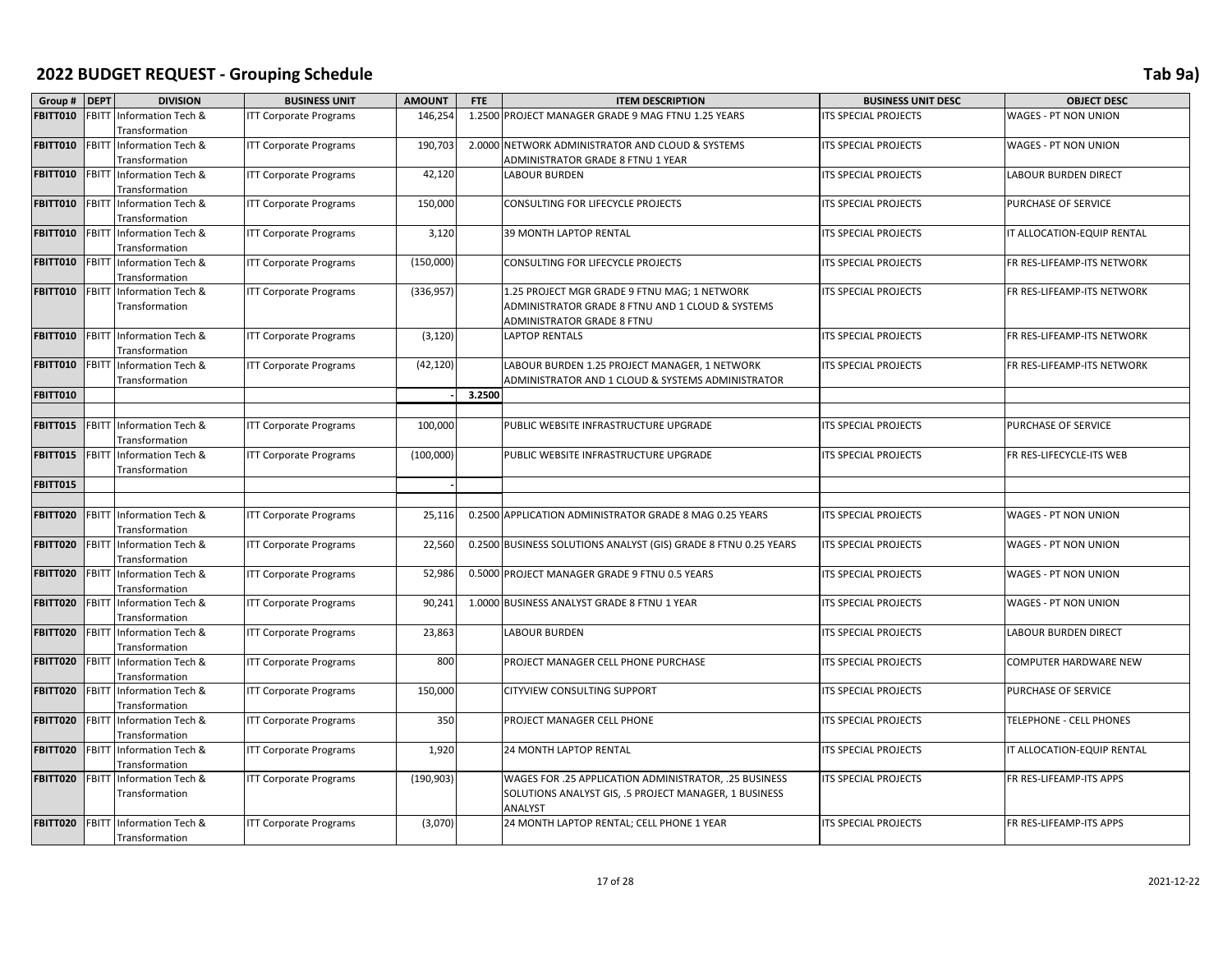| Group #         | <b>DEPT</b>  | <b>DIVISION</b>                                       | <b>BUSINESS UNIT</b>                     | <b>AMOUNT</b> | <b>FTE</b> | <b>ITEM DESCRIPTION</b>                                                                                         | <b>BUSINESS UNIT DESC</b>          | <b>OBJECT DESC</b>            |
|-----------------|--------------|-------------------------------------------------------|------------------------------------------|---------------|------------|-----------------------------------------------------------------------------------------------------------------|------------------------------------|-------------------------------|
| <b>FBITT020</b> |              | FBITT Information Tech &<br>Transformation            | <b>ITT Corporate Programs</b>            | (150,000)     |            | CITYVIEW CONSULTING SUPPORT                                                                                     | <b>TS SPECIAL PROJECTS</b>         | FR RES-LIFEAMP-ITS APPS       |
| FBITT020        |              | FBITT Information Tech &<br>Transformation            | <b>ITT Corporate Programs</b>            | (23, 863)     |            | LABOUR BURDEN 1.5 GRADE 8 MAG & GRADE 9 PROJECT MGR                                                             | <b>TS SPECIAL PROJECTS</b>         | FR RES-LIFEAMP-ITS APPS       |
| <b>FBITT020</b> |              |                                                       |                                          |               | 2.0000     |                                                                                                                 |                                    |                               |
|                 |              |                                                       |                                          |               |            |                                                                                                                 |                                    |                               |
| FBITT025        |              | FBITT Information Tech &<br>Transformation            | <b>ITT Corporate Programs</b>            | 18,000        |            | WORK FROM HOME - PURCHASE OF SERVICES TO SUPPORT AND<br>MAINTAIN EQUIPMENT, SOFTWARE AND SECURITY               | ITS - NETWORK & COMM               | PURCHASE OF SERVICE           |
| <b>FBITT025</b> |              | FBITT Information Tech &<br>Transformation            | <b>ITT Corporate Programs</b>            | 12,000        |            | WORK FROM HOME - SOFTWARE MAINTENANCE AND ANNUAL<br>LICENSES FOR FIREWALLS                                      | ITS - NETWORK & COMM               | SOFTWARE SUPPORT/MTCE FEES    |
| <b>FBITT025</b> |              | FBITT Information Tech &<br>Transformation            | <b>ITT Corporate Programs</b>            | 24,000        |            | WORK FROM HOME - 1 GB OF DEDICATED INTERNET ACCESS TO<br>SUPPORT REMOTE WORKERS CONNECTING TO MUNICIPAL SYSTEMS | ITS - NETWORK & COMM               | TELEPHONE-COMMUNICATION CHAR  |
| <b>FBITT025</b> |              |                                                       |                                          | 54,000        |            |                                                                                                                 |                                    |                               |
|                 |              |                                                       |                                          |               |            |                                                                                                                 |                                    |                               |
| <b>FBITT030</b> |              | <b>FBITT</b> Information Tech &<br>Transformation     | <b>ITT Corporate Programs</b>            | 67,656        |            | 1.0000 1 TECHNICAL TRAINER GRADE 7 FTNU                                                                         | <b>TS - APPLICATIONS &amp; WEB</b> | WAGES - FT NON UNION          |
| <b>FBITT030</b> |              | FBITT Information Tech &<br>Transformation            | <b>ITT Corporate Programs</b>            | 19,959        |            | 1 TECHNICAL TRAINER GRADE 7 FTNU                                                                                | ITS - APPLICATIONS & WEB           | <b>LABOUR BURDEN DIRECT</b>   |
| <b>FBITT030</b> |              | FBITT Information Tech &<br>Transformation            | <b>ITT Corporate Programs</b>            | 450           |            | 1 TECHNICAL TRAINER GRADE 7 FTNU SOFTWARE LICENSE                                                               | ITS - APPLICATIONS & WEB           | SOFTWARE SUPPORT/MTCE FEES    |
| <b>FBITT030</b> | <b>FBITT</b> | Information Tech &<br>Transformation                  | <b>ITT Corporate Programs</b>            | 438           |            | TECHNICAL TRAINER HARDWARE LAPTOP                                                                               | ITS - APPLICATIONS & WEB           | TO RES-LIFEAMP-ITS WKSTNS     |
| FBITT030        |              |                                                       |                                          | 88,503        | 1.0000     |                                                                                                                 |                                    |                               |
|                 |              |                                                       |                                          |               |            |                                                                                                                 |                                    |                               |
| FBITT040        | CS.          | <b>Customer Services</b>                              | <b>CK Municipal Centres</b>              | 20,000        |            | <b>Increased Virtual Call Centre Costs</b>                                                                      | CUSTOMER SERVICES GEN & ADM        | SOFTWARE SUPPORT/MTCE FEES    |
| FBITT040        |              | <b>FBITT Information Tech &amp;</b><br>Transformation | <b>ITT Corporate Programs</b>            | 164,407       |            | MICROSOFT SUBSCRIPTIONS - VOICE AND AUDIO CONFERENCING                                                          | ITS - CORPORATE APPLICATIONS       | SOFTWARE SUPPORT/MTCE FEES    |
| <b>FBITT040</b> |              |                                                       |                                          | 184,407       |            |                                                                                                                 |                                    |                               |
|                 |              |                                                       |                                          |               |            |                                                                                                                 |                                    |                               |
| FBITT045        |              | FBITT Budget, Performance<br>Services                 | <b>Budget &amp; Performance Services</b> | 100,000       |            | New Budget Software - Lifecycle                                                                                 | <b>BUDGET - GEN &amp; ADMIN</b>    | SOFTWARE SUPPORT/MTCE FEES    |
| <b>FBITT045</b> |              | FBITT Budget, Performance<br><b>Services</b>          | <b>Budget &amp; Performance Services</b> | 4,474         |            | Dell Boomi intergration for new budget software                                                                 | <b>BUDGET - GEN &amp; ADMIN</b>    | SOFTWARE SUPPORT/MTCE FEES    |
| FBITT045        |              | <b>NON</b> Financial Expenses                         | Reserves & Contingencies                 | (79, 474)     |            | Fund New Budget Software Lifecycle and Boomi Intergration Annual BUDGET - GEN & ADMIN<br>Costs                  |                                    | ALLOCATION-BUDGET IMPLEMENT   |
| FBITT045        |              | <b>NON</b> Financial Expenses                         | Reserves & Contingencies                 | (25,000)      |            | to partial fund the new budget software - lifecycle                                                             | FINANCIAL-RESERVE & CONTING        | ALLOCATION FOR CONTINGENCIES  |
| <b>FBITT045</b> |              |                                                       |                                          |               |            |                                                                                                                 |                                    |                               |
|                 |              |                                                       |                                          |               |            |                                                                                                                 |                                    |                               |
| <b>FBITT050</b> |              | FBITT Budget, Performance<br><b>Services</b>          | <b>Budget &amp; Performance Services</b> | 150,000       |            | Purchase of New Budget Software                                                                                 | <b>BUDGET - GEN &amp; ADMIN</b>    | COMPUTER SOFTWARE NEW         |
| <b>FBITT050</b> |              | FBITT Budget, Performance<br><b>Services</b>          | <b>Budget &amp; Performance Services</b> | 63,619        |            | New Budget Software                                                                                             | <b>BUDGET - GEN &amp; ADMIN</b>    | PROJECT COSTS                 |
| <b>FBITT050</b> |              | FBITT Budget, Performance<br>Services                 | <b>Budget &amp; Performance Services</b> | (213, 619)    |            | Fund one-time costs for budget software from the Lifeamp ITT<br>Software Reserve.                               | <b>BUDGET - GEN &amp; ADMIN</b>    | FR RES-LIFEAMP-ITT SOFTWARE   |
| <b>FBITT050</b> |              |                                                       |                                          |               |            |                                                                                                                 |                                    |                               |
|                 |              |                                                       |                                          |               |            |                                                                                                                 |                                    |                               |
| <b>FES005</b>   | FES          | Fire and Emergency<br>Services                        | Land Ambulance                           | 1,156,635     |            | <b>EMS</b> - Service Level Enhancements                                                                         | CONTRACTED SERVICE                 | AMBULANCE-CONTRACT-GENERAL    |
| <b>FES005</b>   | <b>FES</b>   | Fire and Emergency<br><b>Services</b>                 | Land Ambulance                           | (578, 317)    |            | EMS - Service Level Enhancements - 50% Funded                                                                   | <b>AMB - REVENUES</b>              | SUBSIDY - MINISTRY OF FINANCE |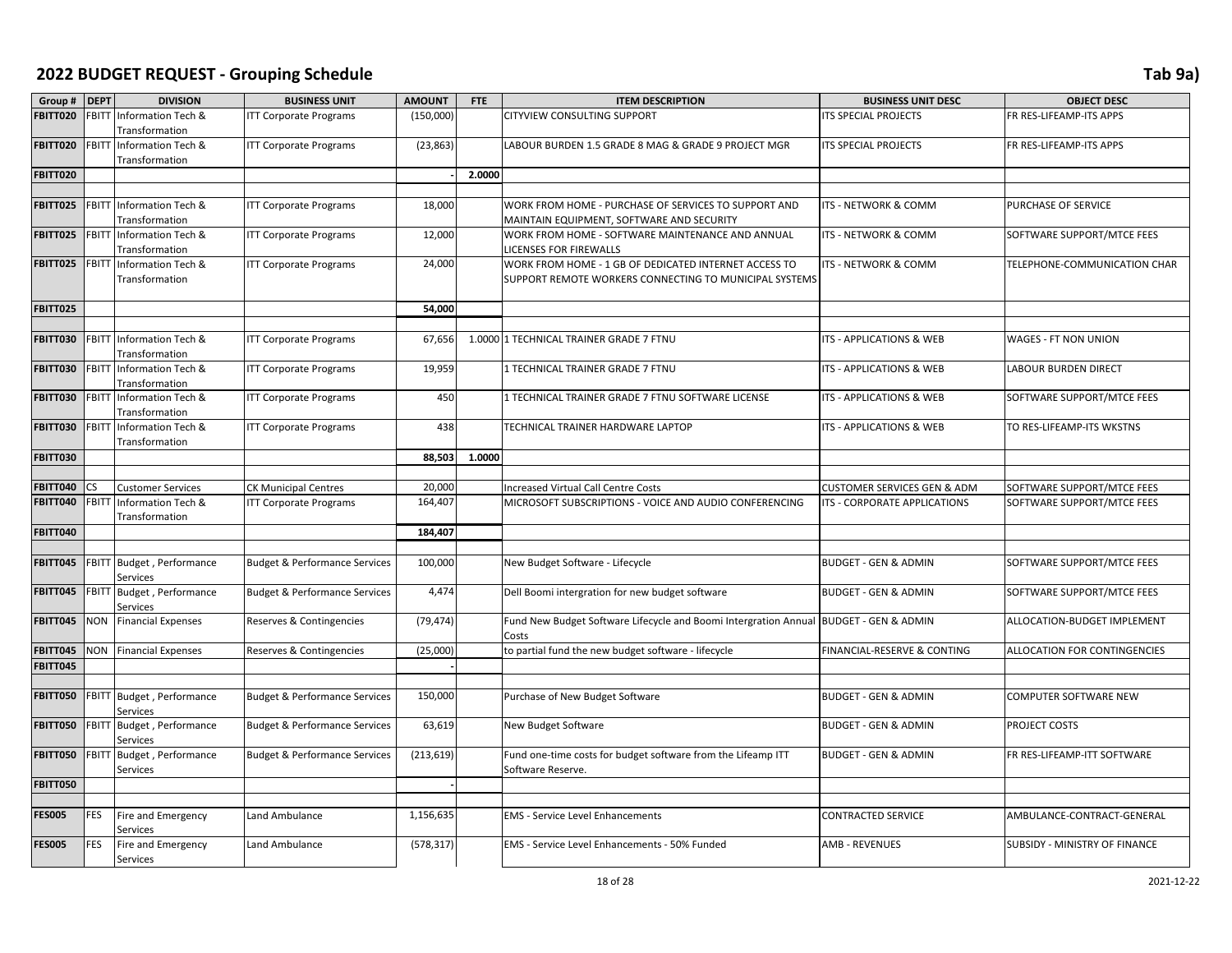| Group #       | <b>DEPT</b> | <b>DIVISION</b>                       | <b>BUSINESS UNIT</b>               | <b>AMOUNT</b> | <b>FTE</b> | <b>ITEM DESCRIPTION</b>                                                                         | <b>BUSINESS UNIT DESC</b>     | <b>OBJECT DESC</b>             |
|---------------|-------------|---------------------------------------|------------------------------------|---------------|------------|-------------------------------------------------------------------------------------------------|-------------------------------|--------------------------------|
| <b>FES005</b> |             |                                       |                                    | 578,318       |            |                                                                                                 |                               |                                |
|               |             |                                       |                                    |               |            |                                                                                                 |                               |                                |
| <b>FES010</b> | <b>FES</b>  | Fire and Emergency<br>Services        | Land Ambulance                     | 30,795        |            | Increase in 100% costs as per funding letter                                                    | 100 % FIRST NATIONS           | AMBULANCE-CONTRACT-GENERAL     |
| <b>FES010</b> | <b>FES</b>  | <b>Fire and Emergency</b><br>Services | Land Ambulance                     | (30, 795)     |            | Increase in 100% funding as per funding letter                                                  | 100 % FIRST NATIONS           | OTHER PROVINCIAL SUBSIDIES     |
| <b>FES010</b> |             |                                       |                                    |               |            |                                                                                                 |                               |                                |
|               |             |                                       |                                    |               |            |                                                                                                 |                               |                                |
| IESOO5        | IES         | Drainage, Asset, Waste<br>Management  | <b>Housing Services Management</b> | (11, 749)     |            | Public Housing Debenture Pay Out EBG0701181 Avondale, Thomas,<br>Greenbriar, Janssen, Hilda     | PH-HI, JA, GR, TH, AV, WALL'G | MORTGAGE PAY'TS (SOC HOUS)     |
| <b>IESOO5</b> | <b>IES</b>  | Drainage, Asset, Waste<br>Management  | <b>Housing Services Management</b> | (7, 773)      |            | Public Housing Debenture Pay Out EBG0701071 Hilda, Larkwood                                     | PH - HILDA & LARKWOOD WALLACE | MORTGAGE PAY'TS (SOC HOUS)     |
| <b>ES005</b>  | IES         | Drainage, Asset, Waste<br>Management  | <b>Housing Services Management</b> | (1)           |            | Public Housing Debenture Adjustment EBG0701211 82 Talbot                                        | PH - 82 TALBOT ST. W. BLENHE  | MORTGAGE PAY'TS (SOC HOUS)     |
| <b>IES005</b> | IES         | Drainage, Asset, Waste<br>Management  | <b>Housing Services Management</b> | (60, 249)     |            | Public Housing Debenture Pay Out EBG0701051 32 Thomas                                           | PH - 32 THOMAS AVE. WALLACEBU | MORTGAGE PAY'TS (SOC HOUS)     |
| <b>IES005</b> |             |                                       |                                    | (79, 772)     |            |                                                                                                 |                               |                                |
|               |             |                                       |                                    |               |            |                                                                                                 |                               |                                |
| <b>IES010</b> | IES         | Drainage, Asset, Waste<br>Management  | <b>Housing Services Management</b> | 52,571        |            | 32 Thomas Project EBG0701051 Pay Out                                                            | HOUSING SERVICES ADMIN        | OTHER FEDERAL SUBSIDIES        |
| <b>IES010</b> | IES         | Drainage, Asset, Waste<br>Management  | <b>Housing Services Management</b> | 27,612        |            | Avondale, Thomas, Greenbriar, Janssen, Hilda Project EBG0701181<br>Pay Out                      | HOUSING SERVICES ADMIN        | OTHER FEDERAL SUBSIDIES        |
| <b>IES010</b> | IES         | Drainage, Asset, Waste<br>Management  | <b>Housing Services Management</b> | 9,624         |            | Hilda, Larkwood Project EBG0701071 Pay Out                                                      | HOUSING SERVICES ADMIN        | OTHER FEDERAL SUBSIDIES        |
| IESO10        |             |                                       |                                    | 89,807        |            |                                                                                                 |                               |                                |
|               |             |                                       |                                    |               |            |                                                                                                 |                               |                                |
| <b>ES015</b>  | IES         | Drainage, Asset, Waste<br>Management  | <b>Housing Services Management</b> | 52,790        |            | 1.0000 1.0 FTE Building Maintenance Position                                                    | PH - 32 THOMAS AVE. WALLACEBU | WAGES - FT UNION - CUPE OTHER  |
| <b>ES015</b>  | IES         | Drainage, Asset, Waste<br>Management  | <b>Housing Services Management</b> | 16,048        |            | 1.0 FTE Building Maintenance Position                                                           | PH - 32 THOMAS AVE. WALLACEBU | <b>LABOUR BURDEN DIRECT</b>    |
| <b>IES015</b> | <b>IES</b>  | Drainage, Asset, Waste<br>Management  | <b>Housing Services Management</b> | 450           |            | Microsoft Software - Building Maintenance Position                                              | PH - 32 THOMAS AVE. WALLACEBU | SOFTWARE SUPPORT/MTCE FEES     |
| IESO15        | IES         | Drainage, Asset, Waste<br>Management  | <b>Housing Services Management</b> | 700           |            | Cell Phone - Building Maintenance Position                                                      | PH - 32 THOMAS AVE. WALLACEBU | TELEPHONE - CELL PHONES        |
| IESO15        | IES         | Drainage, Asset, Waste<br>Management  | <b>Housing Services Management</b> | 300           |            | Desktop LIFEAMP hardware - Building Maintenance Position                                        | PH - 32 THOMAS AVE. WALLACEBU | TO RES-LIFEAMP-ITS WKSTNS      |
| IESO15        | IES         | Drainage, Asset, Waste<br>Management  | <b>Housing Services Management</b> | (70, 288)     |            | Fund Additional 1 FTE CUPE Building Maintenace position in<br>Housing Services Asset Management | PH - 32 THOMAS AVE. WALLACEBU | ALLOCATION-BUDGET IMPLEMENT    |
| <b>IES015</b> |             |                                       |                                    | $\mathbf{0}$  | 1.0000     |                                                                                                 |                               |                                |
|               |             |                                       |                                    |               |            |                                                                                                 |                               |                                |
| <b>IESO16</b> | <b>IES</b>  | Drainage, Asset, Waste<br>Management  | <b>Housing Services Management</b> | 1,200         |            | Initial Hardware Purchase - Building Maintenance Position                                       | PH - 32 THOMAS AVE. WALLACEBU | COMPUTER HARDWARE NEW          |
| <b>IES016</b> | IES         | Drainage, Asset, Waste<br>Management  | <b>Housing Services Management</b> | (1,200)       |            | Fund Initial Hardware Purchase - Building Maintenance Position                                  | PH - 32 THOMAS AVE. WALLACEBU | FR RES-LIFEAMP-SOC HS -SHADMIN |
| <b>IES016</b> |             |                                       |                                    |               |            |                                                                                                 |                               |                                |
|               |             |                                       |                                    |               |            |                                                                                                 |                               |                                |
| <b>IES020</b> | <b>IES</b>  | Drainage, Asset, Waste<br>Management  | <b>Waste Management</b>            | 45,000        |            | SSRP RTC June 24/13 P&E funded from WDO Reserve                                                 | WM - WASTE DIVERS             | PROMOTIONAL EXPENSES           |
| IESO20        | IES         | Drainage, Asset, Waste<br>Management  | <b>Waste Management</b>            | (45,000)      |            | SSRP RTC June 24/13 P&E funded from WDO Reserve                                                 | WM - WASTE DIVERS             | FR RES-RECYCLING               |
| <b>IES020</b> |             |                                       |                                    |               |            |                                                                                                 |                               |                                |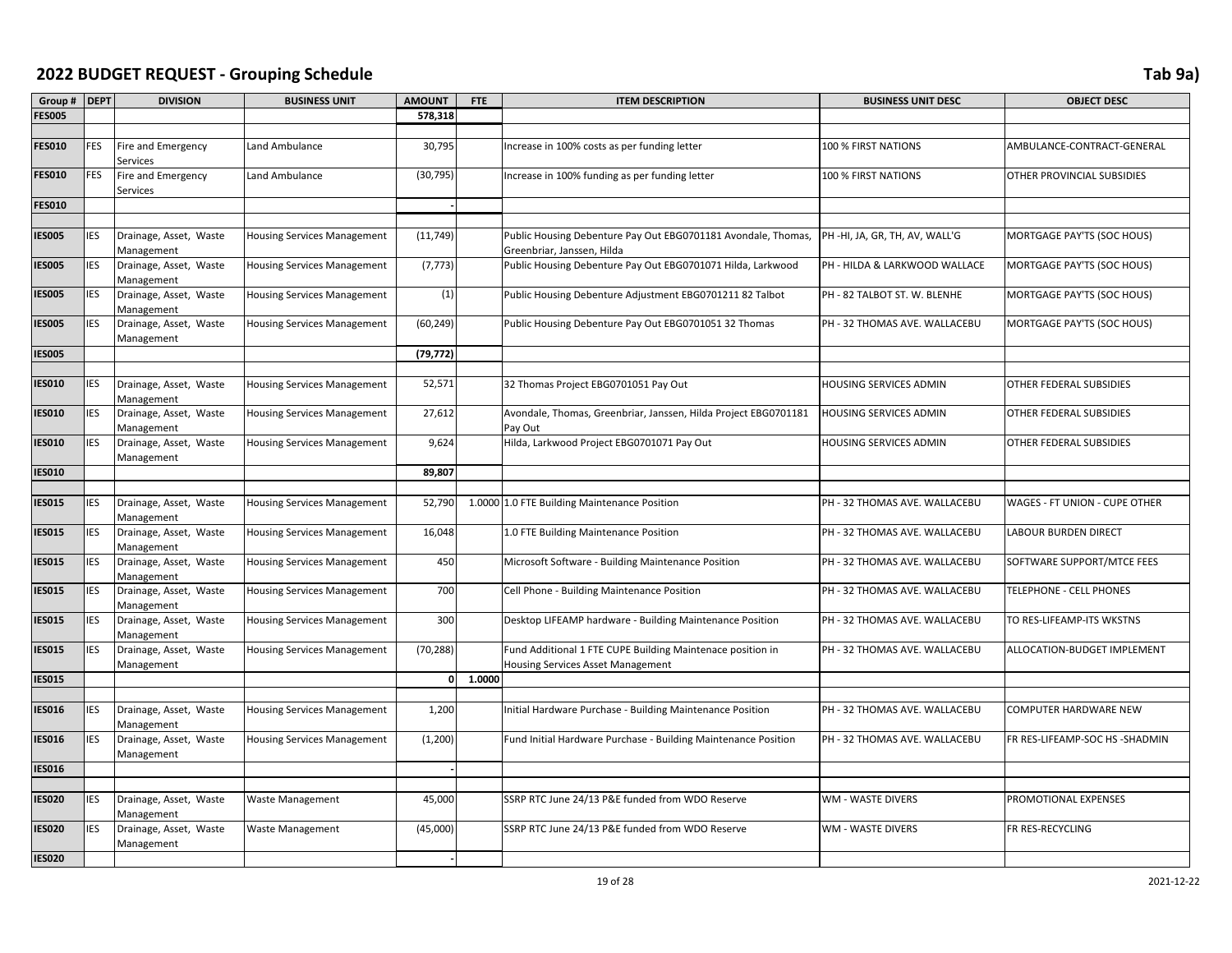| Group #       | <b>DEPT</b> | <b>DIVISION</b>                                | <b>BUSINESS UNIT</b> | <b>AMOUNT</b> | <b>FTE</b> | <b>ITEM DESCRIPTION</b>                                | <b>BUSINESS UNIT DESC</b>   | <b>OBJECT DESC</b>                  |
|---------------|-------------|------------------------------------------------|----------------------|---------------|------------|--------------------------------------------------------|-----------------------------|-------------------------------------|
|               |             |                                                |                      |               |            |                                                        |                             |                                     |
| <b>IES025</b> | <b>IES</b>  | Engineering,<br><b>Transportation Services</b> | Transit              | (10, 855)     |            | Removal of wage Allocation between Traffic and Transit | <b>ACCESSIBLE TRANSIT</b>   | ALLOCATION-WITHIN DIVISION          |
| <b>ES025</b>  | <b>IES</b>  | Engineering,<br><b>Transportation Services</b> | Transit              | (10, 857)     |            | Removal of wage Allocation between Traffic and Transit | <b>ACCESSIBLE TRANSIT</b>   | ALLOCATION-WITHIN DIVISION          |
| <b>IES025</b> | <b>IES</b>  | Engineering,<br><b>Transportation Services</b> | Transit              | 88,606        |            | 1.0000 Engineering Technician 1 Grade 9.6              | TRANSIT CONVENTIONAL        | WAGES - FT NON UNION                |
| IESO25        | IES         | Engineering,<br><b>Transportation Services</b> | Transit              | 26,139        |            | Engineering Technician 1 Grade 9.6                     | <b>TRANSIT CONVENTIONAL</b> | LABOUR BURDEN DIRECT                |
| <b>ES025</b>  | IES         | Engineering,<br><b>Transportation Services</b> | Transit              | 450           |            | Engineering Technician 1, Software Maintenance Fees    | TRANSIT CONVENTIONAL        | SOFTWARE SUPPORT/MTCE FEES          |
| <b>IES025</b> | IES         | Engineering,<br><b>Transportation Services</b> | Transit              | 700           |            | Engineering Technician 1, Cell Phone                   | <b>TRANSIT CONVENTIONAL</b> | TELEPHONE - CELL PHONES             |
| <b>ES025</b>  | IES         | Engineering,<br><b>Transportation Services</b> | Transit              | (19, 364)     |            | Removal of wage Allocation between Traffic and Transit | TRANSIT CONVENTIONAL        | ALLOCATION-WITHIN DIVISION          |
| <b>IES025</b> | IES         | Engineering,<br><b>Transportation Services</b> | Transit              | 712           |            | Engineering Technician 1, Workstation Lifecycle        | <b>TRANSIT CONVENTIONAL</b> | TO RES-LIFEAMP-ITS WKSTNS           |
| <b>IES025</b> |             |                                                |                      | 75,531        | 1.0000     |                                                        |                             |                                     |
|               |             |                                                |                      |               |            |                                                        |                             |                                     |
| <b>ES026</b>  | <b>IES</b>  | Engineering,<br><b>Transportation Services</b> | Transit              | (85, 133)     |            | Move Transit Engineering Tech I to Area Rated          | <b>TRANSIT ADMIN</b>        | WAGES - FT NON UNION                |
| IES026        | IES         | Engineering,<br><b>Transportation Services</b> | Transit              | (25, 114)     |            | Labour Burden                                          | <b>TRANSIT ADMIN</b>        | <b>LABOUR BURDEN DIRECT</b>         |
| IESO26        | IES         | Engineering,<br><b>Transportation Services</b> | Transit              | (700)         |            | Cell Phones                                            | TRANSIT ADMIN               | TELEPHONE - CELL PHONES             |
| <b>ES026</b>  | IES         | Engineering,<br><b>Transportation Services</b> | Transit              | (435)         |            | Lifeamp Workstations                                   | <b>TRANSIT ADMIN</b>        | TO RES - LIFEAMP - ITS WORKSTATIONS |
| ES026         |             |                                                |                      | (111, 382)    |            |                                                        |                             |                                     |
|               |             |                                                |                      |               |            |                                                        |                             |                                     |
| <b>IES027</b> | IES         | Engineering,<br><b>Transportation Services</b> | Transit              | 85,133        |            | Move Transit Engineering Tech I to Area Rated          | TRANSIT ADMIN               | WAGES - FT NON UNION                |
| <b>IES027</b> | <b>IES</b>  | Engineering,<br><b>Transportation Services</b> | Transit              | 25,114        |            | Labour Burden                                          | <b>TRANSIT ADMIN</b>        | <b>LABOUR BURDEN DIRECT</b>         |
| <b>ES027</b>  | IES         | Engineering,<br><b>Transportation Services</b> | Transit              | 700           |            | Cell Phones                                            | <b>TRANSIT ADMIN</b>        | TELEPHONE - CELL PHONES             |
| <b>IES027</b> | <b>IES</b>  | Engineering,<br><b>Transportation Services</b> | Transit              | 435           |            | <b>Lifeamp Workstations</b>                            | TRANSIT ADMIN               | TO RES - LIFEAMP - ITS WORKSTATIONS |
| <b>IES027</b> |             |                                                |                      | 111,382       |            |                                                        |                             |                                     |
|               |             |                                                |                      |               |            |                                                        |                             |                                     |
| <b>IES030</b> | <b>IES</b>  | Engineering,<br><b>Transportation Services</b> | Transit              | 30,051        |            | Revenue Impact on User Fee Changes                     | <b>ACCESSIBLE TRANSIT</b>   | TRANSIT - CASH FARES                |
| <b>IES030</b> | IES         | Engineering,<br><b>Transportation Services</b> | Transit              | 12,879        |            | Revenue Impact on User Fee Changes                     | <b>ACCESSIBLE TRANSIT</b>   | TRANSIT - CASH FARES                |
| <b>ES030</b>  | IES         | Engineering,<br><b>Transportation Services</b> | Transit              | (504)         |            | Revenue Impact on User Fee Changes                     | TRANSIT ENHANCED INTERURBAN | TRANSIT - CASH FARES                |
| ES030         | IES         | Engineering,<br><b>Transportation Services</b> | Transit              | (41, 926)     |            | Revenue Impact on User Fee Changes                     | <b>TRANSIT CONVENTIONAL</b> | TRANSIT - CASH FARES                |
| IESO30        |             |                                                |                      | 500           |            |                                                        |                             |                                     |
|               |             |                                                |                      |               |            |                                                        |                             |                                     |
| <b>ES035</b>  | IES         | Engineering,<br><b>Transportation Services</b> | Transit              | (1, 433)      |            | Revenue Volume Adjustment                              | <b>ACCESSIBLE TRANSIT</b>   | TRANSIT - CASH FARES                |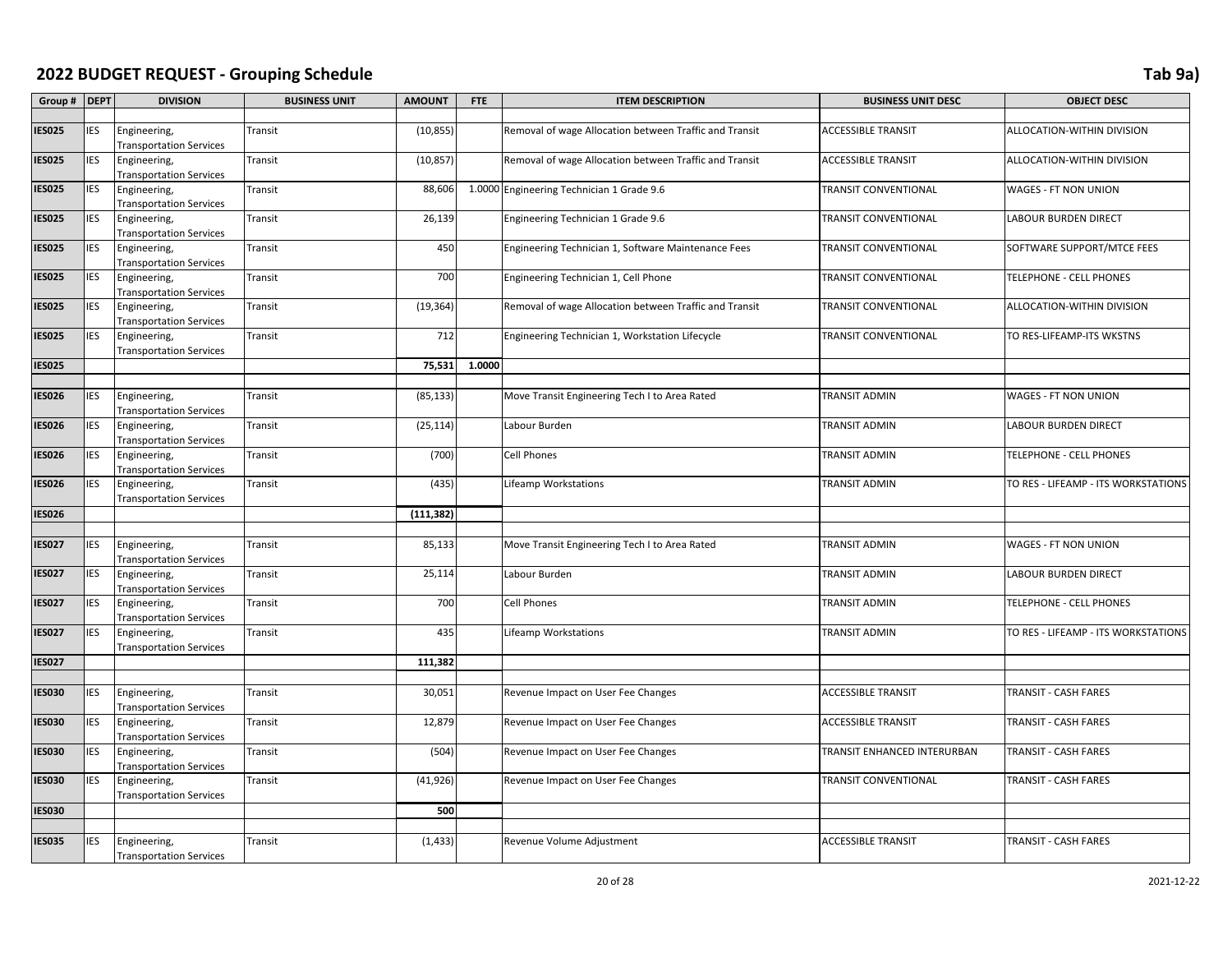| Group # DEPT  |            | <b>DIVISION</b>                                | <b>BUSINESS UNIT</b> | <b>AMOUNT</b> | <b>FTE</b> | <b>ITEM DESCRIPTION</b>                                                                                                                                 | <b>BUSINESS UNIT DESC</b>   | <b>OBJECT DESC</b>          |
|---------------|------------|------------------------------------------------|----------------------|---------------|------------|---------------------------------------------------------------------------------------------------------------------------------------------------------|-----------------------------|-----------------------------|
| <b>IES035</b> | <b>IES</b> | Engineering,<br><b>Transportation Services</b> | Transit              | (614)         |            | Revenue Volume Adjustment                                                                                                                               | <b>ACCESSIBLE TRANSIT</b>   | TRANSIT - CASH FARES        |
| <b>IES035</b> | <b>IES</b> | Engineering,<br><b>Transportation Services</b> | Transit              | (4, 925)      |            | Revenue Volume Adjustment                                                                                                                               | TRANSIT ENHANCED INTERURBAN | TRANSIT - CASH FARES        |
| <b>IES035</b> | <b>IES</b> | Engineering,<br><b>Transportation Services</b> | Transit              | (17, 166)     |            | Revenue Volume Adjustment                                                                                                                               | <b>TRANSIT CONVENTIONAL</b> | TRANSIT - CASH FARES        |
| <b>IES035</b> |            |                                                |                      | (24, 138)     |            |                                                                                                                                                         |                             |                             |
|               |            |                                                |                      |               |            |                                                                                                                                                         |                             |                             |
| <b>IES040</b> | <b>IES</b> | Engineering,<br><b>Transportation Services</b> | Transit              | 5,000         |            | NEW - Minor Bus Stop Infrastructure Maintenance                                                                                                         | <b>TRANSIT CONVENTIONAL</b> | EQUIP OTHER <5,000 PER UNIT |
| <b>IES040</b> | <b>IES</b> | Engineering,<br><b>Transportation Services</b> | Transit              | 3,500         |            | NEW- Map and Advertisement Material Printing                                                                                                            | <b>TRANSIT CONVENTIONAL</b> | <b>ADVERTISING</b>          |
| <b>IES040</b> | <b>IES</b> | Engineering,<br><b>Transportation Services</b> | Transit              | (8,500)       |            | NEW - Provincial Gas Tax Offsetting Amount                                                                                                              | TRANSIT CONVENTIONAL        | SUBSIDY - PROV GAS TAX      |
| <b>IES040</b> |            |                                                |                      |               |            |                                                                                                                                                         |                             |                             |
|               |            |                                                |                      |               |            |                                                                                                                                                         |                             |                             |
| <b>IES045</b> | <b>IES</b> | Engineering,<br><b>Transportation Services</b> | Transit              | 6,000         |            | NEW - Fuel Cost Adjustment - Within Service Provider Contract                                                                                           | <b>ACCESSIBLE TRANSIT</b>   | <b>FUEL SURCHARGE</b>       |
| <b>IES045</b> | <b>IES</b> | Engineering,<br><b>Transportation Services</b> | Transit              | (6,000)       |            | NEW - Provincial Gas Tax Offsetting Amount for Fuel Cost<br>Adjustment                                                                                  | <b>ACCESSIBLE TRANSIT</b>   | SUBSIDY - PROV GAS TAX      |
| <b>IES045</b> | <b>IES</b> | Engineering,<br><b>Transportation Services</b> | Transit              | 2,400         |            | NEW - Fuel Cost Adjustment - Within Service Provider Contract                                                                                           | <b>ACCESSIBLE TRANSIT</b>   | <b>FUEL SURCHARGE</b>       |
| <b>IES045</b> | <b>IES</b> | Engineering,<br><b>Transportation Services</b> | Transit              | (2,400)       |            | NEW - Provincial Gas Tax Offsetting Amount for Fuel Cost<br>Adjustment                                                                                  | <b>ACCESSIBLE TRANSIT</b>   | SUBSIDY - PROV GAS TAX      |
| <b>IES045</b> | <b>IES</b> | Engineering,<br><b>Transportation Services</b> | Transit              | 7,200         |            | NEW - Fuel Cost Adjustment - Within Service Provider Contract                                                                                           | TRANSIT ENHANCED INTERURBAN | <b>FUEL SURCHARGE</b>       |
| <b>IES045</b> | <b>IES</b> | Engineering,<br><b>Transportation Services</b> | Transit              | (7, 200)      |            | NEW - Provincial Gas Tax Offsetting Amount for Fuel Cost<br>Adjustment                                                                                  | TRANSIT ENHANCED INTERURBAN | SUBSIDY - PROV GAS TAX      |
| <b>IES045</b> | <b>IES</b> | Engineering,<br><b>Transportation Services</b> | Transit              | 14,400        |            | NEW - Fuel Cost Adjustment - Within Service Provider Contract                                                                                           | <b>TRANSIT CONVENTIONAL</b> | <b>FUEL SURCHARGE</b>       |
| <b>IES045</b> | <b>IES</b> | Engineering,<br><b>Transportation Services</b> | Transit              | (14, 400)     |            | NEW - Provincial Gas Tax Offsetting Amount for Fuel Cost<br>Adjustment                                                                                  | <b>TRANSIT CONVENTIONAL</b> | SUBSIDY - PROV GAS TAX      |
| <b>IES045</b> |            |                                                |                      |               |            |                                                                                                                                                         |                             |                             |
|               |            |                                                |                      |               |            |                                                                                                                                                         |                             |                             |
| <b>IES050</b> | <b>IES</b> | Engineering,<br><b>Transportation Services</b> | Transit              | 23,124        |            | NEW - Wallaceburg Vehicle Lifecycle Costs for new service level<br>increase                                                                             | <b>ACCESSIBLE TRANSIT</b>   | TO RES-FLT TRANSIT          |
| <b>IES050</b> | <b>IES</b> | Engineering,<br><b>Transportation Services</b> | Transit              | 185,015       |            | NEW - Wallaceburg On Request Route and Hours of Service Increase ACCESSIBLE TRANSIT<br>for Accessible - Contract Costs                                  |                             | <b>CONTRACTS</b>            |
| <b>IES050</b> | <b>IES</b> | Engineering,<br><b>Transportation Services</b> | Transit              | 8,243         |            | NEW - Wallaceburg On Request Route and Hours of Service Increase ACCESSIBLE TRANSIT<br>for Accessible - Contract Software Costs for On Request Software |                             | <b>CONTRACTS</b>            |
| <b>IES050</b> | <b>IES</b> | Engineering,<br><b>Transportation Services</b> | Transit              | (35,000)      |            | NEW - Wallaceburg Fare Revenue for new service level increase                                                                                           | <b>ACCESSIBLE TRANSIT</b>   | TRANSIT - CASH FARES        |
| <b>IES050</b> |            |                                                |                      | 181,382       |            |                                                                                                                                                         |                             |                             |
|               |            |                                                |                      |               |            |                                                                                                                                                         |                             |                             |
| <b>IES055</b> | <b>IES</b> | Engineering,<br><b>Transportation Services</b> | Transit              | 18,325        |            | NEW - Chatham Sunday On Request Service                                                                                                                 | TRANSIT CONVENTIONAL        | <b>CONTRACTS</b>            |
| <b>IES055</b> | <b>IES</b> | Engineering,<br><b>Transportation Services</b> | Transit              | 8,243         |            | NEW - Chatham Sunday On Request Service Software Costs                                                                                                  | <b>TRANSIT CONVENTIONAL</b> | <b>CONTRACTS</b>            |
| <b>IES055</b> | <b>IES</b> | Engineering,<br><b>Transportation Services</b> | Transit              | 4,625         |            | NEW - Chatham Sunday On Request Service Vehicle Lifecycle                                                                                               | <b>TRANSIT CONVENTIONAL</b> | TO RES-FLT TRANSIT          |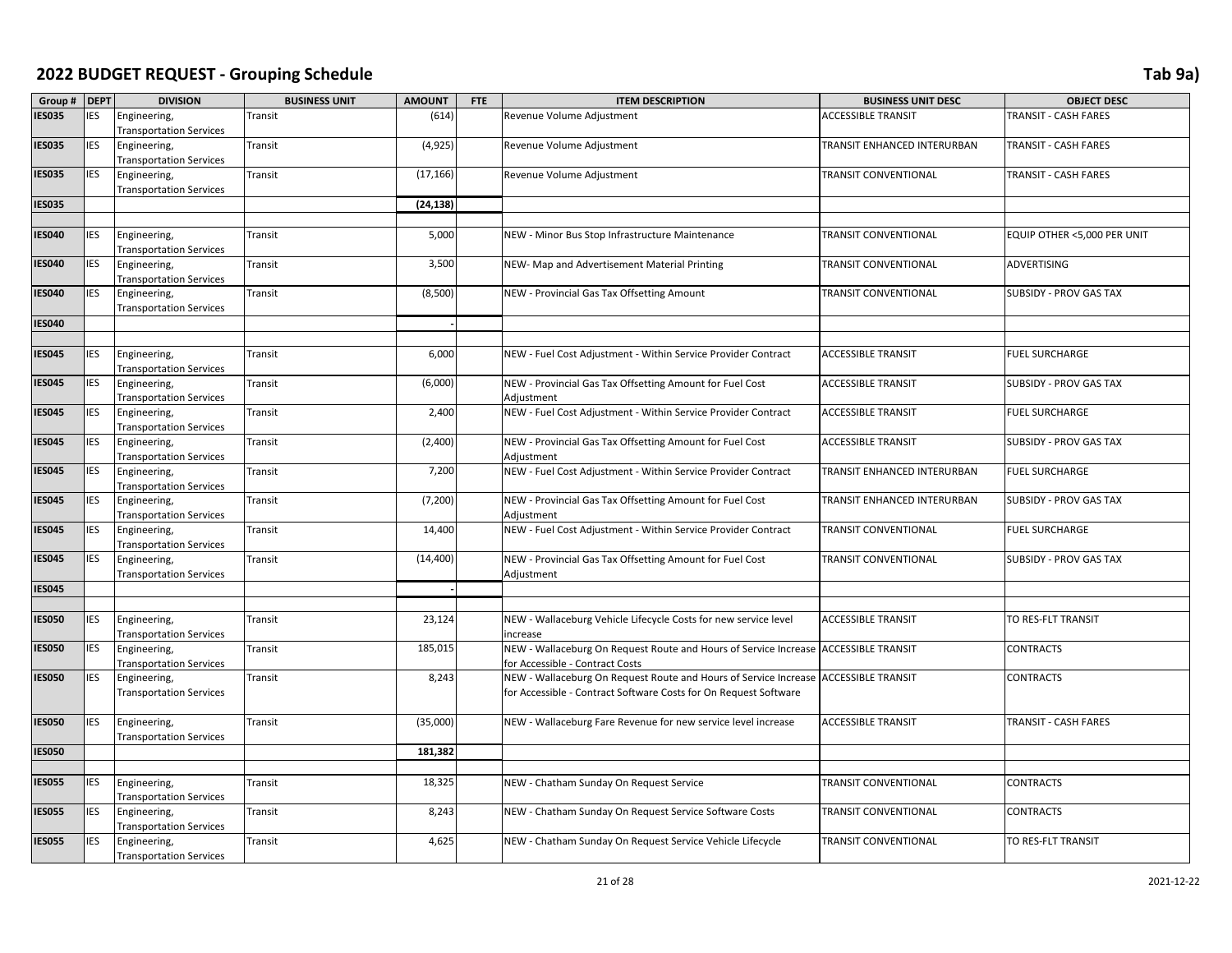| Group #       | <b>DEPT</b> | <b>DIVISION</b>                                | <b>BUSINESS UNIT</b> | <b>AMOUNT</b> | <b>FTE</b> | <b>ITEM DESCRIPTION</b>                                                                                          | <b>BUSINESS UNIT DESC</b>   | <b>OBJECT DESC</b>          |
|---------------|-------------|------------------------------------------------|----------------------|---------------|------------|------------------------------------------------------------------------------------------------------------------|-----------------------------|-----------------------------|
| <b>IES055</b> | <b>IES</b>  | Engineering,                                   | Transit              | (5,500)       |            | NEW - Revenue for Chatham Sunday On Request Service Vehicle                                                      | <b>TRANSIT CONVENTIONAL</b> | TRANSIT - CASH FARES        |
|               |             | <b>Transportation Services</b>                 |                      |               |            | Lifecycle                                                                                                        |                             |                             |
| <b>IES055</b> |             |                                                |                      | 25,693        |            |                                                                                                                  |                             |                             |
|               |             |                                                |                      |               |            |                                                                                                                  |                             |                             |
| <b>IES060</b> | <b>IES</b>  | Engineering,                                   | Transit              | (15,026)      |            | Revenue Impact on User Fee Changes                                                                               | <b>ACCESSIBLE TRANSIT</b>   | TRANSIT - CASH FARES        |
|               |             | <b>Transportation Services</b>                 |                      |               |            |                                                                                                                  |                             |                             |
| <b>IES060</b> | <b>IES</b>  | Engineering,                                   | Transit              | (6, 440)      |            | Revenue Impact on User Fee Changes                                                                               | <b>ACCESSIBLE TRANSIT</b>   | <b>TRANSIT - CASH FARES</b> |
|               |             | <b>Transportation Services</b>                 |                      |               |            |                                                                                                                  |                             |                             |
| <b>IES060</b> | <b>IES</b>  | Engineering,                                   | Transit              | 252           |            | Revenue Impact on User Fee Changes                                                                               | TRANSIT ENHANCED INTERURBAN | <b>TRANSIT - CASH FARES</b> |
|               |             | <b>Transportation Services</b>                 |                      |               |            |                                                                                                                  |                             |                             |
| <b>IES060</b> | <b>IES</b>  | Engineering,                                   | Transit              | 20,963        |            | Revenue Impact on User Fee Changes                                                                               | TRANSIT CONVENTIONAL        | <b>TRANSIT - CASH FARES</b> |
|               |             | <b>Transportation Services</b>                 |                      |               |            |                                                                                                                  |                             |                             |
| <b>IES060</b> |             |                                                |                      | (251)         |            |                                                                                                                  |                             |                             |
|               |             |                                                |                      |               |            |                                                                                                                  |                             |                             |
| <b>IES065</b> | <b>IES</b>  | Engineering,                                   | Transit              | (11, 562)     |            | NEW - July 1 start date - Wallaceburg Vehicle Lifecycle Costs for new ACCESSIBLE TRANSIT                         |                             | TO RES-FLT TRANSIT          |
|               |             | <b>Transportation Services</b>                 |                      |               |            | service level increase                                                                                           |                             |                             |
| <b>IES065</b> | <b>IES</b>  | Engineering,                                   | Transit              | (92, 508)     |            | NEW -July 1 Start - Wallaceburg On Request Route and Hours of                                                    | <b>ACCESSIBLE TRANSIT</b>   | <b>CONTRACTS</b>            |
| <b>IES065</b> | <b>IES</b>  | <b>Transportation Services</b><br>Engineering, | Transit              | (4, 121)      |            | Service Increase for Accessible - Contract Costs<br>NEW - July 1 Start Wallaceburg On Request Route and Hours of | <b>ACCESSIBLE TRANSIT</b>   | <b>CONTRACTS</b>            |
|               |             | <b>Transportation Services</b>                 |                      |               |            | Service Increase for Accessible - Contract Software Costs for On                                                 |                             |                             |
|               |             |                                                |                      |               |            | <b>Request Software</b>                                                                                          |                             |                             |
| <b>IES065</b> | <b>IES</b>  | Engineering,                                   | Transit              | 17,500        |            | NEW - July 1 start date - Wallaceburg Fare Revenue for new service                                               | <b>ACCESSIBLE TRANSIT</b>   | <b>TRANSIT - CASH FARES</b> |
|               |             | <b>Transportation Services</b>                 |                      |               |            | level increase                                                                                                   |                             |                             |
| <b>IES065</b> |             |                                                |                      | (90, 691)     |            |                                                                                                                  |                             |                             |
|               |             |                                                |                      |               |            |                                                                                                                  |                             |                             |
| <b>IES070</b> | <b>IES</b>  | Engineering,                                   | Transit              | (9, 163)      |            | NEW - July 1 Start Date Chatham Sunday On Request Service                                                        | TRANSIT CONVENTIONAL        | <b>CONTRACTS</b>            |
|               |             | <b>Transportation Services</b>                 |                      |               |            |                                                                                                                  |                             |                             |
| <b>IES070</b> | <b>IES</b>  | Engineering,                                   | Transit              | (4, 121)      |            | NEW - July 1 Start Date Chatham Sunday On Request Service                                                        | TRANSIT CONVENTIONAL        | <b>CONTRACTS</b>            |
|               |             | <b>Transportation Services</b>                 |                      |               |            | Software Costs                                                                                                   |                             |                             |
| <b>IES070</b> | <b>IES</b>  | Engineering,                                   | Transit              | (2, 313)      |            | NEW - July 1 start date Chatham Sunday On Request Service Vehicle                                                | <b>TRANSIT CONVENTIONAL</b> | TO RES-FLT TRANSIT          |
|               |             | <b>Transportation Services</b>                 |                      |               |            | Lifecycle                                                                                                        |                             |                             |
| <b>IES070</b> | <b>IES</b>  | Engineering,                                   | Transit              | 2,750         |            | NEW - July 1 start date Revenue for Chatham Sunday On Request                                                    | TRANSIT CONVENTIONAL        | TRANSIT - CASH FARES        |
|               |             | <b>Transportation Services</b>                 |                      |               |            | Service Vehicle Lifecycle                                                                                        |                             |                             |
| <b>IES070</b> |             |                                                |                      | (12, 847)     |            |                                                                                                                  |                             |                             |
|               |             |                                                |                      |               |            |                                                                                                                  |                             |                             |
| <b>IES072</b> | <b>IES</b>  | Engineering,<br><b>Transportation Services</b> | Transit              | 2,848         |            | Engineering Technician 1, CAD Laptop Workstation Purchase                                                        | <b>TRANSIT CONVENTIONAL</b> | COMPUTER HARDWARE NEW       |
| <b>IES072</b> | <b>IES</b>  | Engineering,                                   | Transit              | (2,848)       |            | Funding Engineering Technician 1, Laptop                                                                         | TRANSIT CONVENTIONAL        | FR RES-TRANSIT (CHAT CONV)  |
|               |             | <b>Transportation Services</b>                 |                      |               |            |                                                                                                                  |                             |                             |
| <b>IES072</b> |             |                                                |                      |               |            |                                                                                                                  |                             |                             |
|               |             |                                                |                      |               |            |                                                                                                                  |                             |                             |
| <b>IES075</b> | <b>IES</b>  | <b>Public Works</b>                            | Public Works         | 6,944         |            | Snow removing salt materials year 2 of 4 base budget increase                                                    | RALEIGH PUBLIC WORKS        | <b>MATERIALS</b>            |
|               |             |                                                |                      |               |            | (Corporate Provisions) remaining bal from 2021 budget                                                            |                             |                             |
|               |             |                                                |                      |               |            |                                                                                                                  |                             |                             |
| <b>IES075</b> | <b>IES</b>  | <b>Public Works</b>                            | <b>Public Works</b>  | 6,944         |            | Snow removing salt materials year 2 of 4 base budget increase                                                    | RIDGETOWN PUBLIC WORKS      | <b>MATERIALS</b>            |
|               |             |                                                |                      |               |            | (Corporate Provisions) remaining bal from 2021 budget                                                            |                             |                             |
|               |             |                                                |                      |               |            |                                                                                                                  |                             |                             |
| <b>IES075</b> | <b>IES</b>  | <b>Public Works</b>                            | <b>Public Works</b>  | 6,944         |            | Snow removing salt materials year 2 of 4 base budget increase                                                    | THAMESVILLE PUBLIC WORKS    | <b>MATERIALS</b>            |
|               |             |                                                |                      |               |            | (Corporate Provisions) remaining bal from 2021 budget                                                            |                             |                             |
|               |             |                                                |                      |               |            |                                                                                                                  |                             |                             |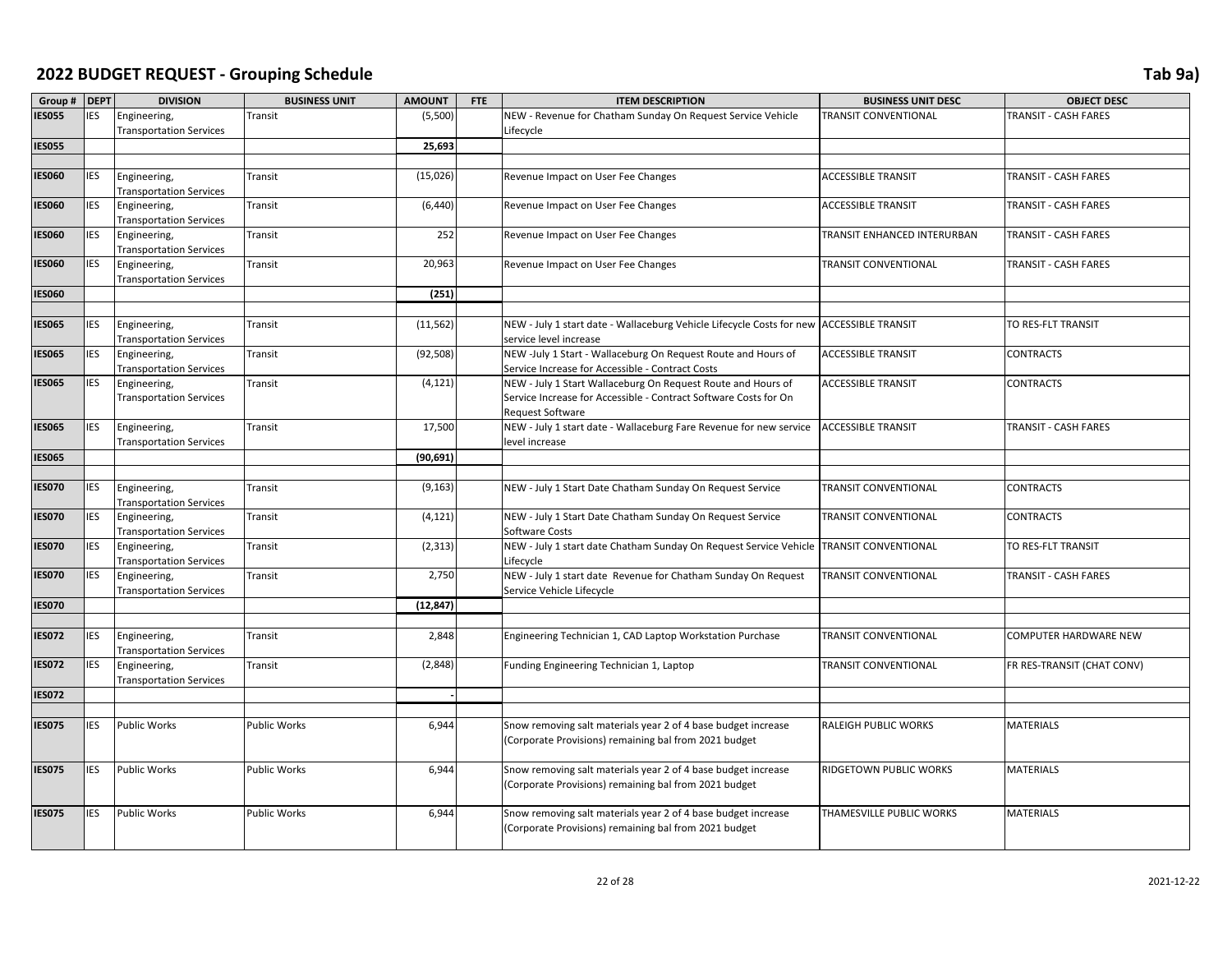| Group #       | <b>DEPT</b> | <b>DIVISION</b>                           | <b>BUSINESS UNIT</b>       | <b>AMOUNT</b> | FTE                | <b>ITEM DESCRIPTION</b>                                            | <b>BUSINESS UNIT DESC</b>     | <b>OBJECT DESC</b>               |
|---------------|-------------|-------------------------------------------|----------------------------|---------------|--------------------|--------------------------------------------------------------------|-------------------------------|----------------------------------|
| IES075        | <b>IES</b>  | <b>Public Works</b>                       | <b>Public Works</b>        | 6,944         |                    | Snow removing salt materials year 2 of 4 base budget increase      | TILBURY EAST PUBLIC WORKS     | <b>MATERIALS</b>                 |
|               |             |                                           |                            |               |                    | (Corporate Provisions) remaining bal from 2021 budget              |                               |                                  |
|               |             |                                           |                            |               |                    |                                                                    |                               |                                  |
| <b>IES075</b> | IES         | <b>Public Works</b>                       | <b>Public Works</b>        | 6,944         |                    | Snow removing salt materials year 2 of 4 base budget increase      | WALLACEBURG PUBLIC WORKS      | <b>MATERIALS</b>                 |
|               |             |                                           |                            |               |                    | (Corporate Provisions) remaining bal from 2021 budget              |                               |                                  |
|               |             |                                           |                            |               |                    |                                                                    |                               |                                  |
| <b>IES075</b> | <b>IES</b>  | <b>Public Works</b>                       | <b>Public Works</b>        | 6,945         |                    | Snow removing salt materials year 2 of 4 base budget increase      | <b>DOVER PUBLIC WORKS</b>     | <b>MATERIALS</b>                 |
|               |             |                                           |                            |               |                    | (Corporate Provisions) remaining bal from 2021 budget              |                               |                                  |
|               |             |                                           |                            |               |                    |                                                                    |                               |                                  |
| <b>IES075</b> | <b>IES</b>  | <b>Public Works</b>                       | <b>Public Works</b>        | 6,945         |                    | Snow removing salt materials year 2 of 4 base budget increase      | CHATHAM TOWNSHIP PUBLIC WORKS | <b>MATERIALS</b>                 |
|               |             |                                           |                            |               |                    | (Corporate Provisions) remaining bal from 2021 budget              |                               |                                  |
|               |             |                                           |                            |               |                    |                                                                    |                               |                                  |
| <b>IES075</b> | IES         | <b>Public Works</b>                       | <b>Public Works</b>        | 6,945         |                    | Snow removing salt materials year 2 of 4 base budget increase      | CHATHAM PUBLIC WORKS          | <b>MATERIALS</b>                 |
|               |             |                                           |                            |               |                    | (Corporate Provisions) remaining bal from 2021 budget              |                               |                                  |
|               |             |                                           |                            |               |                    |                                                                    |                               |                                  |
| <b>IES075</b> | <b>IES</b>  | <b>Public Works</b>                       | <b>Public Works</b>        | 6,945         |                    | Snow removing salt materials year 2 of 4 base budget increase      | KENT CENTRE PUBLIC WORKS      | <b>MATERIALS</b>                 |
|               |             |                                           |                            |               |                    | (Corporate Provisions) remaining bal from 2021 budget              |                               |                                  |
|               |             |                                           |                            |               |                    |                                                                    |                               |                                  |
| <b>IES075</b> |             |                                           |                            | 62,500        |                    |                                                                    |                               |                                  |
|               |             |                                           |                            |               |                    |                                                                    |                               |                                  |
| IES077        | <b>IES</b>  | Public Works                              | <b>Public Works</b>        | 125,000       |                    | New Chipper                                                        | RALEIGH PUBLIC WORKS          | EQUIPMENT NEW >5,000 PER UNIT    |
| <b>IES077</b> | <b>IES</b>  | Public Works                              | <b>Public Works</b>        | (125,000)     |                    | Funding New Chipper Supp                                           | RALEIGH PUBLIC WORKS          | FR RES-RECYCLING                 |
| <b>IES077</b> |             |                                           |                            |               |                    |                                                                    |                               |                                  |
|               |             |                                           |                            |               |                    |                                                                    |                               |                                  |
| <b>IES085</b> | <b>IES</b>  | Rec Facilities & Parks and                | <b>Cemetery Operations</b> | (6,060)       |                    | (0.2200) Reduction of student position. FTE - .22 PT student grid. | CEMETERY - MAPLE LEAF         | WAGES - PT NON UNION             |
|               |             | Open Spaces                               |                            |               |                    |                                                                    |                               |                                  |
| <b>IES085</b> | <b>IES</b>  | Rec Facilities & Parks and                | <b>Cemetery Operations</b> | (758)         |                    | LB on Reduction of student position. FTE - .22 PT student grid.    | CEMETERY - MAPLE LEAF         | <b>LABOUR BURDEN DIRECT</b>      |
|               |             | Open Spaces                               |                            |               |                    |                                                                    |                               |                                  |
| <b>IES085</b> | IES         | Rec Facilities & Parks and                | <b>Cemetery Operations</b> | 5,900         |                    | Vehicle for existing student position.                             | CEMETERY - MAPLE LEAF         | INTERNAL FLEET CHARGE            |
|               |             | Open Spaces                               |                            |               |                    |                                                                    |                               |                                  |
| <b>IES085</b> |             |                                           |                            |               | $(918)$ $(0.2200)$ |                                                                    |                               |                                  |
|               |             |                                           |                            |               |                    |                                                                    |                               |                                  |
| <b>IES090</b> | <b>IES</b>  | Rec Facilities & Parks and                | <b>Cemetery Operations</b> | 233           |                    | Annual Columbaria Projections.                                     | <b>CEMETERY - DRESDEN</b>     | <b>SUPPLIES - PLAQUES</b>        |
|               |             | Open Spaces                               |                            |               |                    |                                                                    |                               |                                  |
| <b>IES090</b> | <b>IES</b>  | Rec Facilities & Parks and                | <b>Cemetery Operations</b> | 932           |                    | Annual Columbaria Projections.                                     | <b>CEMETERY - EVERGREEN</b>   | <b>SUPPLIES - PLAQUES</b>        |
| <b>IES090</b> | <b>IES</b>  | Open Spaces<br>Rec Facilities & Parks and |                            | 3,728         |                    |                                                                    | CEMETERY - MAPLE LEAF         | <b>SUPPLIES - PLAQUES</b>        |
|               |             | Open Spaces                               | <b>Cemetery Operations</b> |               |                    | Annual Columbaria Projections.                                     |                               |                                  |
| <b>IES090</b> | IES         | Rec Facilities & Parks and                | <b>Cemetery Operations</b> | 233           |                    | Annual Columbaria Projections.                                     | <b>CEMETERY - RIVERVIEW</b>   | <b>SUPPLIES - PLAQUES</b>        |
|               |             | Open Spaces                               |                            |               |                    |                                                                    |                               |                                  |
| <b>IES090</b> | <b>IES</b>  | Rec Facilities & Parks and                | <b>Cemetery Operations</b> | 1,642         |                    | Annual Columbaria Projections.                                     | CEMETERY - DRESDEN            | TO RES-COLUMBARIA                |
|               |             | Open Spaces                               |                            |               |                    |                                                                    |                               |                                  |
| <b>IES090</b> | <b>IES</b>  | Rec Facilities & Parks and                | <b>Cemetery Operations</b> | 6,823         |                    | Annual Columbaria Projections.                                     | CEMETERY - EVERGREEN          | TO RES-COLUMBARIA                |
|               |             | Open Spaces                               |                            |               |                    |                                                                    |                               |                                  |
| <b>IES090</b> | IES         | Rec Facilities & Parks and                | <b>Cemetery Operations</b> | 28,827        |                    | Annual Columbaria Projections.                                     | CEMETERY - MAPLE LEAF         | TO RES-COLUMBARIA                |
|               |             | Open Spaces                               |                            |               |                    |                                                                    |                               |                                  |
| <b>IES090</b> | <b>IES</b>  | Rec Facilities & Parks and                | <b>Cemetery Operations</b> | 2,124         |                    | Annual Columbaria Projections.                                     | <b>CEMETERY - RIVERVIEW</b>   | TO RES-COLUMBARIA                |
|               |             | Open Spaces                               |                            |               |                    |                                                                    |                               |                                  |
| <b>IES090</b> | <b>IES</b>  | Rec Facilities & Parks and                | <b>Cemetery Operations</b> | (629)         |                    | Annual Columbaria Projections.                                     | <b>CEMETERY - DRESDEN</b>     | <b>COLUMBARIA - PLAQUE SALES</b> |
|               |             | Open Spaces                               |                            |               |                    |                                                                    |                               |                                  |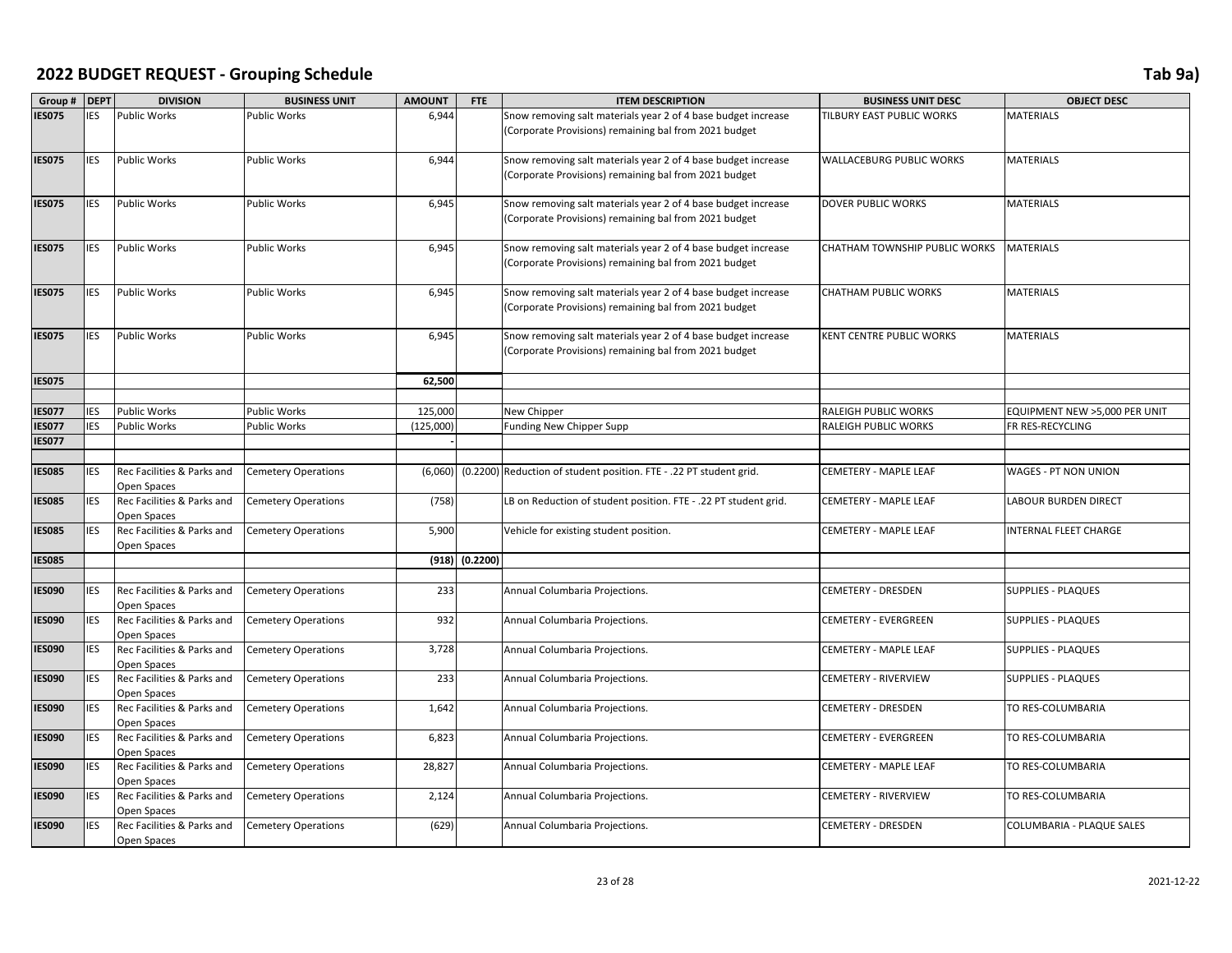| Group #       | <b>DEPT</b> | <b>DIVISION</b>                           | <b>BUSINESS UNIT</b>           | <b>AMOUNT</b> | FTE | <b>ITEM DESCRIPTION</b>        | <b>BUSINESS UNIT DESC</b>   | <b>OBJECT DESC</b>                  |
|---------------|-------------|-------------------------------------------|--------------------------------|---------------|-----|--------------------------------|-----------------------------|-------------------------------------|
| <b>IES090</b> | <b>IES</b>  | Rec Facilities & Parks and                | <b>Cemetery Operations</b>     | (2, 516)      |     | Annual Columbaria Projections. | CEMETERY - EVERGREEN        | COLUMBARIA - PLAQUE SALES           |
|               |             | Open Spaces                               |                                |               |     |                                |                             |                                     |
| <b>IES090</b> | <b>IES</b>  | Rec Facilities & Parks and                | <b>Cemetery Operations</b>     | (10,066)      |     | Annual Columbaria Projections. | CEMETERY - MAPLE LEAF       | COLUMBARIA - PLAQUE SALES           |
|               |             | Open Spaces                               |                                |               |     |                                |                             |                                     |
| <b>IES090</b> | IES         | Rec Facilities & Parks and                | <b>Cemetery Operations</b>     | (629)         |     | Annual Columbaria Projections. | CEMETERY - RIVERVIEW        | COLUMBARIA - PLAQUE SALES           |
|               |             | Open Spaces                               |                                |               |     |                                |                             |                                     |
| <b>IES090</b> | IES         | Rec Facilities & Parks and                | <b>Cemetery Operations</b>     | (1, 246)      |     | Annual Columbaria Projections. | CEMETERY - DRESDEN          | <b>NICHES</b>                       |
|               |             | Open Spaces                               |                                |               |     |                                |                             |                                     |
| <b>IES090</b> | <b>IES</b>  | Rec Facilities & Parks and                | <b>Cemetery Operations</b>     | (4,983)       |     | Annual Columbaria Projections. | CEMETERY - EVERGREEN        | <b>NICHES</b>                       |
|               |             | Open Spaces                               |                                |               |     |                                |                             |                                     |
| <b>IES090</b> | <b>IES</b>  | Rec Facilities & Parks and                | <b>Cemetery Operations</b>     | (19, 932)     |     | Annual Columbaria Projections. | CEMETERY - MAPLE LEAF       | <b>NICHES</b>                       |
|               |             | Open Spaces                               |                                |               |     |                                |                             |                                     |
| <b>IES090</b> | IES         | Rec Facilities & Parks and                | <b>Cemetery Operations</b>     | (1, 246)      |     | Annual Columbaria Projections. | CEMETERY - RIVERVIEW        | <b>NICHES</b>                       |
|               |             | Open Spaces                               |                                |               |     |                                |                             |                                     |
| <b>IES090</b> | IES         | Rec Facilities & Parks and                | <b>Cemetery Operations</b>     | (256)         |     | Annual Columbaria Projections. | <b>CEMETERY - EVERGREEN</b> | OPENING & CLOSING GRAVES            |
| <b>IES090</b> | IES         | Open Spaces<br>Rec Facilities & Parks and | <b>Cemetery Operations</b>     | (2, 557)      |     | Annual Columbaria Projections. | CEMETERY - MAPLE LEAF       | <b>OPENING &amp; CLOSING GRAVES</b> |
|               |             | Open Spaces                               |                                |               |     |                                |                             |                                     |
| <b>IES090</b> | IES         | Rec Facilities & Parks and                | <b>Cemetery Operations</b>     | (482)         |     | Annual Columbaria Projections. | CEMETERY - RIVERVIEW        | OPENING & CLOSING GRAVES            |
|               |             | Open Spaces                               |                                |               |     |                                |                             |                                     |
| <b>IES090</b> |             |                                           |                                |               |     |                                |                             |                                     |
|               |             |                                           |                                |               |     |                                |                             |                                     |
| <b>IES095</b> | IES         | Rec Facilities & Parks and                | <b>Cemetery Operations</b>     | 738           |     | Supervisor on call premium.    | CEMETERY - GEN & ADMIN      | PREMIUMS-NONUNION FT                |
|               |             | Open Spaces                               |                                |               |     |                                |                             |                                     |
| <b>IES095</b> | IES         | Rec Facilities & Parks and                | <b>Cemetery Operations</b>     | 218           |     | Supervisor on call premium.    | CEMETERY - GEN & ADMIN      | LABOUR BURDEN DIRECT                |
|               |             | Open Spaces                               |                                |               |     |                                |                             |                                     |
| <b>IES095</b> | <b>IES</b>  | Rec Facilities & Parks and                | Chatham Parks and Horticulture | 738           |     | Supervisor on call premium.    | PARKS - ADMIN               | PREMIUMS-NONUNION FT                |
|               |             | Open Spaces                               |                                |               |     |                                |                             |                                     |
| <b>IES095</b> | IES         | Rec Facilities & Parks and                | Chatham Parks and Horticulture | 218           |     | Supervisor on call premium.    | PARKS - ADMIN               | <b>LABOUR BURDEN DIRECT</b>         |
|               |             | Open Spaces                               |                                |               |     |                                |                             |                                     |
| <b>IES095</b> | IES         | Rec Facilities & Parks and                | <b>Recreation Facilities</b>   | 738           |     | Supervisor on call premium.    | REC FAC ADMIN - BLENHEIM    | PREMIUMS-NONUNION FT                |
|               |             | Open Spaces                               |                                |               |     |                                |                             |                                     |
| <b>IES095</b> | IES         | Rec Facilities & Parks and                | <b>Recreation Facilities</b>   | 218           |     | Supervisor on call premium.    | REC FAC ADMIN - BLENHEIM    | <b>LABOUR BURDEN DIRECT</b>         |
|               |             | Open Spaces                               |                                |               |     |                                |                             |                                     |
| <b>IES095</b> | <b>IES</b>  | Rec Facilities & Parks and                | <b>Recreation Facilities</b>   | 738           |     | Supervisor on call premium.    | REC FAC ADMIN - CHATHAM     | PREMIUMS-NONUNION FT                |
|               | IES         | Open Spaces                               |                                |               |     |                                |                             |                                     |
| <b>IES095</b> |             | Rec Facilities & Parks and<br>Open Spaces | <b>Recreation Facilities</b>   | 218           |     | Supervisor on call premium.    | REC FAC ADMIN - CHATHAM     | LABOUR BURDEN DIRECT                |
| <b>IES095</b> | IES         | Rec Facilities & Parks and                | <b>Recreation Facilities</b>   | 738           |     | Supervisor on call premium.    | REC FAC ADMIN - DRES/BOTH   | PREMIUMS-NONUNION FT                |
|               |             | Open Spaces                               |                                |               |     |                                |                             |                                     |
| <b>IES095</b> | IES         | Rec Facilities & Parks and                | <b>Recreation Facilities</b>   | 218           |     | Supervisor on call premium.    | REC FAC ADMIN - DRES/BOTH   | LABOUR BURDEN DIRECT                |
|               |             | Open Spaces                               |                                |               |     |                                |                             |                                     |
| <b>IES095</b> | IES         | Rec Facilities & Parks and                | <b>Recreation Facilities</b>   | 738           |     | Supervisor on call premium.    | REC FAC ADMIN - RIDGE/THAM  | PREMIUMS-NONUNION FT                |
|               |             | Open Spaces                               |                                |               |     |                                |                             |                                     |
| <b>IES095</b> | IES         | Rec Facilities & Parks and                | <b>Recreation Facilities</b>   | 218           |     | Supervisor on call premium.    | REC FAC ADMIN - RIDGE/THAM  | LABOUR BURDEN DIRECT                |
|               |             | Open Spaces                               |                                |               |     |                                |                             |                                     |
| <b>IES095</b> | IES         | Rec Facilities & Parks and                | <b>Recreation Facilities</b>   | 738           |     | Supervisor on call premium.    | REC FAC ADMIN - WALLACEBURG | PREMIUMS-NONUNION FT                |
|               |             | Open Spaces                               |                                |               |     |                                |                             |                                     |
| <b>IES095</b> | <b>IES</b>  | Rec Facilities & Parks and                | <b>Recreation Facilities</b>   | 218           |     | Supervisor on call premium.    | REC FAC ADMIN - WALLACEBURG | <b>LABOUR BURDEN DIRECT</b>         |
|               |             | Open Spaces                               |                                |               |     |                                |                             |                                     |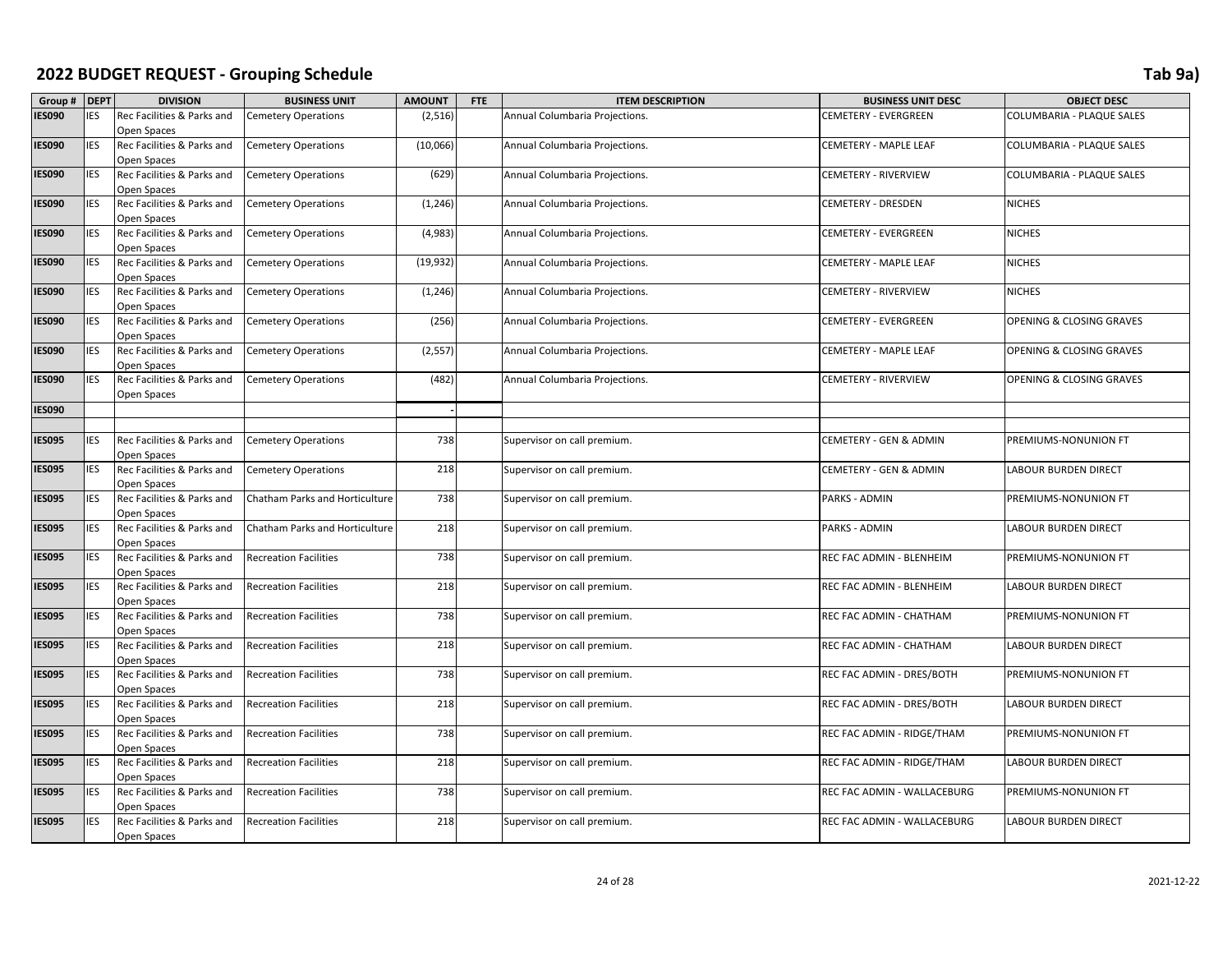| Group #       | <b>DEPT</b> | <b>DIVISION</b>                           | <b>BUSINESS UNIT</b>         | <b>AMOUNT</b> | FTE | <b>ITEM DESCRIPTION</b>                                                                      | <b>BUSINESS UNIT DESC</b>                 | <b>OBJECT DESC</b>            |
|---------------|-------------|-------------------------------------------|------------------------------|---------------|-----|----------------------------------------------------------------------------------------------|-------------------------------------------|-------------------------------|
| <b>IES095</b> | <b>IES</b>  | Rec Facilities & Parks and                | <b>Recreation Facilities</b> | 738           |     | Supervisor on call premium.                                                                  | REC FAC ADMIN - WHEAT/TILB                | PREMIUMS-NONUNION FT          |
|               |             | Open Spaces                               |                              |               |     |                                                                                              |                                           |                               |
| <b>IES095</b> | <b>IES</b>  | Rec Facilities & Parks and                | <b>Recreation Facilities</b> | 218           |     | Supervisor on call premium.                                                                  | REC FAC ADMIN - WHEAT/TILB                | <b>LABOUR BURDEN DIRECT</b>   |
|               |             | Open Spaces                               |                              |               |     |                                                                                              |                                           |                               |
| <b>IES095</b> | <b>NON</b>  | <b>Financial Expenses</b>                 | Reserves & Contingencies     | (7,646)       |     | Fund Supervisor on call premium                                                              | PARKS - ADMIN                             | ALLOCATION-BUDGET IMPLEMENT   |
| <b>IES095</b> |             |                                           |                              | (0)           |     |                                                                                              |                                           |                               |
|               |             |                                           |                              |               |     |                                                                                              |                                           |                               |
| <b>IES100</b> | <b>IES</b>  | Rec Facilities & Parks and                | Active Transportation and    | 6,316         |     | 0.2300 Student wages for trail maintenance due to increased trail use. FTE                   | <b>COM STRAT INIT - TRAILS</b>            | <b>WAGES - PT NON UNION</b>   |
|               |             | Open Spaces                               | <b>Special Events</b>        |               |     | .23. Grade 1. Supp 2 years.                                                                  |                                           |                               |
| <b>IES100</b> | <b>IES</b>  | Rec Facilities & Parks and                | Active Transportation and    | 27,451        |     | 0.5000 Wages CUPE trails maintenance staff due to increased trail use. FTE                   | <b>COM STRAT INIT - TRAILS</b>            | WAGES-PTU CUPE OTHER          |
|               |             | Open Spaces                               | <b>Special Events</b>        |               |     | .5. CUPE 12.1. Supp 2 years.                                                                 |                                           |                               |
| <b>IES100</b> | <b>IES</b>  | Rec Facilities & Parks and                | Active Transportation and    | 4,221         |     | LB on student and CUPE wages                                                                 | COM STRAT INIT - TRAILS                   | <b>LABOUR BURDEN DIRECT</b>   |
|               |             | Open Spaces                               | <b>Special Events</b>        |               |     |                                                                                              |                                           |                               |
| <b>IES100</b> | <b>IES</b>  | Rec Facilities & Parks and                | Active Transportation and    | 8,000         |     | Additional maintenance at trails due to increased trail use. Supp 2                          | <b>COM STRAT INIT - TRAILS</b>            | <b>GROUNDS MAINTENANCE</b>    |
|               |             | Open Spaces                               | <b>Special Events</b>        |               |     | years.                                                                                       |                                           |                               |
| <b>IES100</b> | <b>IES</b>  | Rec Facilities & Parks and                | Active Transportation and    | 11,800        |     | Two summer trucks for student and trails maintenance staff due to                            | COM STRAT INIT - TRAILS                   | INTERNAL FLEET CHARGE         |
|               |             | Open Spaces                               | <b>Special Events</b>        |               |     | increased trail use. Supp 2 years.                                                           |                                           |                               |
| <b>IES100</b> | <b>IES</b>  | Rec Facilities & Parks and                | Active Transportation and    | 2,000         |     | Garbage removal at trails due to increased trail use. Supp 2 years.                          | COM STRAT INIT - TRAILS                   | <b>GARBAGE DISPOSAL</b>       |
|               |             | Open Spaces                               | <b>Special Events</b>        |               |     |                                                                                              |                                           |                               |
| <b>IES100</b> | <b>IES</b>  | Rec Facilities & Parks and                | Active Transportation and    | 8,646         |     | Portable washrooms at trails due to increased trail use. Supp 2                              | COM STRAT INIT - TRAILS                   | PORTABLE WASHROOMS            |
|               |             | Open Spaces                               | <b>Special Events</b>        |               |     | years.                                                                                       |                                           |                               |
| <b>IES100</b> | <b>IES</b>  | Rec Facilities & Parks and                | Active Transportation and    | (68, 434)     |     | Fund increased maintenance due to increased usage at trails and                              | <b>COM STRAT INIT - TRAILS</b>            | FR RES-STRATEGIC DEVELOPMENT  |
|               |             | Open Spaces                               | <b>Special Events</b>        |               |     | parks                                                                                        |                                           |                               |
| <b>IES100</b> | <b>IES</b>  | Rec Facilities & Parks and                | Active Transportation and    | 1,325         |     | Increased mileage expense AT Coordinator due to increased trail                              | <b>ACTIVE TRANS. &amp; SPECIAL EVENTS</b> | CAR ALLOWANCE & LOCAL MILEAGE |
|               |             | Open Spaces                               | <b>Special Events</b>        |               |     | use. Supp 2 years.                                                                           |                                           |                               |
| <b>IES100</b> | <b>IES</b>  | Rec Facilities & Parks and                | Active Transportation and    | (1, 325)      |     | Fund increased maintenance due to increased usage at trails and                              | <b>ACTIVE TRANS. &amp; SPECIAL EVENTS</b> | FR RES-STRATEGIC DEVELOPMENT  |
|               |             | Open Spaces                               | <b>Special Events</b>        |               |     | parks                                                                                        |                                           |                               |
| <b>IES100</b> | <b>IES</b>  | Rec Facilities & Parks and                | <b>Cemetery Operations</b>   | 1,320         |     | Portable washroom year round due to increased traffic in                                     | CEMETERY - BOTHWELL                       | PORTABLE WASHROOMS            |
| <b>IES100</b> | <b>IES</b>  | Open Spaces<br>Rec Facilities & Parks and | <b>Cemetery Operations</b>   | (1, 320)      |     | cemeteries. Supp 2 years.<br>Fund increased maintenance due to increased usage at trails and | <b>CEMETERY - BOTHWELL</b>                | FR RES-STRATEGIC DEVELOPMENT  |
|               |             | Open Spaces                               |                              |               |     | parks                                                                                        |                                           |                               |
| <b>IES100</b> | <b>IES</b>  | Rec Facilities & Parks and                | <b>Cemetery Operations</b>   | 1,320         |     | Portable washroom year round due to increased traffic in                                     | CEMETERY - DRESDEN                        | PORTABLE WASHROOMS            |
|               |             | Open Spaces                               |                              |               |     | cemeteries. Supp 2 years.                                                                    |                                           |                               |
| <b>IES100</b> | <b>IES</b>  | Rec Facilities & Parks and                | <b>Cemetery Operations</b>   | (1, 320)      |     | Fund increased maintenance due to increased usage at trails and                              | <b>CEMETERY - DRESDEN</b>                 | FR RES-STRATEGIC DEVELOPMENT  |
|               |             | Open Spaces                               |                              |               |     | parks                                                                                        |                                           |                               |
| <b>IES100</b> | <b>IES</b>  | Rec Facilities & Parks and                | <b>Cemetery Operations</b>   | 1,320         |     | Portable washroom year round due to increased traffic in                                     | CEMETERY - EVERGREEN                      | PORTABLE WASHROOMS            |
|               |             | Open Spaces                               |                              |               |     | cemeteries. Supp 2 years.                                                                    |                                           |                               |
| <b>IES100</b> | <b>IES</b>  | Rec Facilities & Parks and                | <b>Cemetery Operations</b>   | (1, 320)      |     | Fund increased maintenance due to increased usage at trails and                              | <b>CEMETERY - EVERGREEN</b>               | FR RES-STRATEGIC DEVELOPMENT  |
|               |             | Open Spaces                               |                              |               |     | parks                                                                                        |                                           |                               |
| <b>IES100</b> | <b>IES</b>  | Rec Facilities & Parks and                | <b>Cemetery Operations</b>   | 27,451        |     | 0.5000 Additional CUPE seasonal maintenance staff due to increased traffic                   | CEMETERY - MAPLE LEAF                     | WAGES-PTU CUPE OTHER          |
|               |             | Open Spaces                               |                              |               |     | in cemeteries. Supp 2 years.                                                                 |                                           |                               |
| <b>IES100</b> | <b>IES</b>  | Rec Facilities & Parks and                | <b>Cemetery Operations</b>   | 3,431         |     | LB on Additional CUPE seasonal maintenance staff due to increased                            | <b>CEMETERY - MAPLE LEAF</b>              | <b>LABOUR BURDEN DIRECT</b>   |
|               |             | Open Spaces                               |                              |               |     | traffic in cemeteries                                                                        |                                           |                               |
| <b>IES100</b> | <b>IES</b>  | Rec Facilities & Parks and                | <b>Cemetery Operations</b>   | 5,900         |     | Summer truck for additional seasonal maintenance staff due to                                | CEMETERY - MAPLE LEAF                     | <b>INTERNAL FLEET CHARGE</b>  |
|               |             | Open Spaces                               |                              |               |     | increased traffic in cemeteries. Supp 2 years.                                               |                                           |                               |
| <b>IES100</b> | <b>IES</b>  | Rec Facilities & Parks and                | <b>Cemetery Operations</b>   | 1,320         |     | Portable washroom year round due to increased traffic in                                     | CEMETERY - MAPLE LEAF                     | PORTABLE WASHROOMS            |
|               |             | Open Spaces                               |                              |               |     | cemeteries. Supp 2 years.                                                                    |                                           |                               |
| <b>IES100</b> | <b>IES</b>  | Rec Facilities & Parks and                | <b>Cemetery Operations</b>   | (38, 102)     |     | Fund increased maintenance due to increased usage at trails and                              | CEMETERY - MAPLE LEAF                     | FR RES-STRATEGIC DEVELOPMENT  |
|               |             | Open Spaces                               |                              |               |     | parks                                                                                        |                                           |                               |
| <b>IES100</b> | <b>IES</b>  | Rec Facilities & Parks and                | <b>Cemetery Operations</b>   | 1,320         |     | Portable washroom year round due to increased traffic in                                     | CEMETERY - RIVERVIEW                      | PORTABLE WASHROOMS            |
|               |             | Open Spaces                               |                              |               |     | cemeteries. Supp 2 years.                                                                    |                                           |                               |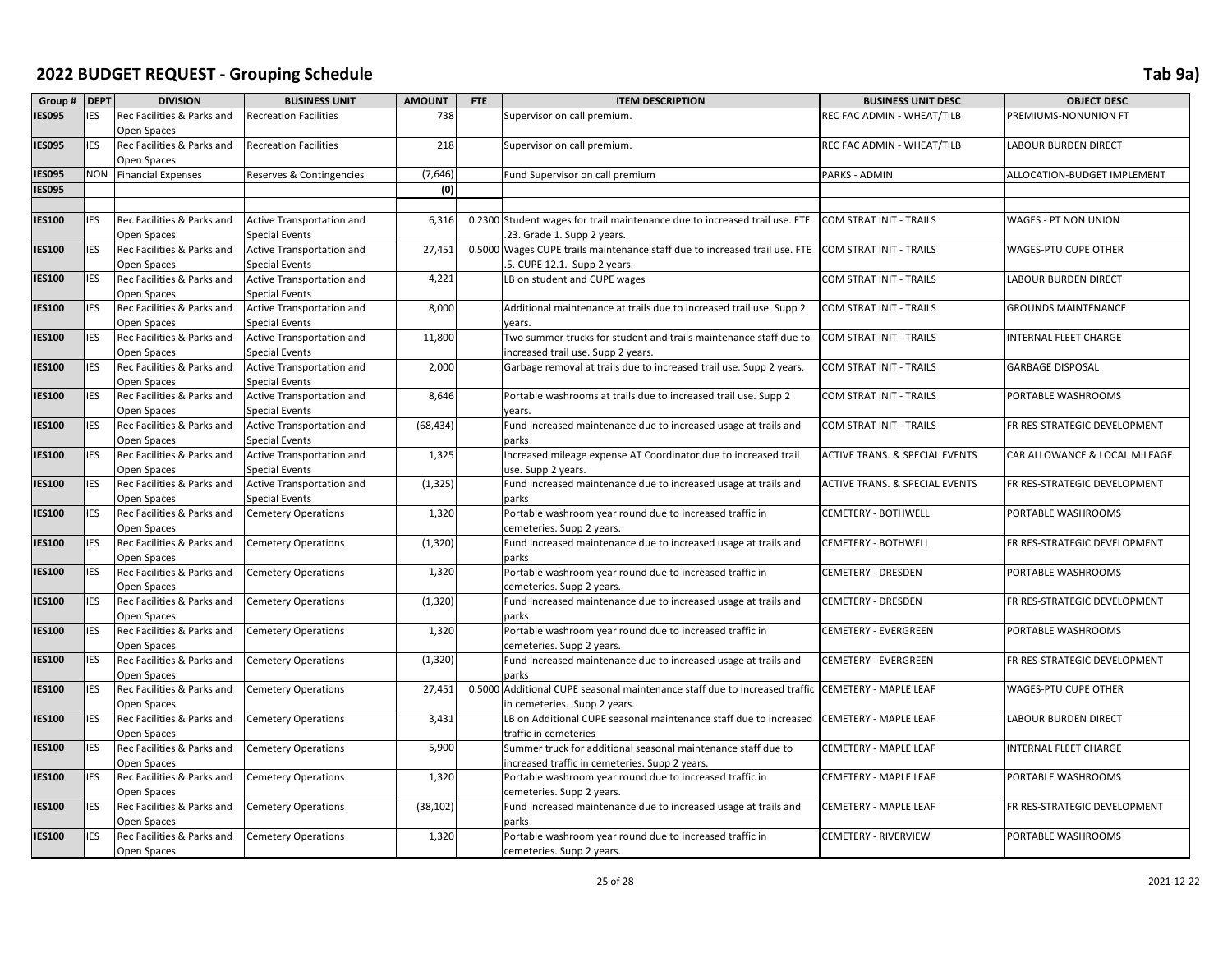| Group # DEPT  |              | <b>DIVISION</b>                           | <b>BUSINESS UNIT</b>                  | <b>AMOUNT</b> | <b>FTE</b> | <b>ITEM DESCRIPTION</b>                                                        | <b>BUSINESS UNIT DESC</b>   | <b>OBJECT DESC</b>           |
|---------------|--------------|-------------------------------------------|---------------------------------------|---------------|------------|--------------------------------------------------------------------------------|-----------------------------|------------------------------|
| <b>IES100</b> | <b>IES</b>   | Rec Facilities & Parks and                | <b>Cemetery Operations</b>            | (1, 320)      |            | Fund increased maintenance due to increased usage at trails and                | <b>CEMETERY - RIVERVIEW</b> | FR RES-STRATEGIC DEVELOPMENT |
|               |              | Open Spaces                               |                                       |               |            | parks                                                                          |                             |                              |
| <b>IES100</b> | <b>IES</b>   | Rec Facilities & Parks and                | <b>Cemetery Operations</b>            | 1,320         |            | Portable washroom year round due to increased traffic in                       | CEMETERY - SHERMAN          | PORTABLE WASHROOMS           |
|               |              | Open Spaces                               |                                       |               |            | cemeteries. Supp 2 years.                                                      |                             |                              |
| <b>IES100</b> | <b>IES</b>   | Rec Facilities & Parks and                | <b>Cemetery Operations</b>            | (1, 320)      |            | Fund increased maintenance due to increased usage at trails and                | <b>CEMETERY - SHERMAN</b>   | FR RES-STRATEGIC DEVELOPMENT |
|               |              | Open Spaces                               |                                       |               |            | parks                                                                          |                             |                              |
| <b>IES100</b> | <b>I</b> IES | Rec Facilities & Parks and<br>Open Spaces | Chatham Parks and Horticulture        | 5,900         |            | Summer truck to meet current staff travel needs. Supp 2 years.                 | PARKS - CHATHAM             | INTERNAL FLEET CHARGE        |
| <b>IES100</b> | <b>IES</b>   | Rec Facilities & Parks and                | <b>Chatham Parks and Horticulture</b> | 7,458         |            | Additional portable washrooms. Supp 2 years.                                   | PARKS - CHATHAM             | PORTABLE WASHROOMS           |
|               |              | Open Spaces                               |                                       |               |            |                                                                                |                             |                              |
| <b>IES100</b> | <b>IES</b>   | Rec Facilities & Parks and                | Chatham Parks and Horticulture        | (13, 358)     |            | Fund increased maintenance due to increased usage at trails and                | PARKS - CHATHAM             | FR RES-STRATEGIC DEVELOPMENT |
|               |              | Open Spaces                               |                                       |               |            | parks                                                                          |                             |                              |
| <b>IES100</b> | <b>IES</b>   | Rec Facilities & Parks and                | Chatham Parks and Horticulture        | 50,000        |            | Collection and disposal fees for garbage contract due to increased             | PARKS - CHATHAM             | <b>GARBAGE COLLECTION</b>    |
|               |              | Open Spaces                               |                                       |               |            | parks use. Supp 2 years.                                                       |                             |                              |
| <b>IES100</b> | <b>IES</b>   | Rec Facilities & Parks and                | Chatham Parks and Horticulture        | (50,000)      |            | Fund increased maintenance due to increased usage at trails and                | PARKS - CHATHAM             | FR RES-STRATEGIC DEVELOPMENT |
|               |              | Open Spaces                               |                                       |               |            | parks                                                                          |                             |                              |
| <b>IES100</b> | <b>IES</b>   | Rec Facilities & Parks and                | Chatham Parks and Horticulture        | 5,000         |            | Cleaning service for public washrooms. Supp 2 years.                           | <b>CH PARKS - KINGSTON</b>  | <b>CONTRACTS</b>             |
|               |              | Open Spaces                               |                                       |               |            |                                                                                |                             |                              |
| <b>IES100</b> | <b>IES</b>   | Rec Facilities & Parks and                | Chatham Parks and Horticulture        | (5,000)       |            | Fund increased maintenance due to increased usage at trails and                | <b>CH PARKS - KINGSTON</b>  | FR RES-STRATEGIC DEVELOPMENT |
|               |              | Open Spaces                               |                                       |               |            | parks                                                                          |                             |                              |
| <b>IES100</b> | <b>IES</b>   | Rec Facilities & Parks and                | <b>Chatham Parks and Horticulture</b> | 5,000         |            | Cleaning service for public washrooms. Supp 2 years.                           | PK - MITCHELL BAY           | <b>CONTRACTS</b>             |
|               |              | Open Spaces                               |                                       |               |            |                                                                                |                             |                              |
| <b>IES100</b> | <b>IES</b>   | Rec Facilities & Parks and                | Chatham Parks and Horticulture        | (5,000)       |            | Fund increased maintenance due to increased usage at trails and                | PK - MITCHELL BAY           | FR RES-STRATEGIC DEVELOPMENT |
| <b>IES100</b> | <b>IES</b>   | Open Spaces<br>Rec Facilities & Parks and | <b>Recreation Facilities</b>          | 5,741         |            | parks<br>0.1300 PT wages for parks maintenance due to increased parks use. FTE | <b>PARKS - ERIEAU</b>       | WAGES - PT NON UNION         |
|               |              | Open Spaces                               |                                       |               |            | .13. PT grade 4. Supp 2 years.                                                 |                             |                              |
| <b>IES100</b> | <b>IES</b>   | Rec Facilities & Parks and                | <b>Recreation Facilities</b>          | 27,451        |            | 0.5000 Additional Seasonal Facility Operator due to increased parks use.       | <b>PARKS - ERIEAU</b>       | WAGES-PTU CUPE OTHER         |
|               |              | Open Spaces                               |                                       |               |            | FTE .5. CUPE 12.1. Supp 2 years.                                               |                             |                              |
| <b>IES100</b> | <b>IES</b>   | Rec Facilities & Parks and                | <b>Recreation Facilities</b>          | 4,149         |            | LB on parks maintenance and facility operator wages                            | PARKS - ERIEAU              | <b>LABOUR BURDEN DIRECT</b>  |
|               |              | Open Spaces                               |                                       |               |            |                                                                                |                             |                              |
| <b>IES100</b> | <b>IES</b>   | Rec Facilities & Parks and                | <b>Recreation Facilities</b>          | 5,900         |            | Summer truck for additional Facility Operator due to increased                 | <b>PARKS - ERIEAU</b>       | INTERNAL FLEET CHARGE        |
|               |              | Open Spaces                               |                                       |               |            | parks use. Supp 2 years.                                                       |                             |                              |
| <b>IES100</b> | <b>IES</b>   | Rec Facilities & Parks and                | <b>Recreation Facilities</b>          | (43, 241)     |            | Fund increased maintenance due to increased usage at trails and                | <b>PARKS - ERIEAU</b>       | FR RES-STRATEGIC DEVELOPMENT |
|               |              | Open Spaces                               |                                       |               |            | parks                                                                          |                             |                              |
| <b>IES100</b> | <b>IES</b>   | Rec Facilities & Parks and                | <b>Recreation Facilities</b>          | 750           |            | Garbage disposal due to increased park use. Supp 2 years.                      | PARKS - WALLACEBURG         | <b>GARBAGE COLLECTION</b>    |
|               |              | Open Spaces                               |                                       |               |            |                                                                                |                             |                              |
| <b>IES100</b> | <b>IES</b>   | Rec Facilities & Parks and<br>Open Spaces | <b>Recreation Facilities</b>          | (750)         |            | Fund increased maintenance due to increased usage at trails and<br>parks       | PARKS - WALLACEBURG         | FR RES-STRATEGIC DEVELOPMENT |
| <b>IES100</b> | <b>I</b> IES | Rec Facilities & Parks and                | <b>Recreation Facilities</b>          | 8,037         | 0.1800     | Additional PT wages for parks maintenance due to increased parks               | <b>PARKS - TILBURY</b>      | <b>WAGES - PT NON UNION</b>  |
|               |              | Open Spaces                               |                                       |               |            | use. FTE .18. PT grade 4. Supp 2 years.                                        |                             |                              |
| <b>IES100</b> | <b>IES</b>   | Rec Facilities & Parks and                | <b>Recreation Facilities</b>          | 990           |            | Parks maintenance CUPE staff OT due to increased parks use. CUPE               | <b>PARKS - TILBURY</b>      | OT REG-OTHER CUPE FT         |
|               |              | Open Spaces                               |                                       |               |            | FTE .02.                                                                       |                             |                              |
| <b>IES100</b> | <b>IES</b>   | Rec Facilities & Parks and                | <b>Recreation Facilities</b>          | 1,126         |            | LB on parks maintenance wages and OT                                           | <b>PARKS - TILBURY</b>      | <b>LABOUR BURDEN DIRECT</b>  |
|               |              | Open Spaces                               |                                       |               |            |                                                                                |                             |                              |
| <b>IES100</b> | <b>IES</b>   | Rec Facilities & Parks and                | <b>Recreation Facilities</b>          | 2,750         |            | Increased use of cleaning supplies due to increased parks use. Supp            | <b>PARKS - TILBURY</b>      | <b>GROUNDS MAINTENANCE</b>   |
|               |              | Open Spaces                               |                                       |               |            | 2 years.                                                                       |                             |                              |
| <b>IES100</b> | <b>IES</b>   | Rec Facilities & Parks and                | <b>Recreation Facilities</b>          | 855           |            | Increase in garbage removal due to increased parks use. Supp 2                 | PARKS - TILBURY             | <b>GARBAGE DISPOSAL</b>      |
|               |              | Open Spaces                               |                                       |               |            | vears.                                                                         |                             |                              |
| <b>IES100</b> | <b>IES</b>   | Rec Facilities & Parks and                | <b>Recreation Facilities</b>          | 1,540         |            | Additional portable washrooms due to increased park use. Supp 2                | <b>PARKS - TILBURY</b>      | PORTABLE WASHROOMS           |
|               |              | Open Spaces                               |                                       |               |            | years.                                                                         |                             |                              |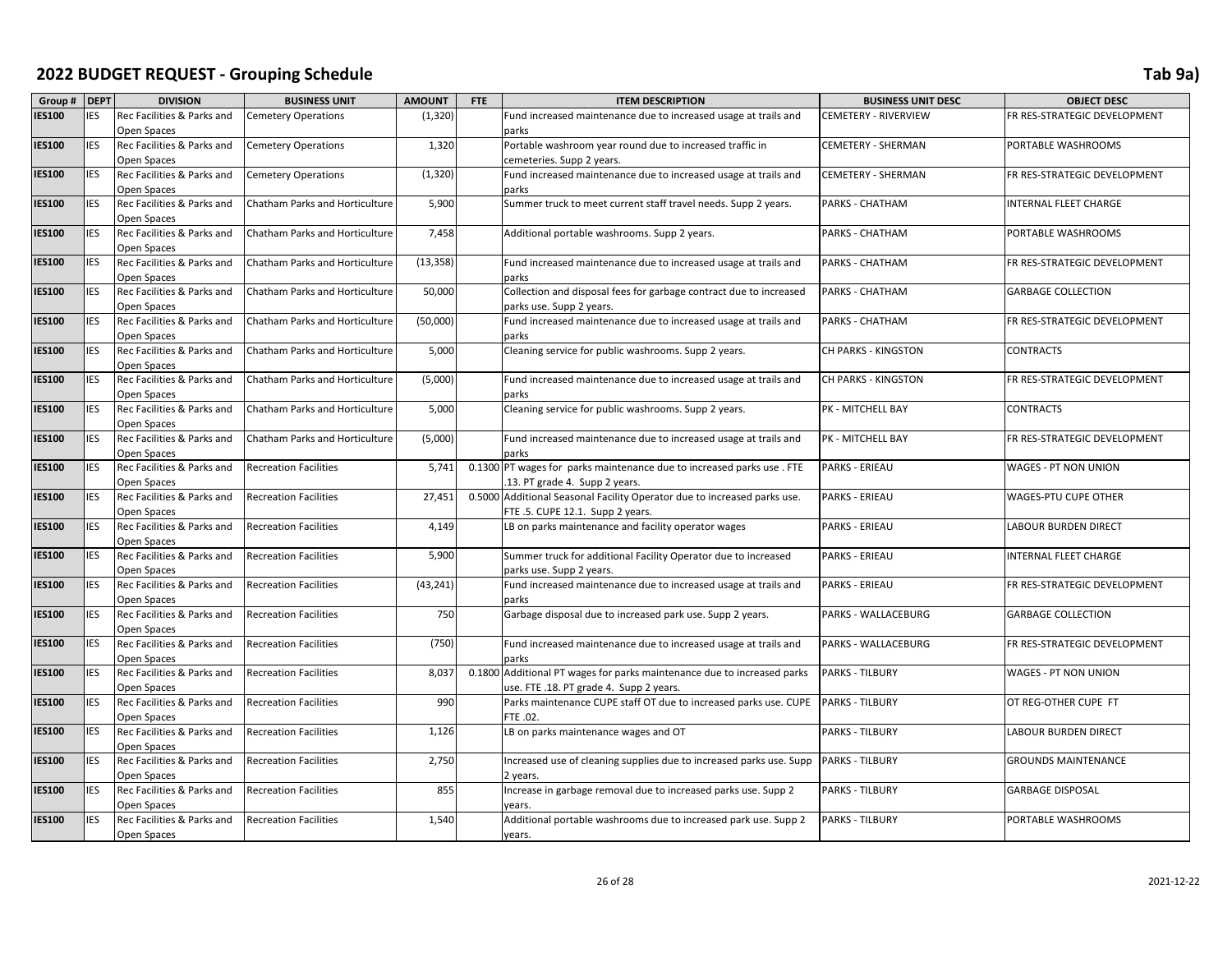| Group # DEPT  |            | <b>DIVISION</b>                           | <b>BUSINESS UNIT</b>           | <b>AMOUNT</b> | FTE    | <b>ITEM DESCRIPTION</b>                                                  | <b>BUSINESS UNIT DESC</b>  | <b>OBJECT DESC</b>           |
|---------------|------------|-------------------------------------------|--------------------------------|---------------|--------|--------------------------------------------------------------------------|----------------------------|------------------------------|
| <b>IES100</b> | <b>IES</b> | Rec Facilities & Parks and                | <b>Recreation Facilities</b>   | (15, 298)     |        | Fund increased maintenance due to increased usage at trails and          | <b>PARKS - TILBURY</b>     | FR RES-STRATEGIC DEVELOPMENT |
|               |            | Open Spaces                               |                                |               |        | parks                                                                    |                            |                              |
| <b>IES100</b> | <b>IES</b> | Rec Facilities & Parks and                | <b>Recreation Facilities</b>   | 6,315         | 0.1400 | Increased PT wages due to increased parks use. FTE .14. PT grade 4.      | <b>PARKS - WHEATLEY</b>    | WAGES - PT NON UNION         |
|               |            | Open Spaces                               |                                |               |        | Supp 2 years.                                                            |                            |                              |
| <b>IES100</b> | <b>IES</b> | Rec Facilities & Parks and                | <b>Recreation Facilities</b>   | 990           |        | FT wages for OT due to increased parks use.                              | <b>PARKS - WHEATLEY</b>    | OT REG-OTHER CUPE FT         |
|               |            | Open Spaces                               |                                |               |        |                                                                          |                            |                              |
| <b>IES100</b> | <b>IES</b> | Rec Facilities & Parks and                | <b>Recreation Facilities</b>   | 911           |        | LB on PT wages and CUPE FT OT                                            | PARKS - WHEATLEY           | LABOUR BURDEN DIRECT         |
|               |            | Open Spaces                               |                                |               |        |                                                                          |                            |                              |
| <b>IES100</b> | <b>IES</b> | Rec Facilities & Parks and                | <b>Recreation Facilities</b>   | 2,125         |        | Increased cleaning expense due to increase in park use. Supp 2           | <b>PARKS - WHEATLEY</b>    | <b>GROUNDS MAINTENANCE</b>   |
|               |            | Open Spaces                               |                                |               |        | vears.                                                                   |                            |                              |
| <b>IES100</b> | <b>IES</b> | Rec Facilities & Parks and                | <b>Recreation Facilities</b>   | 490           |        | Increased costs for garbage removal due to increased park use.           | PARKS - WHEATLEY           | <b>GARBAGE DISPOSAL</b>      |
|               |            | Open Spaces                               |                                |               |        | Supp 2 years.                                                            |                            |                              |
| <b>IES100</b> | <b>IES</b> | Rec Facilities & Parks and                | <b>Recreation Facilities</b>   | (10, 830)     |        | Fund increased maintenance due to increased usage at trails and          | PARKS - WHEATLEY           | FR RES-STRATEGIC DEVELOPMENT |
|               |            | Open Spaces                               |                                |               |        | parks                                                                    |                            |                              |
| <b>IES100</b> |            |                                           |                                |               | 2.1800 |                                                                          |                            |                              |
|               |            |                                           |                                |               |        |                                                                          |                            |                              |
| <b>IES105</b> | <b>IES</b> | Rec Facilities & Parks and                | Chatham Parks and Horticulture | 16,600        |        | Costs associated with garden maintenance at municipal buildings.         | <b>HORT - OPERATIONS</b>   | <b>MATERIALS</b>             |
|               |            | Open Spaces                               |                                |               |        | Supp 2 years.                                                            |                            |                              |
| <b>IES105</b> | <b>IES</b> | Rec Facilities & Parks and                | Chatham Parks and Horticulture | (16, 600)     |        | Fund Increased Maintenance at Municipal Buildings                        | <b>HORT - OPERATIONS</b>   | FR RES-STRATEGIC DEVELOPMENT |
|               |            | Open Spaces                               |                                |               |        |                                                                          |                            |                              |
| <b>IES105</b> | <b>IES</b> | Rec Facilities & Parks and                | <b>Recreation Facilities</b>   | 7,617         |        | 0.1700 Additional part time wages to do weeding and cleanup at municipal | <b>PARKS - DRESDEN</b>     | WAGES - PT NON UNION         |
|               |            | Open Spaces                               |                                |               |        | buildings. FTE .17. PT grid-grade 4. Supp 2 years.                       |                            |                              |
| <b>IES105</b> | <b>IES</b> | Rec Facilities & Parks and                | <b>Recreation Facilities</b>   | 952           |        | LB on Additional part time wages to do weeding and cleanup at            | <b>PARKS - DRESDEN</b>     | <b>LABOUR BURDEN DIRECT</b>  |
|               |            | Open Spaces                               |                                |               |        | municipal buildings. FTE .17. PT grid-grade 4. Supp 2 years.             |                            |                              |
|               |            |                                           |                                |               |        |                                                                          |                            |                              |
| <b>IES105</b> | <b>IES</b> | Rec Facilities & Parks and                | <b>Recreation Facilities</b>   | (8, 569)      |        | Fund Increased Maintenance at Municipal Buildings                        | <b>PARKS - DRESDEN</b>     | FR RES-STRATEGIC DEVELOPMENT |
|               |            | Open Spaces                               |                                |               |        |                                                                          |                            |                              |
| <b>IES105</b> | <b>IES</b> | Rec Facilities & Parks and                | <b>Recreation Facilities</b>   | 2,318         |        | 0.0500 Additional part time wages to do weeding and cleanup at municipal | <b>PARKS - THAMESVILLE</b> | WAGES - PT NON UNION         |
|               |            | Open Spaces                               |                                |               |        | buildings. FTE .05. PT grid-grade 4. Supp 2 years.                       |                            |                              |
| <b>IES105</b> | <b>IES</b> | Rec Facilities & Parks and<br>Open Spaces | <b>Recreation Facilities</b>   | 290           |        | LB on Additional part time wages to do weeding and cleanup at            | <b>PARKS - THAMESVILLE</b> | <b>LABOUR BURDEN DIRECT</b>  |
|               |            |                                           |                                |               |        | municipal buildings. FTE .05. PT grid-grade 4. Supp 2 years.             |                            |                              |
| <b>IES105</b> | <b>IES</b> | Rec Facilities & Parks and                | <b>Recreation Facilities</b>   | (2,608)       |        | Fund Increased Maintenance at Municipal Buildings                        | <b>PARKS - THAMESVILLE</b> | FR RES-STRATEGIC DEVELOPMENT |
|               |            | Open Spaces                               |                                |               |        |                                                                          |                            |                              |
| <b>IES105</b> | <b>IES</b> | Rec Facilities & Parks and                | <b>Recreation Facilities</b>   | 1,800         |        | Costs associated with garden maintenance at municipal buildings.         | PARKS - WALLACEBURG        | <b>GROUNDS MAINTENANCE</b>   |
|               |            | Open Spaces                               |                                |               |        | Supp 2 years.                                                            |                            |                              |
| <b>IES105</b> | <b>IES</b> | Rec Facilities & Parks and                | <b>Recreation Facilities</b>   | (1,800)       |        | Fund Increased Maintenance at Municipal Buildings                        | PARKS - WALLACEBURG        | FR RES-STRATEGIC DEVELOPMENT |
|               |            | Open Spaces                               |                                |               |        |                                                                          |                            |                              |
| <b>IES105</b> | IES        | Rec Facilities & Parks and                | <b>Recreation Facilities</b>   | 6,317         |        | 0.2300 Additional student to do weeding and cleanup at municipal         | <b>PARKS - TILBURY</b>     | WAGES - PT NON UNION         |
|               |            | Open Spaces                               |                                |               |        | buildings. FTE .23. PT grid-grade 1. Supp 2 years.                       |                            |                              |
| <b>IES105</b> | <b>IES</b> | Rec Facilities & Parks and                | <b>Recreation Facilities</b>   | 790           |        | LB on Additional student to do weeding and cleanup at municipal          | <b>PARKS - TILBURY</b>     | <b>LABOUR BURDEN DIRECT</b>  |
|               |            | Open Spaces                               |                                |               |        | buildings. FTE .23. PT grid-grade 1. Supp 2 years.                       |                            |                              |
| <b>IES105</b> | <b>IES</b> | Rec Facilities & Parks and                | <b>Recreation Facilities</b>   | 4,425         |        | Additional summer vehicle for student doing weeding and cleanup          | <b>PARKS - TILBURY</b>     | INTERNAL FLEET CHARGE        |
|               |            | Open Spaces                               |                                |               |        | at municipal buildings. Supp 2 years.                                    |                            |                              |
| <b>IES105</b> | <b>IES</b> | Rec Facilities & Parks and                | <b>Recreation Facilities</b>   | (11, 532)     |        | Fund Increased Maintenance at Municipal Buildings                        | PARKS - TILBURY            | FR RES-STRATEGIC DEVELOPMENT |
|               |            | Open Spaces                               |                                |               |        |                                                                          |                            |                              |
| <b>IES105</b> | <b>IES</b> | Rec Facilities & Parks and                | <b>Recreation Facilities</b>   | 2,106         |        | 0.0800 Additional student to do weeding and cleanup at municipal         | PARKS - WHEATLEY           | WAGES - PT NON UNION         |
|               |            | Open Spaces                               |                                |               |        | buildings. FTE 08. PT grid-grade 1. Supp 2 years.                        |                            |                              |
| <b>IES105</b> | <b>IES</b> | Rec Facilities & Parks and                | <b>Recreation Facilities</b>   | 263           |        | LB on Additional student to do weeding and cleanup at municipal          | <b>PARKS - WHEATLEY</b>    | <b>LABOUR BURDEN DIRECT</b>  |
|               |            | Open Spaces                               |                                |               |        | buildings. FTE 08. PT grid-grade 1. Supp 2 years.                        |                            |                              |